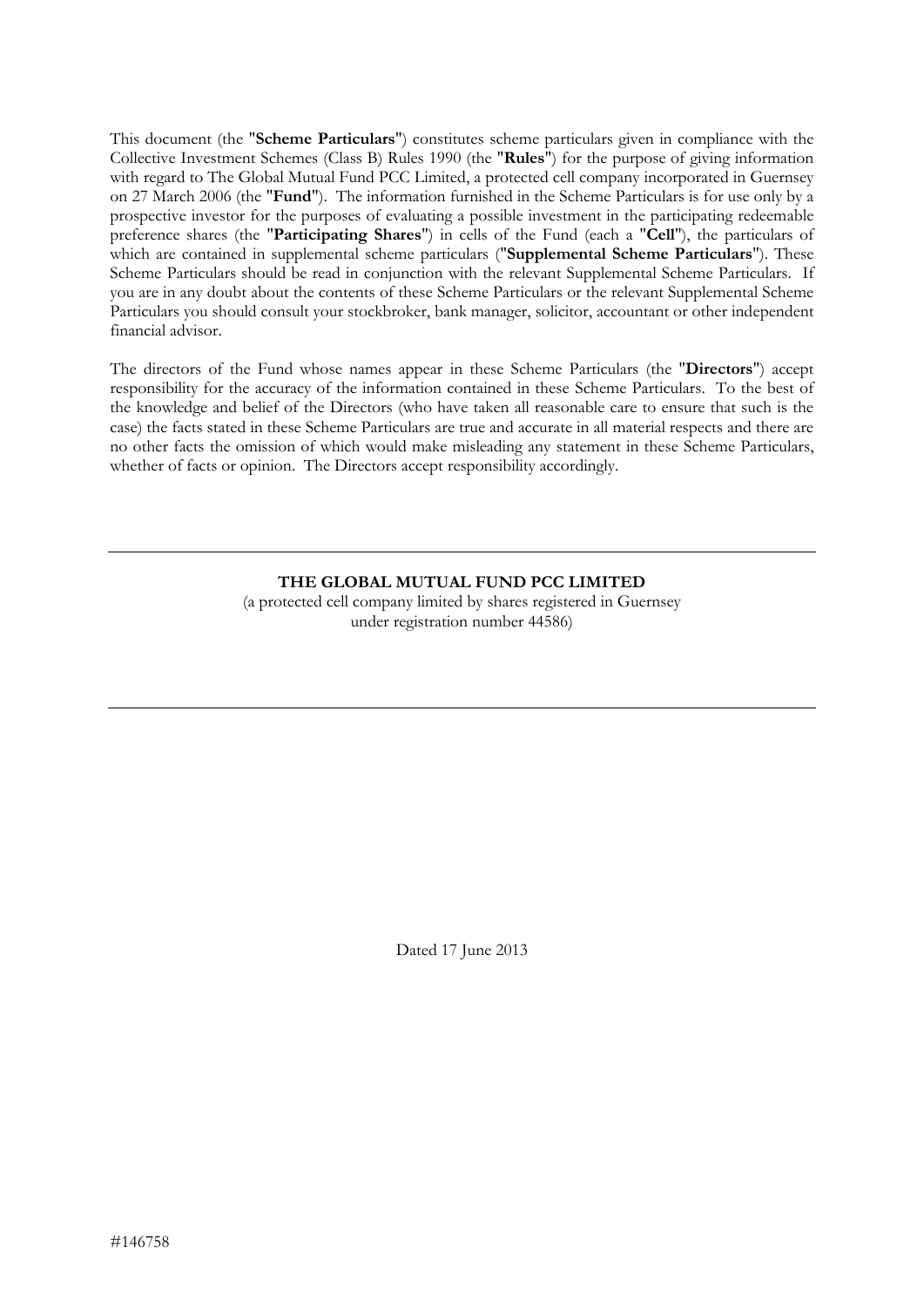#### **IMPORTANT INFORMATION**

No broker, dealer or other person has been authorised by the Fund or by any of its agents to issue any advertisement or to give any information or to make any representations in connection with the offering or sale of Participating Shares other than those contained in these Scheme Particulars and the relevant Supplemental Scheme Particulars and, if issued, given or made, such advertisement, information or representations must not be relied upon as having been authorised by the Fund or any of its agents. Statements made in these Scheme Particulars and the relevant Supplemental Scheme Particulars are based on the law and practice in force at the date of the relevant document and are subject to changes therein. Neither the delivery of these Scheme Particulars or Supplemental Scheme Particulars nor the issue of Participating Shares shall, under any circumstances, imply that there has been no change in the circumstances affecting any of the matters contained in these Scheme Particulars or the relevant Supplemental Scheme Particulars since the date of the relevant document.

These Scheme Particulars and the relevant Supplemental Scheme Particulars do not constitute, and may not be used for the purposes of, an offer or solicitation to anyone in any jurisdiction in which such offer or solicitation is not authorised or to any person to whom it is unlawful to make such offer or solicitation. The distribution of these Scheme Particulars and the relevant Supplemental Scheme Particulars and the offering of Participating Shares in certain jurisdictions may be restricted and accordingly persons into whose possession such documents come are required to inform themselves about and to observe such restrictions.

None of the Participating Shares has been or will be registered under the United States of America Securities Act of 1933 (as amended), and, except as described herein, none of the Participating Shares may be offered or sold, directly or indirectly, in the United States of America, its territories or possessions or any area subject to its jurisdiction including the Commonwealth of Puerto Rico (the "**United States**") or to any resident thereof (including any corporation, partnership or other entity created or organised in or under the laws of the United States or any political subdivision thereof) or any estate or trust that is subject to United States federal income taxation regardless of the source of its income. In addition, the Fund has not been and will not be registered under the United States Investment Company Act of 1940 (as amended) and the Manager has not been registered under the United States Investment Advisors Act of 1940 (as amended).

The Guernsey Financial Services Commission ("**GFSC**") has authorised the Fund as a Class B Collective Investment Scheme under the Protection of Investors (Bailiwick of Guernsey) Law, 1987, as amended (the "**POI Law**"). It must be distinctly understood that in giving this authorisation the GFSC does not vouch for the financial soundness or the correctness of any of the statements made or opinions expressed with regard to the Fund. Investors in the Fund are not eligible for the payment of any compensation under the Collective Investment Schemes (Compensation of Investors) Rules 1988 made under the POI Law. Investors in any Cell of the Fund must be over the age of 18.

An investment in any Cell should be regarded as a long-term investment. The value of Participating Shares may fall as well as rise. There can be no guarantee that the Manager's objective for each of the Cells of the Fund will be achieved and investors may not get back the amount originally invested. Investors are referred to the section headed "RISK FACTORS" on page 14 below.

Distribution of these Scheme Particulars and relevant Supplemental Scheme Particulars is not authorised in any jurisdiction after the date of publication of the Fund's first report and financial statements unless such documents are accompanied by the Fund's most recent annual report and financial statements or, if more recent, its interim report and financial statements.

Prospective investors should not treat the contents of these Scheme Particulars or any Supplemental Scheme Particulars as advice relating to legal, taxation, investment, exchange control or any other matters and are recommended to consult their own professional advisors concerning the consequences of their acquiring, holding or disposing of Participating Shares.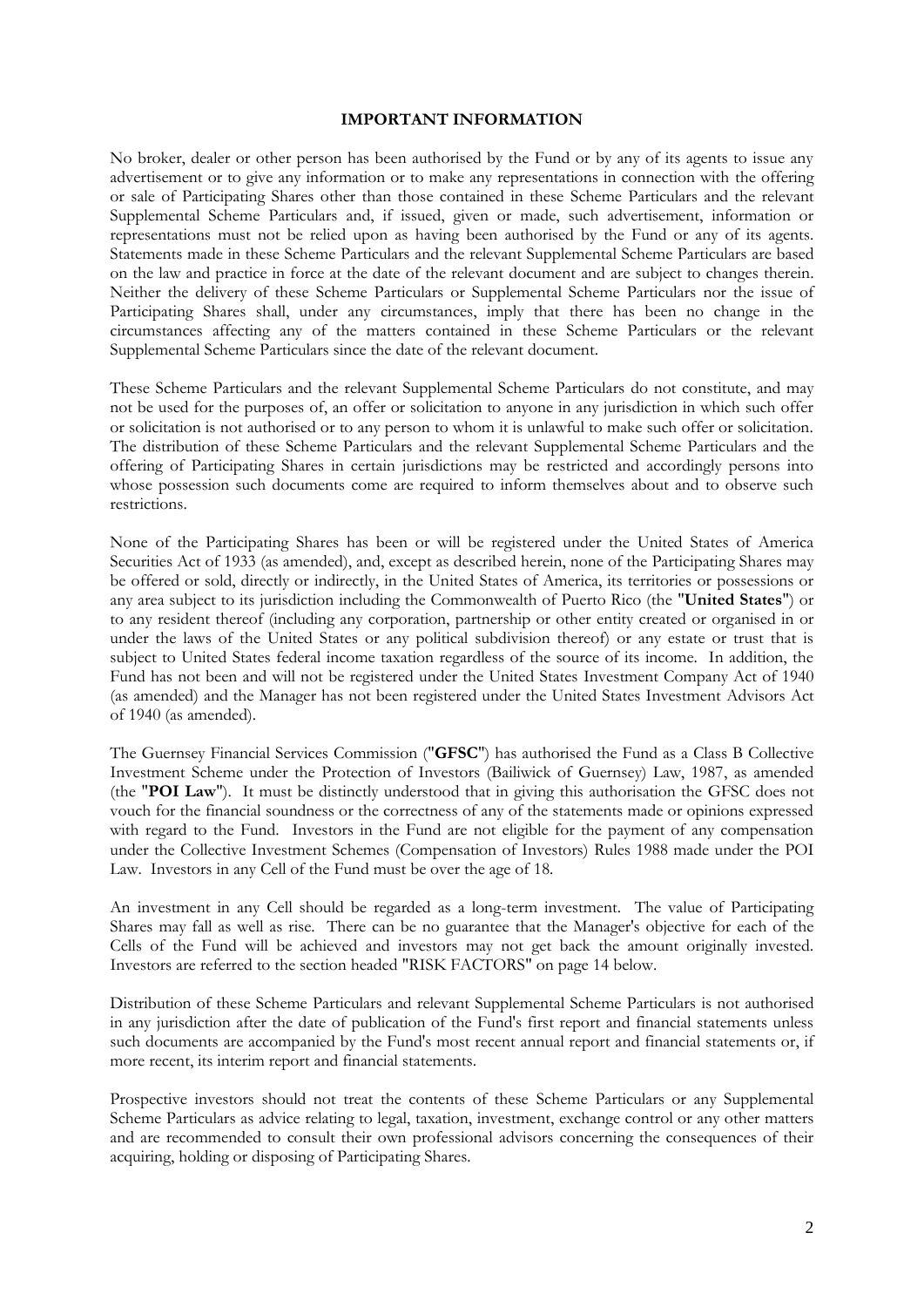# **TABLE OF CONTENTS**

| <b>DEFINITIONS</b>                                     | 4  |
|--------------------------------------------------------|----|
| <b>DIRECTORY</b>                                       | 8  |
| THE FUND                                               | 9  |
| <b>OVERVIEW</b>                                        | 9  |
| <b>INVESTMENT POLICIES AND INVESTMENT RESTRICTIONS</b> | 10 |
| <b>CURRENCY HEDGING</b>                                | 14 |
| <b>BORROWINGS</b>                                      | 14 |
| DIVIDEND POLICY                                        | 14 |
| <b>RISK FACTORS</b>                                    | 14 |
| SUBSCRIPTION, REDEMPTION AND CONVERSION OF SHARES      | 17 |
| MANAGEMENT AND ORGANISATION                            | 24 |
| FEES AND EXPENSES                                      | 30 |
| <b>CONFLICTS OF INTEREST</b>                           | 31 |
| <b>TAXATION</b>                                        | 33 |
| ADDITIONAL INFORMATION                                 | 35 |
| <b>MISCELLANEOUS</b>                                   | 44 |
|                                                        |    |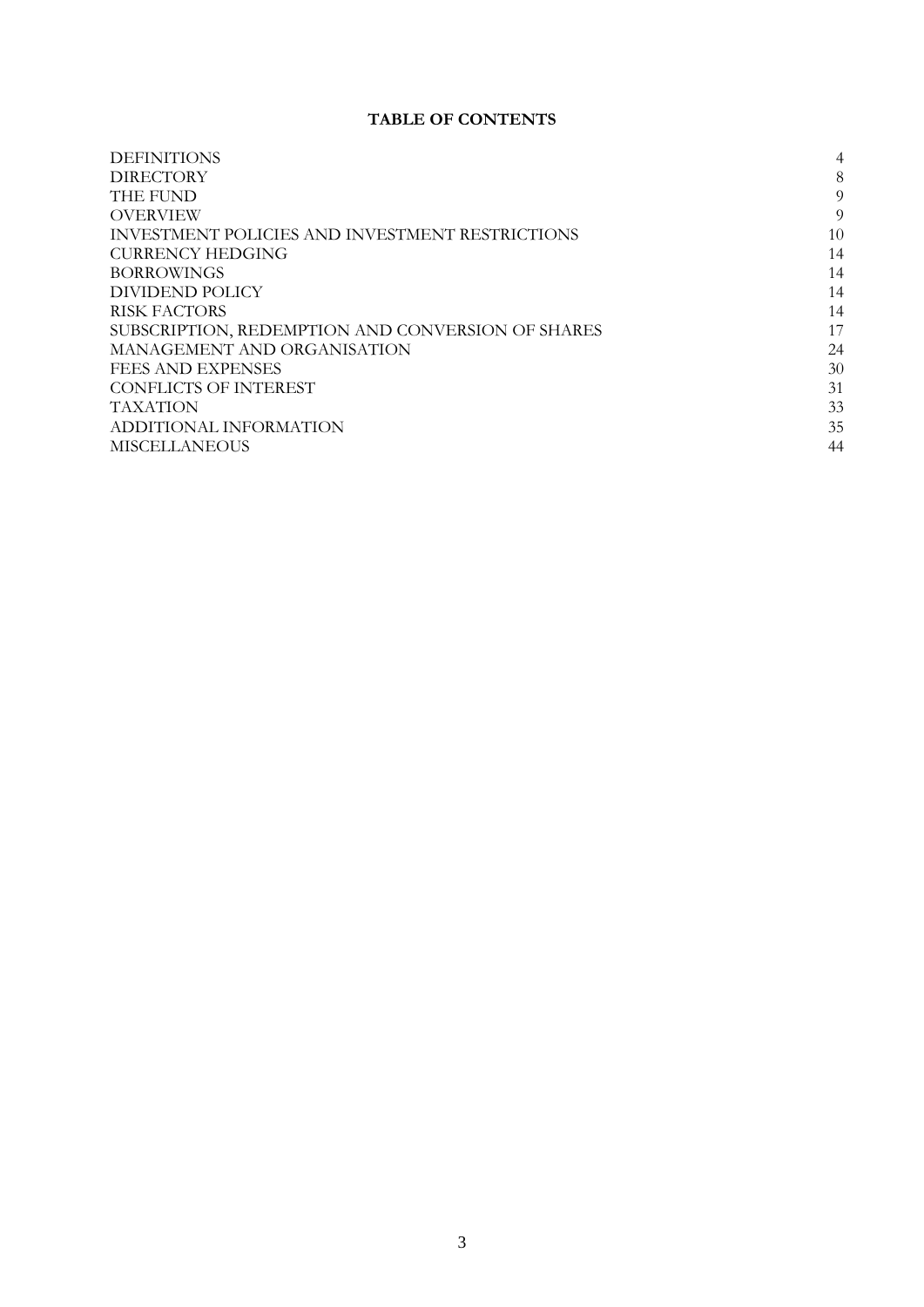# **DEFINITIONS**

<span id="page-3-0"></span>The following words shall have the meanings opposite them unless the context in which they appear requires otherwise:

| 1940 Act                             | United States of America Investment Companies Act of 1940, (as<br>amended).                                                                                                                                                                                                                                                                                                                                                                                                                                                                                                                   |
|--------------------------------------|-----------------------------------------------------------------------------------------------------------------------------------------------------------------------------------------------------------------------------------------------------------------------------------------------------------------------------------------------------------------------------------------------------------------------------------------------------------------------------------------------------------------------------------------------------------------------------------------------|
| 1933 Act                             | United States of America Securities Act of 1933 (as amended).                                                                                                                                                                                                                                                                                                                                                                                                                                                                                                                                 |
| Administrator                        | The designated manager of the Fund, being Fund Corporation of the<br>Channel Islands Limited.                                                                                                                                                                                                                                                                                                                                                                                                                                                                                                 |
| <b>Articles</b>                      | The articles of association/incorporation of the Fund for the time<br>being.                                                                                                                                                                                                                                                                                                                                                                                                                                                                                                                  |
| <b>Base Currency</b>                 | The currency in which different classes of Participating Shares may be<br>denominated by the Directors.                                                                                                                                                                                                                                                                                                                                                                                                                                                                                       |
| <b>Business Day</b>                  | Any day on which banks in Guernsey are open for normal banking<br>business (excluding Saturdays, Sundays and bank holidays).                                                                                                                                                                                                                                                                                                                                                                                                                                                                  |
| <b>Cell</b>                          | A Cell created by the Fund for the purposes of segregating and<br>protecting cellular and core assets of the Fund.                                                                                                                                                                                                                                                                                                                                                                                                                                                                            |
| <b>Collective Investment Vehicle</b> | An arrangement that enables a number of investors to "pool" their<br>assets and to share the associated costs and have these professionally<br>managed by an independent manager including, for the avoidance of<br>doubt, Exchange Traded Funds, investment trusts and participatory<br>interests and other forms of participation in all such arrangements or<br>vehicles whether or not other Cells.                                                                                                                                                                                       |
| <b>Companies Law</b>                 | The Companies (Guernsey) Law 2008, as amended.                                                                                                                                                                                                                                                                                                                                                                                                                                                                                                                                                |
| Custodian                            | Deutsche Bank International Limited, Guernsey Branch.                                                                                                                                                                                                                                                                                                                                                                                                                                                                                                                                         |
| Dealing Day                          | An Investment Dealing Day or a Redemption Dealing Day (as more<br>fully described in the relevant Supplemental Scheme Particulars).                                                                                                                                                                                                                                                                                                                                                                                                                                                           |
|                                      | The Directors shall have the power at any time to determine special<br>Investment Dealing Days or Redemption Dealing Days, other than the<br>dates specified in the relevant Supplemental Scheme Particulars in<br>respect of a subscription, redemption or conversion request submitted<br>to the Manager. It is expected that such special Dealing Days shall only<br>be used in specific circumstances or for specific purposes where it is<br>believed that the implementation of the special Dealing Day is<br>necessary in the best interests of the Shareholders of the relevant Cell. |
| <b>Directors</b>                     | The directors for the time being of the Fund.                                                                                                                                                                                                                                                                                                                                                                                                                                                                                                                                                 |
| <b>Eligible Investor</b>             | Any person other than a Prohibited Person.                                                                                                                                                                                                                                                                                                                                                                                                                                                                                                                                                    |
| <b>Exchange Traded Funds</b>         | Exchange traded funds.                                                                                                                                                                                                                                                                                                                                                                                                                                                                                                                                                                        |
| <b>Extraordinary Resolution</b>      | A resolution of a general meeting of the Fund passed by a majority of                                                                                                                                                                                                                                                                                                                                                                                                                                                                                                                         |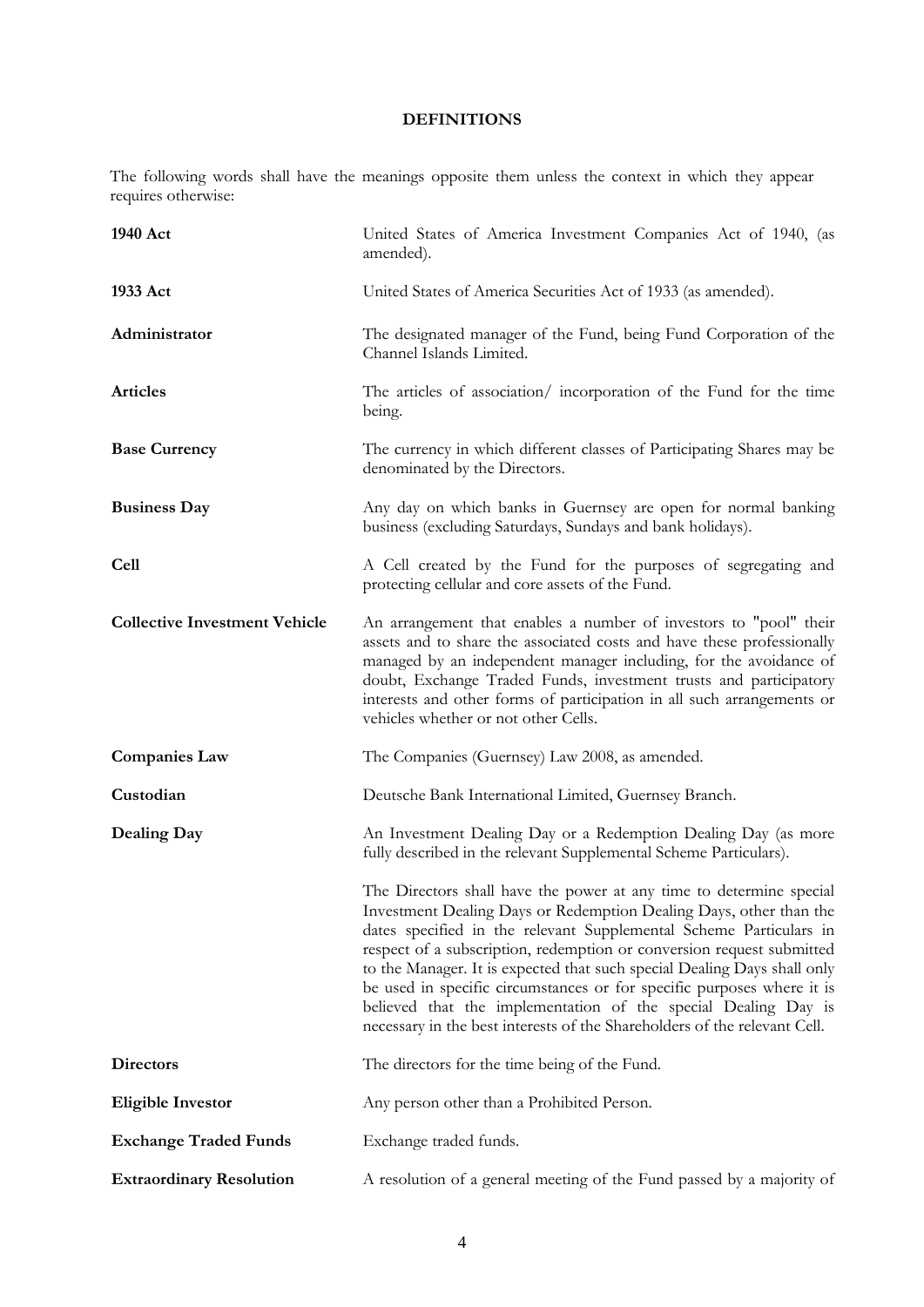|                                  | not less than three quarters of the votes recorded including, where<br>there is a poll, any votes cast by proxy.                                                                                                                                                                                                                                                                                                                                                                                                      |
|----------------------------------|-----------------------------------------------------------------------------------------------------------------------------------------------------------------------------------------------------------------------------------------------------------------------------------------------------------------------------------------------------------------------------------------------------------------------------------------------------------------------------------------------------------------------|
| Fund                             | The Global Mutual Fund PCC Limited.                                                                                                                                                                                                                                                                                                                                                                                                                                                                                   |
| Guernsey                         | The Island of Guernsey.                                                                                                                                                                                                                                                                                                                                                                                                                                                                                               |
| <b>Investment Advisor</b>        | Such person or persons that may be appointed by the Manager to<br>advise on a specific Cell or Cells and as set out in the relevant<br>Supplemental Scheme Particulars.                                                                                                                                                                                                                                                                                                                                               |
| <b>Investment Dealing Day</b>    | For each Cell, any Business Day on which Participating Shares of that<br>Cell may be issued, as specified in the relevant Supplemental Scheme<br>Particulars.                                                                                                                                                                                                                                                                                                                                                         |
| Investments                      | The assets and rights from time to time of each Cell or SPV held by<br>the Custodian pursuant to the Custodian Agreement.                                                                                                                                                                                                                                                                                                                                                                                             |
| <b>Launch Date</b>               | The date on which Participating Shares are first issued for each Cell.                                                                                                                                                                                                                                                                                                                                                                                                                                                |
| Manager                          | The principal manager of the Fund, being Lancelot Management<br>Limited.                                                                                                                                                                                                                                                                                                                                                                                                                                              |
| <b>Management Fee</b>            | The periodic fee payable to the Manager by the Fund.                                                                                                                                                                                                                                                                                                                                                                                                                                                                  |
| <b>Net Asset Value or NAV</b>    | The value of the assets of a Cell less the liabilities attributable to that<br>Cell determined in accordance with the Articles and described in these<br>Scheme Particulars.                                                                                                                                                                                                                                                                                                                                          |
| <b>Ordinary Resolution</b>       | A resolution of a general meeting of the Fund, passed by an absolute<br>majority of the votes recorded including, where there is a poll, any<br>votes cast by proxy.                                                                                                                                                                                                                                                                                                                                                  |
| <b>OTC</b>                       | Over the counter trading, which is trading financial instruments such as<br>stocks, bonds, commodities or derivatives directly between two parties.                                                                                                                                                                                                                                                                                                                                                                   |
| <b>Participating Shares</b>      | In relation to a Cell, participating redeemable preference shares in the<br>capital of that Cell.                                                                                                                                                                                                                                                                                                                                                                                                                     |
| POI Law                          | Protection of Investors (Bailiwick of Guernsey) Law, 1987, as<br>amended.                                                                                                                                                                                                                                                                                                                                                                                                                                             |
| <b>Prime Broker</b>              | Such broker which the Company may from time to time approve in<br>respect of a Cell to provide prime brokerage services.                                                                                                                                                                                                                                                                                                                                                                                              |
| <b>Prime Brokerage Agreement</b> | Such prime brokerage customer documents entered into between the<br>Company on behalf of a Cell and the Prime Broker setting out the<br>terms of the prime brokerage arrangement.                                                                                                                                                                                                                                                                                                                                     |
| <b>Prohibited Person</b>         | Any person, as determined by the Directors, to whom a sale or transfer<br>of Participating Shares would be in breach of the laws or requirements<br>of any jurisdiction or governmental authority or in circumstances<br>(whether taken alone or in conjunction with other persons or any other<br>circumstances appearing to the Directors to be relevant) which, in the<br>opinion of the Directors might result in the Fund and/or its<br>Shareholders as a whole incurring any liability to taxation or suffering |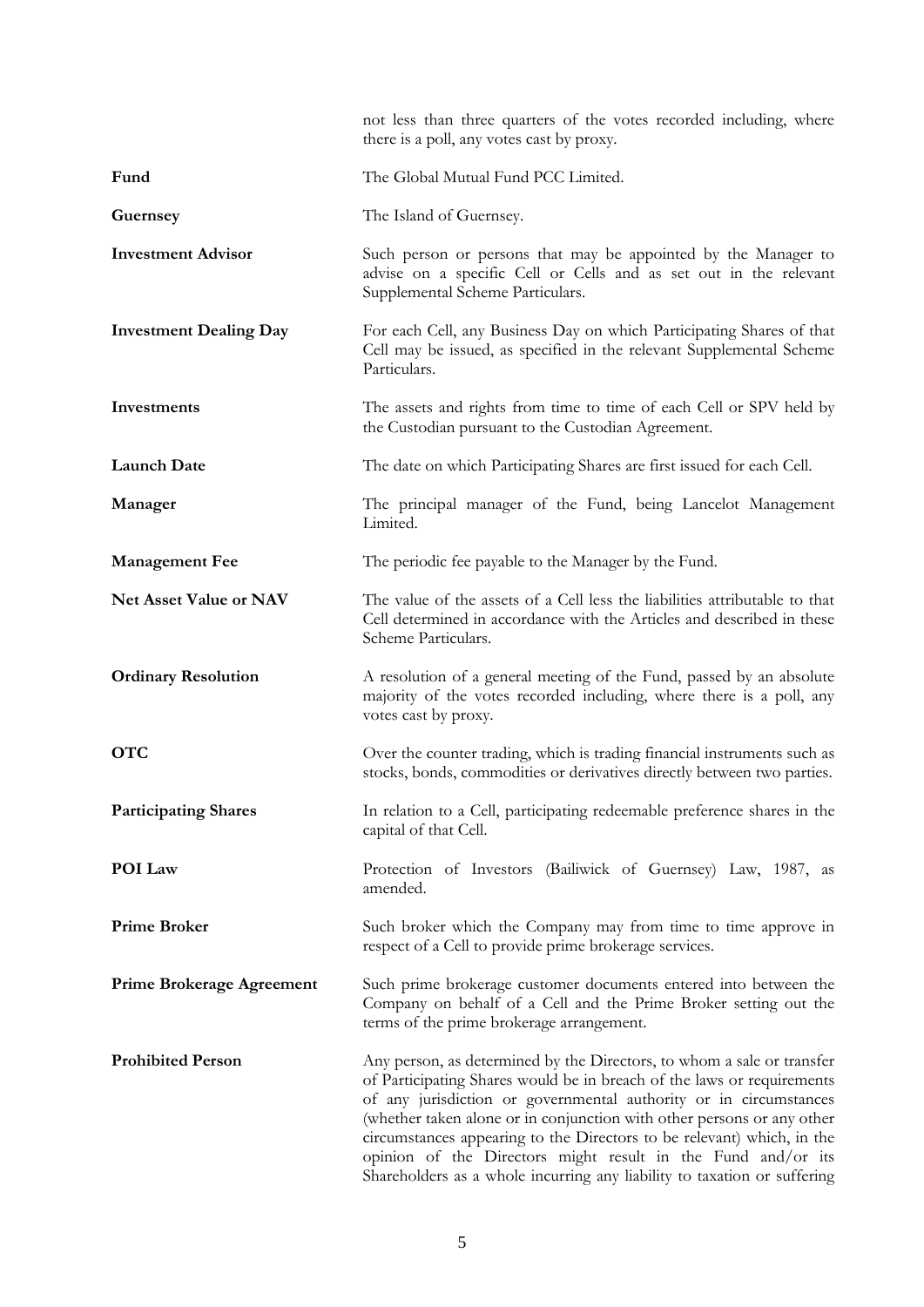|                                           | any other regulatory, pecuniary, legal or material administrative<br>disadvantage that the Fund might not otherwise have suffered or<br>incurred, and for this purpose US Persons, unless the Directors in any<br>particular case otherwise agree, are Prohibited Persons.                                                                                          |
|-------------------------------------------|---------------------------------------------------------------------------------------------------------------------------------------------------------------------------------------------------------------------------------------------------------------------------------------------------------------------------------------------------------------------|
| <b>Redemption Dealing Day</b>             | For each cell, any Business Day on which Shareholders in that Cell are<br>entitled to have their Participating Shares redeemed, as specified in the<br>relevant Supplemental Scheme Particulars.                                                                                                                                                                    |
| <b>Redemption Notice Period</b>           | For each Cell, the notice required to be given by a Shareholder of its<br>intention to redeem Participating Shares, as specified in the<br>Supplemental Scheme Particulars.                                                                                                                                                                                         |
| <b>Redemption Price</b>                   | The price per Participating Share at which Participating Shares will be<br>redeemed, calculated in accordance with the Articles and as set out in<br>these Scheme Particulars.                                                                                                                                                                                      |
| Registrar                                 | Fund Corporation of the Channel Islands Limited.                                                                                                                                                                                                                                                                                                                    |
| <b>Rules</b>                              | The Collective Investment Schemes (Class B) Rules 1990.                                                                                                                                                                                                                                                                                                             |
| <b>Scheme Particulars</b>                 | This document.                                                                                                                                                                                                                                                                                                                                                      |
| Shareholder                               | A registered holder of a Participating Share.                                                                                                                                                                                                                                                                                                                       |
| <b>SPV</b>                                | Any company established as a subsidiary of the Company for the<br>purpose of facilitating investments by one Cell into other Cells.                                                                                                                                                                                                                                 |
| <b>Subscription Price</b>                 | The price per Participating Share at which Participating Shares will be<br>issued, calculated in accordance with the Articles and as set out in these<br>Scheme Particulars.                                                                                                                                                                                        |
| <b>Subscription Notice Period</b>         | For each Cell, the notice required to be given to the Fund by<br>prospective investors of their wish to acquire Participating Shares, as<br>specified in the relevant Supplemental Scheme Particulars.                                                                                                                                                              |
| <b>Supplemental Scheme</b><br>Particulars | The supplemental scheme particulars setting out the strategies, terms<br>and conditions and specific details that are applicable to a particular<br>Cell or Cells.                                                                                                                                                                                                  |
| <b>US Person</b>                          | Shall have the meaning set out on page 23.                                                                                                                                                                                                                                                                                                                          |
| <b>Valuation Point</b>                    | The point in time at which the portfolio of each Cell is valued for the<br>purpose of calculating the Net Asset Value, Subscription Prices and the<br>Redemption Prices of the Participating Shares or for the purpose of<br>calculating the fees payable to the Manager or Custodian (as more fully<br>described in the relevant Supplemental Scheme Particulars). |

- **World Federation of Exchanges** The World Federation of Exchanges.
	- References in this document to "\$", "US\$", "US Dollars", "Dollars" and "Cents" are references to the lawful currency of the United States of America, references to " $f_{\rm s}$ " and "Sterling" are to Pounds Sterling of the United Kingdom and references to "€" and "Euro" are references to the Euro, the lawful currency of certain European member states.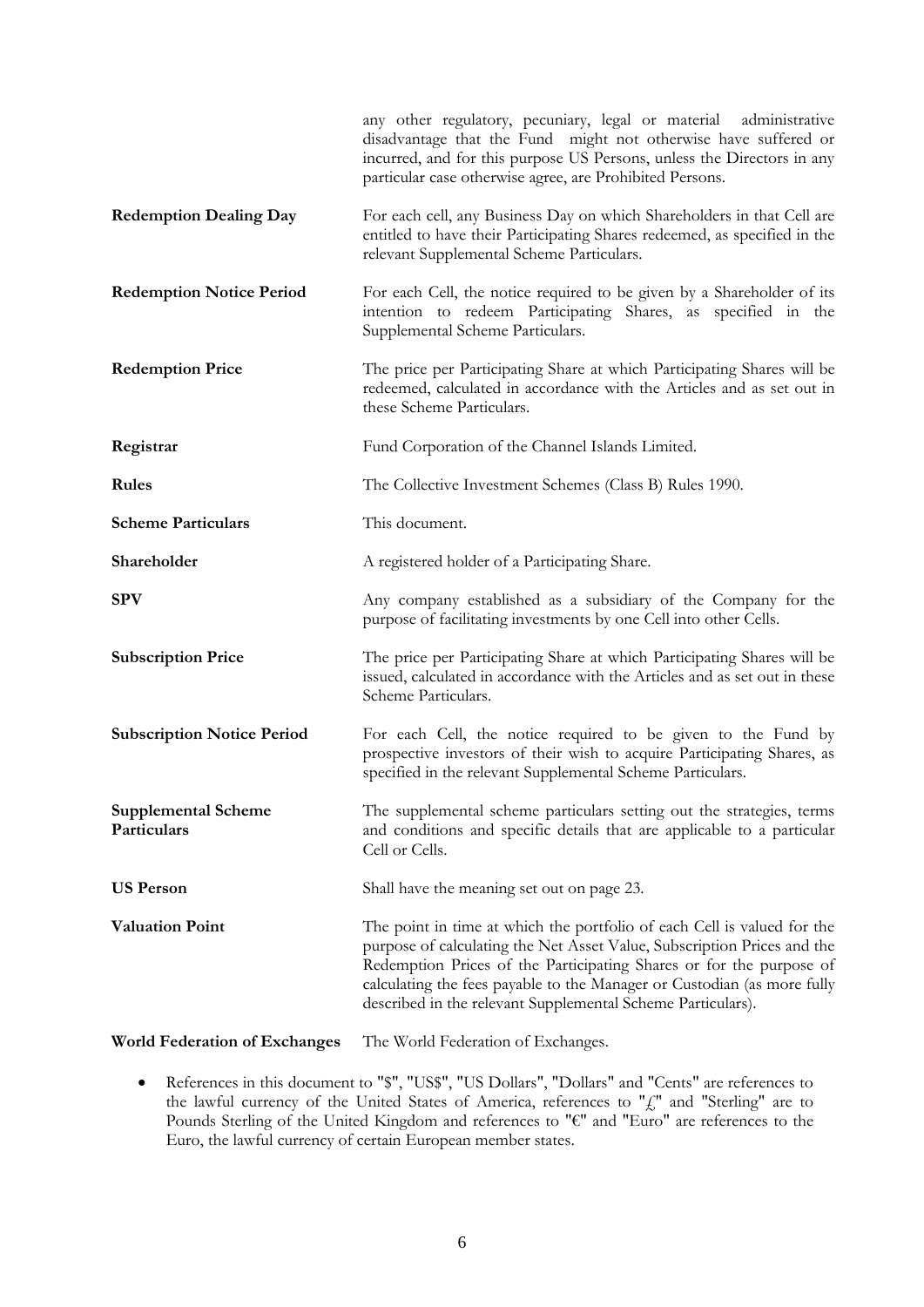Any reference in this document to a law, ordinance, statute, statutory provision or subordinate legislation ("**legislation**") shall, except where the context otherwise requires, be construed as referring to such legislation as amended and in force from time to time and to any legislation which re-enacts or consolidates (with or without modification) any such legislation.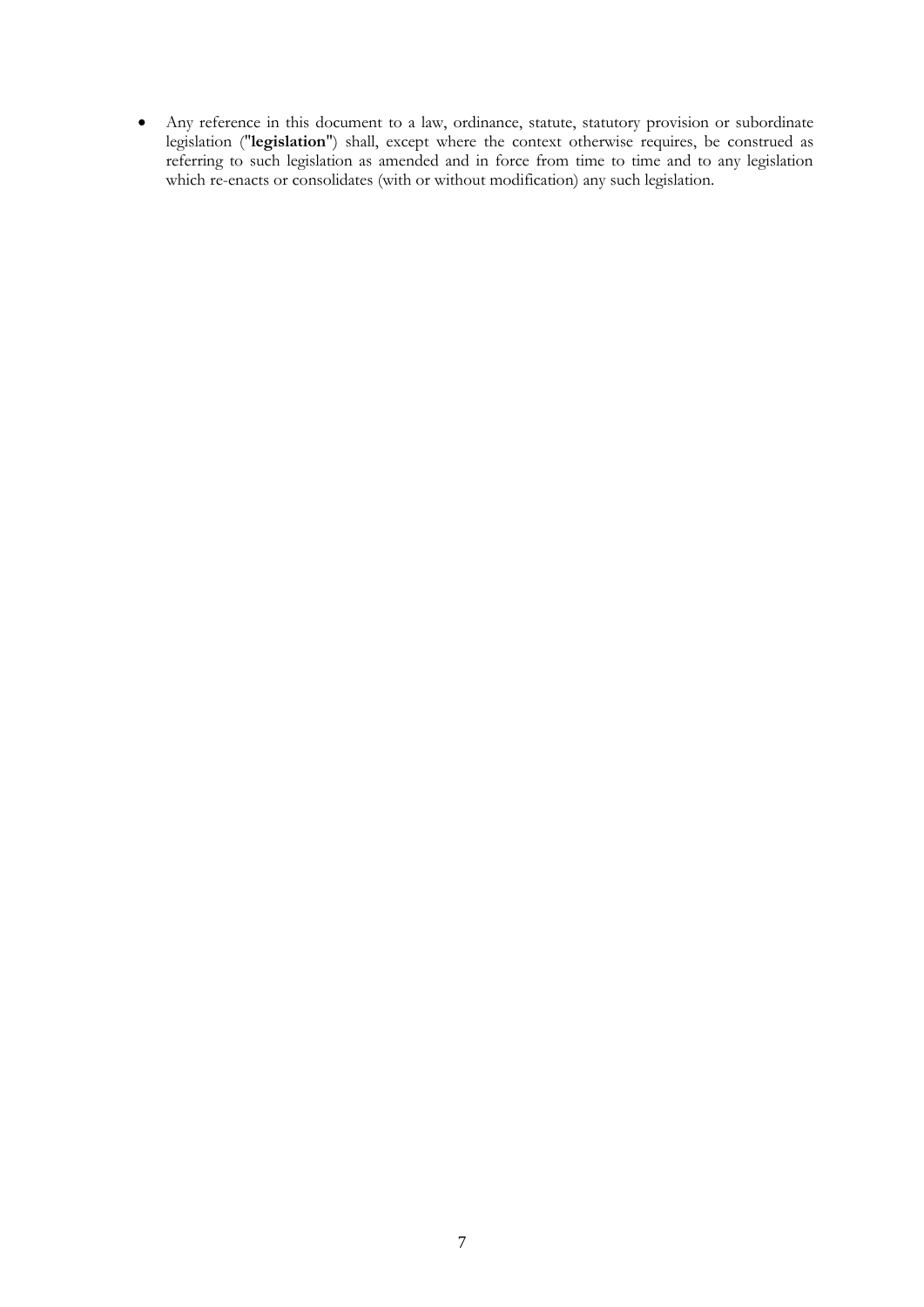# **DIRECTORY**

# <span id="page-7-0"></span>**Directors**

David Cosgrove Daryn Hutchinson Paul Everitt

### **Manager**

Lancelot Management Limited PO Box 550 Sarnia House Le Truchot St Peter Port Guernsey

# **Custodian and banker**

Deutsche Bank International Limited, Guernsey Branch Lefebvre Court Lefebvre Street St Peter Port Guernsey GY1 3WT

# **Legal Advisors in Guernsey**

Collas Crill Glategny Court PO Box 140 Glategny Esplanade St Peter Port Guernsey GY1 4EW

# **Registered office**

Roseneath The Grange St Peter Port Guernsey GY1 3SJ

### **Auditors**

PKF(Guernsey) Limited PO Box 296 Sarnia House Le Truchot St Peter Port Guernsey GY1 4NA

### **Administrator, secretary and registrar**

Fund Corporation of the Channel Islands Limited Roseneath The Grange St Peter Port Guernsey GY1 3SJ

#### **Investment advisor(s)**

Please refer to the relevant Supplemental Scheme Particulars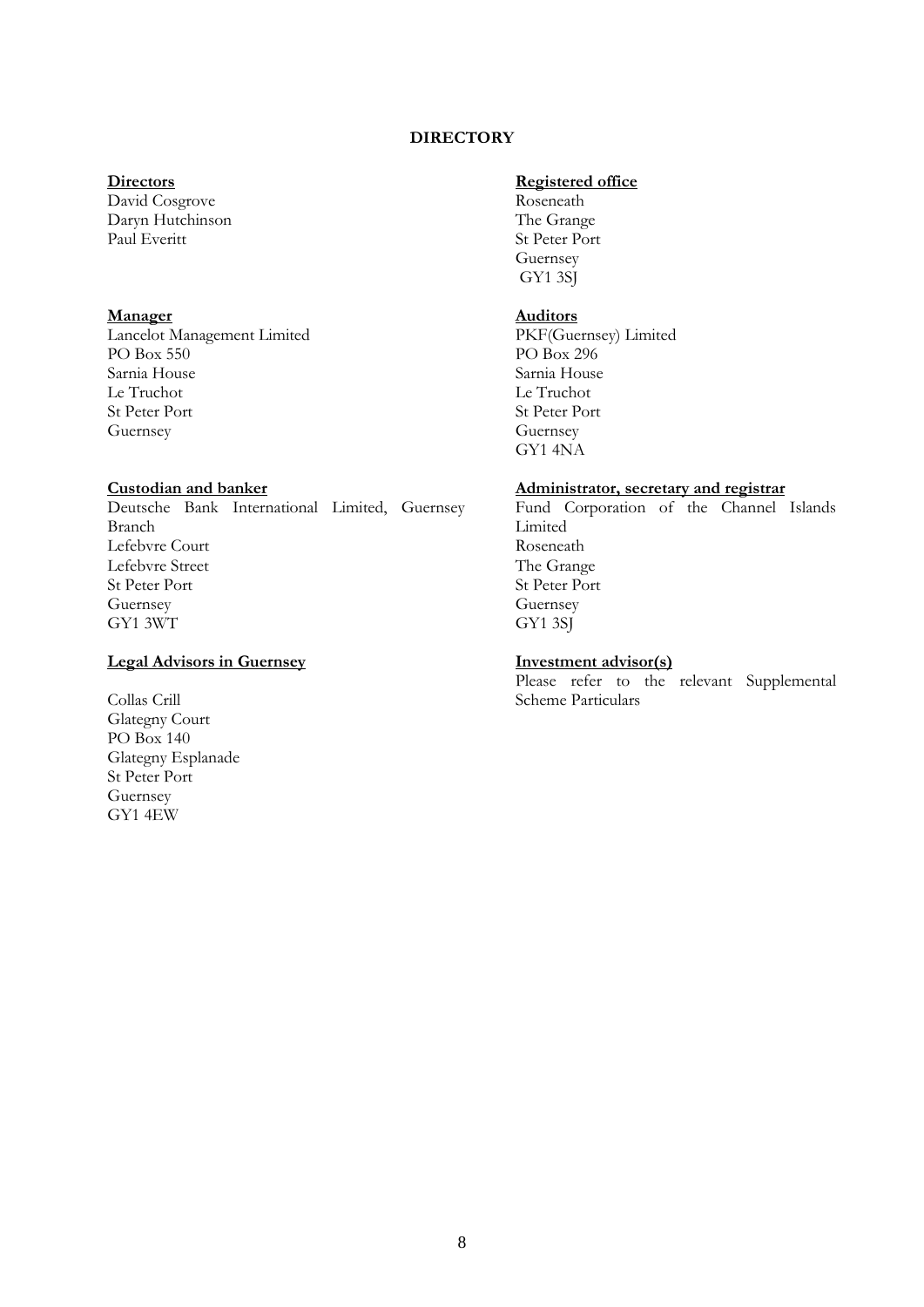### **THE FUND**

### <span id="page-8-0"></span>**Introduction**

The Fund is an open-ended protected cell company, limited by shares, which was registered in Guernsey on 27 March 2006. The Fund is an umbrella fund. The provisions of the Companies Law enable a protected cell company to which it applies to create one or more cells for the purpose of segregating and protecting the assets within those cells so that, on the footing that the company complies with the conditions laid down by the Companies Law, liabilities of the company attributable to one cell can only be satisfied out of the assets of that cell and even if those assets are insufficient, recourse cannot be had to the assets of any other cell or the core, save in accordance with the provisions of the Companies Law.

Initially, five Cells designed to permit investors to participate in a diversified portfolio of investments were created. Since then the Fund's portfolio has diversified further with the creation of additional Cells as set out in the relevant Supplemental Scheme Particulars. Additional Cells may be created from time to time with different investment objectives and on different terms to existing Cells.

In addition, certain Cells may invest in other Cells and other Collective Investment Vehicles as part of their investment strategy or may act as feeder cells ("**Feeder Cells**"), to provide investors with the opportunity to invest in the investment strategy of other Cells of the Fund (each a "**Master Fund**") denominated in a particular currency which is hedged back into another currency to eliminate as far as possible exposure to fluctuations in the Base Currency of the Master Cells.

Any Cell may use a wholly owned subsidiary SPV for the holding of investments. Should the Investment Advisor decide that a Master Fund will invest in other cells in Fund , Investors will receive a notice advising them of this as soon as practicable after the relevant decision by the Investment Advisor has been taken and the directors of the Fund will procure that Investors are advised of any additional charges or conflict of interests which may arise.

Where Cells invest in other Cells or other Collective Investment Vehicles ("**CIV**") managed or operated by the Administrator/Manager (or by a person in the same group as the Administrator/Manager or of whom the Administrator/Manager is a controller) the Administrator/Manager will procure that any preliminary charge payable on investment in such investee cells or CIV or any redemption charge payable are not suffered directly or indirectly by the investing cell or any investors in that investing cell. Subject to that, where cells invest in other cells, there may be annual charges borne by the investing Cell and where cells invest in CIV other than those mentioned above, there may be preliminary/initial redemption and/or annual charges to the investing cell, in each case such charges to be disclosed in the relevant supplemental Scheme Particulars of the investee cell or Scheme Particulars (if any) of the relevant CIV or to be available on request from the Administrator. Details of such charges are disclosed in the relevant Supplemental Scheme Particulars of the Cell or scheme particulars of the Collective Investment Vehicle.

### **OVERVIEW**

<span id="page-8-1"></span>The Fund is offering, through these Scheme Particulars and the relevant Supplemental Scheme Particulars, Participating Shares in its Cells, and prospective investors are referred to the relevant Supplemental Scheme Particulars for details of the strategies, terms and conditions and specific details that are applicable to the Cells. The details contained in the relevant Supplemental Scheme Particulars take precedence over any other terms or conditions contained in these Scheme Particulars.

Participating Shares in each Cell can be subscribed on the relevant Investment Dealing Days at a price equal to the Net Asset Value per Share after deducting an initial charge of up to *5.25% (as applicable)* of the transaction amount.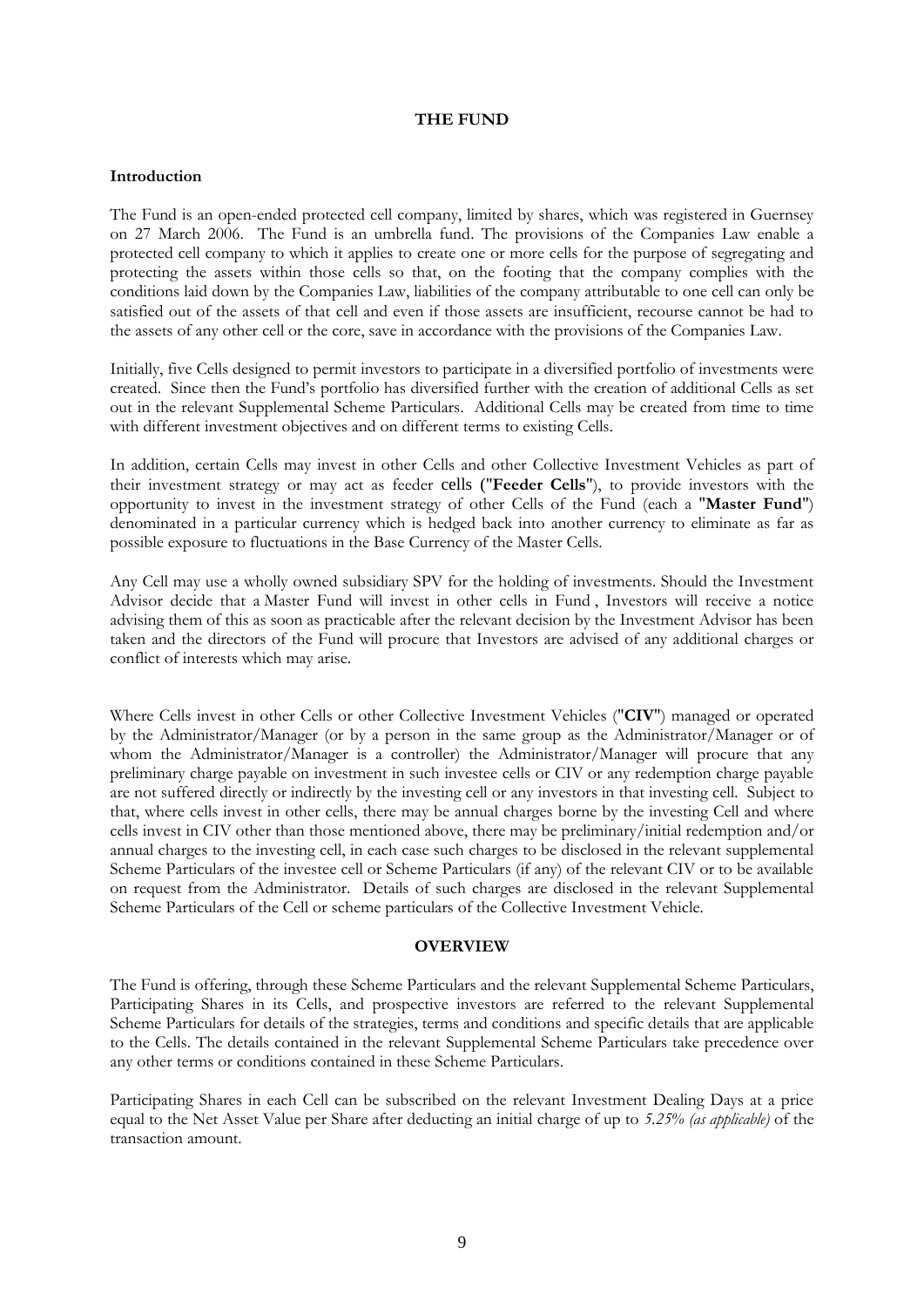# **INVESTMENT POLICIES AND INVESTMENT RESTRICTIONS**

### <span id="page-9-0"></span>**Investment objectives and policies**

The purpose of the Fund is to facilitate a structure of separate authorised Cells, with each Cell having its own distinct investment objectives, restrictions and risk profile. Certain investment restrictions are dictated by recent amendments to South African legislation promulgated by the South African Financial Services Board.

The investment objective of each Cell is set out in the relevant Supplemental Scheme Particulars.

Subject always to the provisions of the Rules, the Directors will have the power from time to time to change the investment objectives and policies of any Cell.

### **Investment strategy**

The Fund will invest in a way which allows Shareholders access to the skills of a range of investment advisors and/or managers which employ different investment techniques and risk profiles and which are active in different countries, geographic markets or economic sectors throughout the world and utilise different investment products and instruments. The Fund will also adopt "non traditional" or "hedgestyle" investment strategies ("**Alternative Strategies**").

# **Equity and fixed income strategies**

The strategies employed by each Cell, may include but are not limited to:

- 1. **Global investing.** Taking a world-view on investing, diversifying and switching amongst different markets, currencies and economic environments, using common stocks, bonds, financial instruments and currency.
- 2. **Long-term stock investing.** Selecting common stocks or stock options based primarily upon fundamental market analysis, location of pockets of market inefficiency and an assessment of overall market trends. This strategy may also include purchasing preferred stocks, debt securities and shortterm money market instruments.
- 3. **Short selling.** Identifying and selling short (a strategy based on the sale of securities which an equity or fixed income manager believes to be mispriced by the market) common stocks that are overvalued, frequently in companies with accounting or management difficulties, or that face a severe down-turn in their business, resulting in questions as to their viability as going concerns or their market valuations.
- 4. **Undervalued assets stock investing.** Investing in securities whose prices in the public market represent a *significant* discount from the private market value of the issuer's assets. The private market value is the value informed industry investors or participants are willing to pay to purchase assets with similar characteristics
- 5. **Emerging growth stock investing.** Investing in stocks of small to medium-sized enterprises with *exceptional* growth characteristics.
- 6. **Sector investing.** Investing in securities in a specific geographical region or industry sector.
- 7. **Emerging markets investing**. Investing in securities in emerging markets throughout the world (Central and South America, the Caribbean, Asia, Eastern Europe and the territory of the former USSR). This strategy may include purchasing equities and debt, buying and selling options on specific securities and on stock market indices, forward contracts and foreign currencies and engaging in short sales of securities.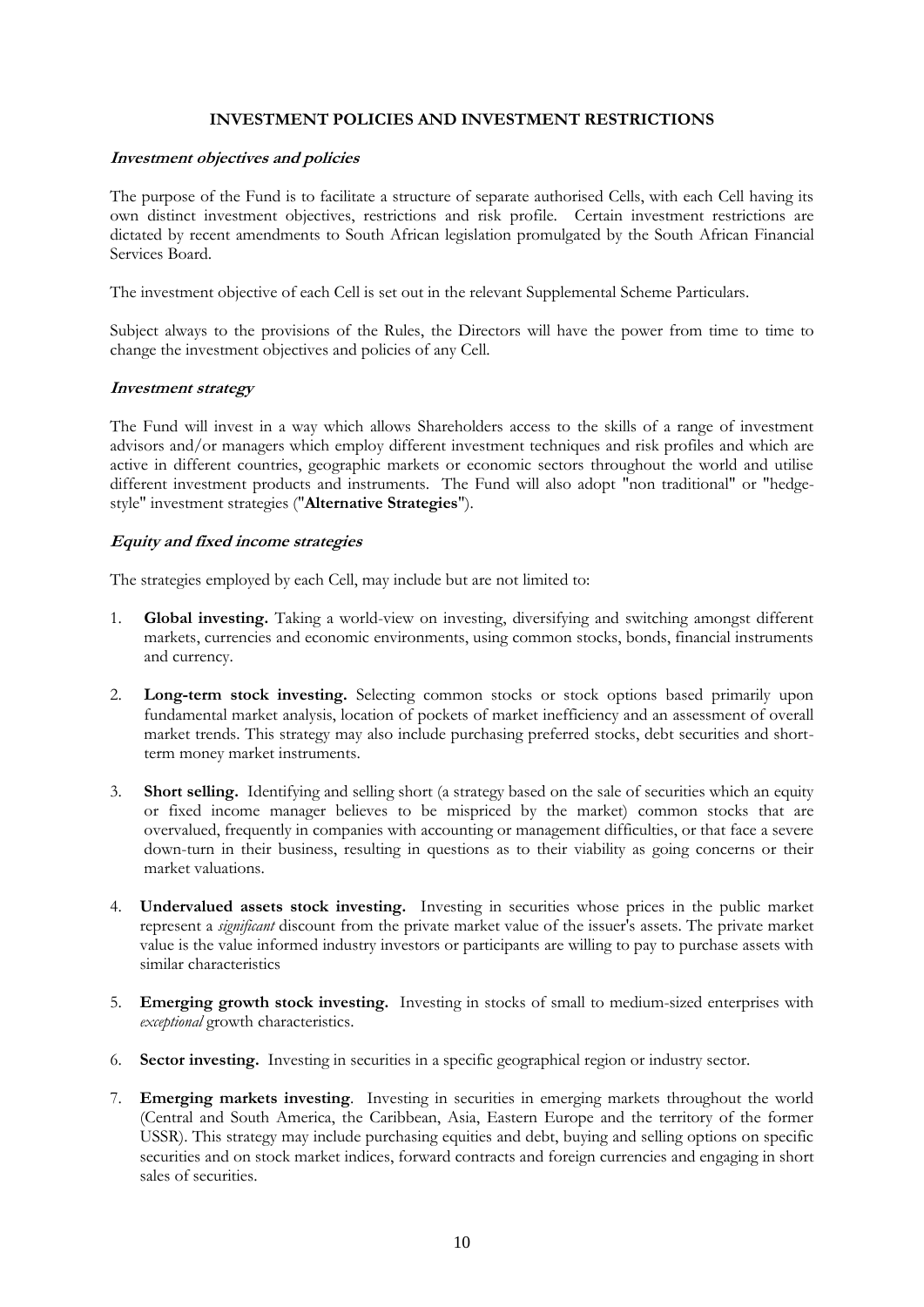- 8. **Mutual funds**. Investing in and trading the shares of mutual funds or units of unit trusts, including closed-ended funds.
- 9. **Fixed-income investing and hedging.** Buying and selling debt instruments issued by public and private borrowers. Strategies may incorporate short selling, leverage (moneys borrowed, usually against the investment assets of a fund to increase invested assets) and the use of derivatives (such as options, futures, currency exchange futures and swaps and interest swaps).
- 10. **Currency and market hedging.** Engaging in currency transactions in the spot and forward markets.
- 11. **Credit linked zero coupon bonds:** A security, typically issued from a collateralised special purpose vehicle ("**SPV**") with redemption and / or coupon payments linked to the occurrence of a credit event. (A credit event is an event that triggers settlement, determined by negotiation between parties at the outset of the agreement). A credit linked note / bond is a debt security that contains embedded credit derivatives. A zero coupon bond is a type of bond that offers no interest payments. In effect, the interest is included in the redemption value of the bond.

### **Alternative strategies**

The strategies employed by funds following Alternative Strategies in which Cells may invest may include, but are not limited to:

- 1. **Arbitrage**: Arbitrage is the process of taking advantage of perceived market mispricing between two related or highly correlated instruments.
- 2. **Hedge equities (long/short equities):** The traditional hedge fund approach involves taking simultaneous long and short equity positions, in an attempt to globally neutralise overall market moves.
- 3. **Global macro**: The global macro manager typically invests worldwide without any limitations either in his country allocations or in the types of assets or instruments traded. It is an opportunistic approach that takes advantage of shifts in macro economic trends.
- 4. **Event driven/distress:** The manager focuses on securities of companies in reorganisation and bankruptcy, ranging from senior secured debt (low-risk) to the common stock of the company (high risk). Distressed companies typically are sound businesses that have balance sheet problems or companies with valuable assets that have suffered a serious cyclical downturn in cash flow. Those companies with a strong core business are almost always restructured by creating a new capital structure supported by current cash flow.
- 5. **Commodity trading advisor ("CTAs"):** CTAs are managers active exclusively in the derivatives market. These are managers that implement their strategies (discretionary or systematic) mainly in futures long and short. The basic principle of this type of fund is investing part of its capital (between 10% and 30%) in derivatives, and keeping the rest of the capital in liquid assets.
- 6. **Credit linked zero coupon bonds:** A security, typically issued from a collateralised SPV with redemption and / or coupon payments linked to the occurrence of a credit event. (A credit event is an event that triggers settlement, determined by negotiation between parties at the outset of the agreement). A credit linked note / bond is a debt security that contains embedded credit derivatives. A zero coupon bond is a type of bond that offers no interest payments. In effect, the interest is included in the redemption value of the bond.
- 7. **Distressed securities**: Securities strategies invest in, and may sell short, the securities of companies where the securities price has been or is expected to be, affected by a distressed situation. This may involve reorganisations, bankruptcies, distressed sales and other corporate restructuring. Depending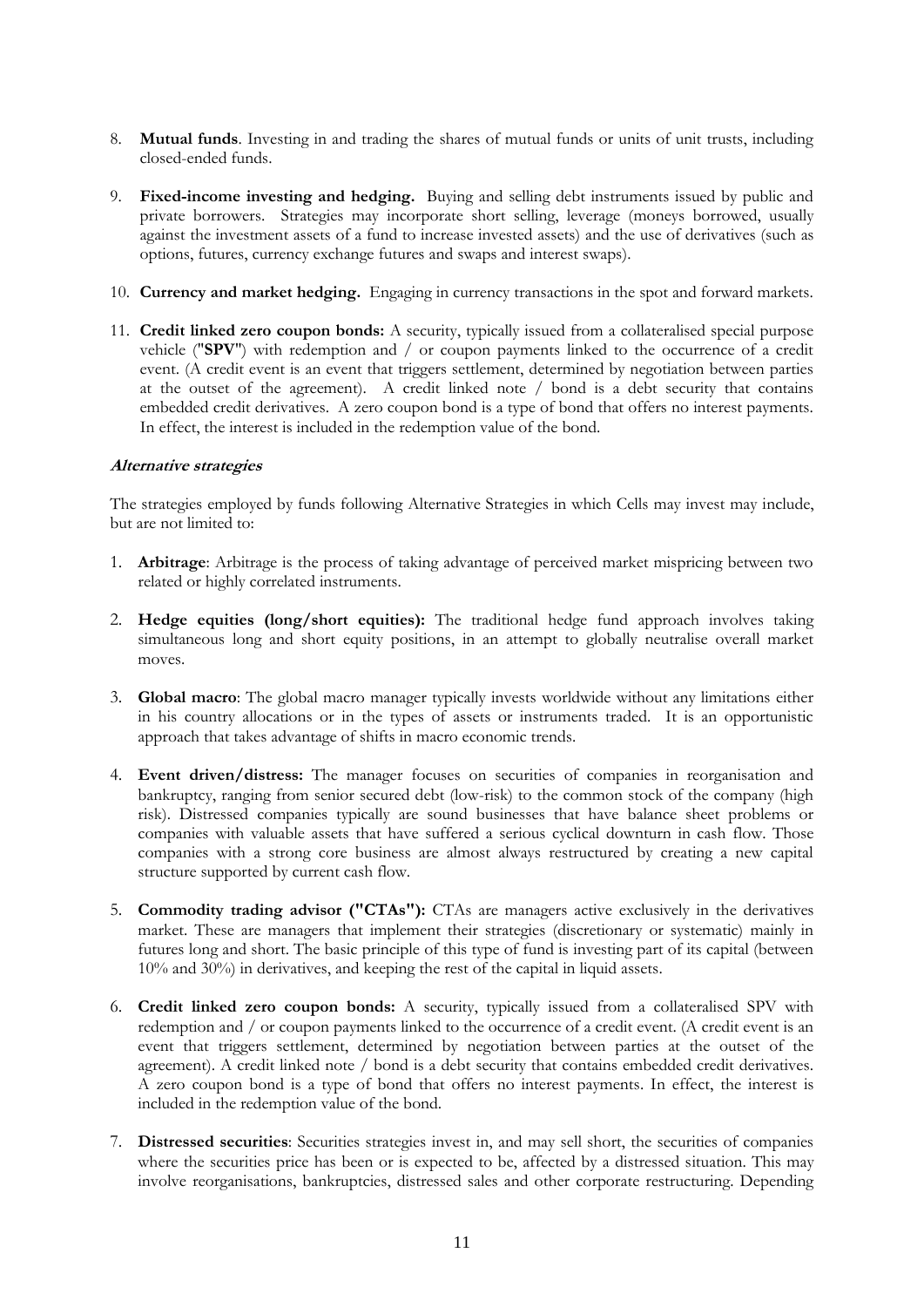on the manager's style, investments may be made in bank debt, corporate debt, trade claims, common stock, preferred stock and warrants. Strategies may be sub-categorised as "high yield" or "orphan equities". Leverage may be used by some managers. Fund managers may run a market hedge using Standard and Poors ("**S&P**") put options or put option spreads.

- 8. **Equity hedge**: Equity Hedge investing consists of a core holding of long equities hedged at all times with short sales of stocks and/or stock index options. Some managers maintain a substantial portion of assets within a hedged structure and employ leverage. Where short sales are used, hedged assets may be comprised of an equal dollar value of long and short stock positions. Other variations use short sales unrelated to long holdings and/or puts on the S&P index and put spreads. Conservative funds might take market risk by maintaining market exposure from zero to 100 percent. Aggressive funds may magnify market risk by exceeding 100 percent exposure and, in some instances, maintain a short exposure. In addition to equities, some funds may have limited assets invested in other types of securities.
- 9. **Fixed income arbitrage**: Fixed income arbitrage is a market neutral hedging strategy that seeks to profit by exploiting pricing inefficiencies between related fixed income securities while neutralising exposure to interest rate risk. Fixed income arbitrage is a generic description of a variety of strategies involving investment in fixed income instruments, and weighted in an attempt to eliminate or reduce exposure to changes in the yield curve. Managers attempt to exploit relative mispricing between related sets of fixed income securities. The generic types of fixed income hedging trades include: yieldcurve arbitrage, corporate versus treasury yield spreads, municipal bonds versus treasury yield spreads and cash versus futures. Managers differ in the degree to which they hedge interest rate risk, foreign exchange risk, inter–market spread risk, and credit risk. Leverage depends on the types of the positions in the portfolio. Simple, stable positions, such as basis trades, are leveraged much more highly than higher risk trades that have yield curve exposure.
- 10. **Fixed income high-yield:** fixed income high-yield managers invest in non-investment grade debt. Objectives may range from current income to acquisition of undervalued instruments. Emphasis is placed on assessing the credit risk of the issuer. Some of the available high-yield instruments include extendible/reset securities, increasing-rate notes, pay-in-kind securities, split coupon securities and usable bonds.
- 11. **Fixed income mortgage-backed funds:** fixed income mortgage-backed funds invest in mortgagebacked securities ("**MBS**"); many funds invest solely in AAA-rated bonds. Instruments include: government agency, government-sponsored enterprise, private label fixed-or adjustable rate collateralised mortgage obligations ("**CMOs**"), real estate mortgage securities and stripped mortgage investment conduits ("**REMICs**") and stripped mortgage backed securities ("**SMBSs**"). Funds may look to capitalise on security-specific mispricings. Hedging of prepayment risk and interest rate risk is common. Leverage may be used as well as futures, short sales and options. Arbitrageurs seek to benefit from pricing inefficiencies in the U.S. mortgage-backed securities market, one of the worlds largest fixed income markets. Trades include inter-market arbitrage (for example long MBS, short treasuries) and intra–market arbitrage (for example, buying mortgage pass throughs and selling collateralised mortgage obligations).
- 12. **Relative value arbitrage**: relative value arbitrage attempts to take advantage of relative pricing discrepancies between instruments, including equities, debt, options and futures. Managers may use mathematical, fundamental or technical analysis to determine wrong valuations. Securities may be incorrectly priced relative to the underlying security, related securities, groups of securities, or the overall market. Many funds use leverage and seek opportunities globally. Arbitrage strategies include dividend arbitrage, options arbitrage and yield curve trading.
- 13. **Market neutral:** Market neutral managers seek to reduce market risks by balancing long and short exposures to systematic risks. Mathematical/statistical techniques and models are often used to identify relative value.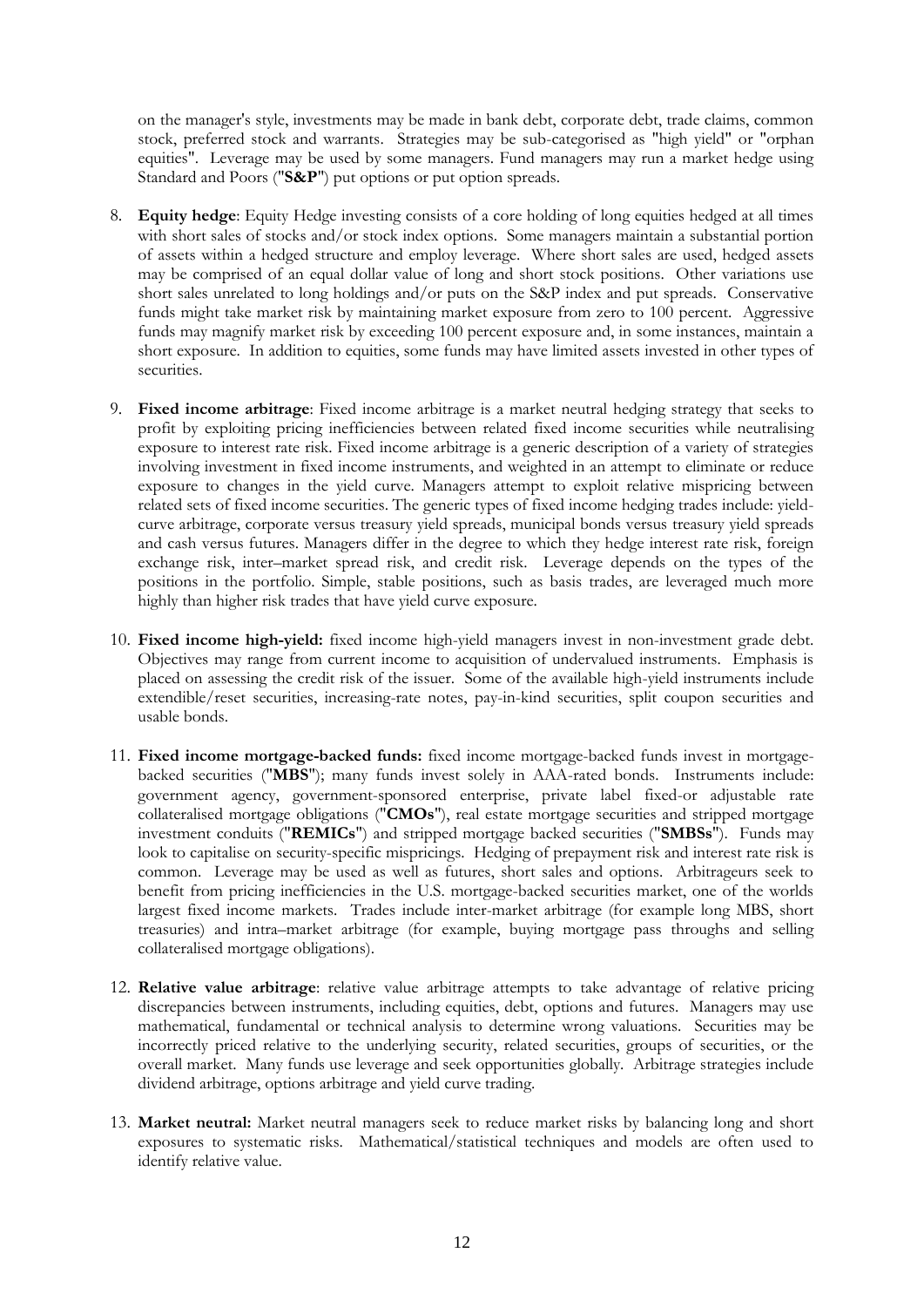- 14. **Derivatives arbitrage:** This strategy is designed to capture perceived wrong pricing in the derivatives markets. These wrong pricings often arise as a result of temporary market dominance by either hedgers or speculators. For example, in a bear market the prices of puts could be driven too high relative to calls on the same security. The arbitrageur captures these differences with a short put, long call trade and hedges out the markets risk to the synthetic long position thus created with a short position in the underlying stock. The spread risks are monitored and managed using a "value–at– risk" methodology. Leverage varies substantially between managers, depending on the reliability of the long and short pricing relationship and the return and risk objective of the manager.
- 15. **Contracts for differences**: A contract for difference ("**CFD**") is an OTC agreement between two parties to exchange, at the close of the contract, the difference between an opening price and the closing price of the contract, with reference to the underlying share, multiplied by the number of shares specified within the contract. CFDs are increasing in popularity because of their low dealing costs.
- 16. **Currency arbitrage**: This strategy involves arbitraging the price differences that may arise between a basket currency, such as the ECU, and its component currencies.
- 17. **Closed–end fund arbitrage:** Closed–end fund arbitrage involves capturing the discount to the underlying net asset values at which many closed–end funds trade.
- 18. **Equity index arbitrage**: Equity Index Arbitrage involves capturing the pricing differences that may arise between an index and its component stocks.
- 19. **Capital structure arbitrage:** This strategy involves identifying and exploiting discrepancies in the prices of securities of the same issuer. A number of managers hedge relatively undervalued high yield bonds with the same issuers underlying equity.

### **Investment Restrictions**

**The Investment restrictions applicable to each Cell, if any, are set out in the relevant Supplemental Scheme Particulars.**

**The Manager will undertake to monitor the underlying investments to ensure that, in aggregate, restrictions applicable to a Cell are not breached. Where any such restrictions are breached, the Manager will ensure that immediate corrective action is taken except where such breach is due to appreciations or depreciations, changes in exchange rates, or by reason of the receipt of rights, bonuses, benefits in the nature of capital or by reason of any other action affecting every holder of that investment, in which case corrective action will be taken within 6 months of the breach.**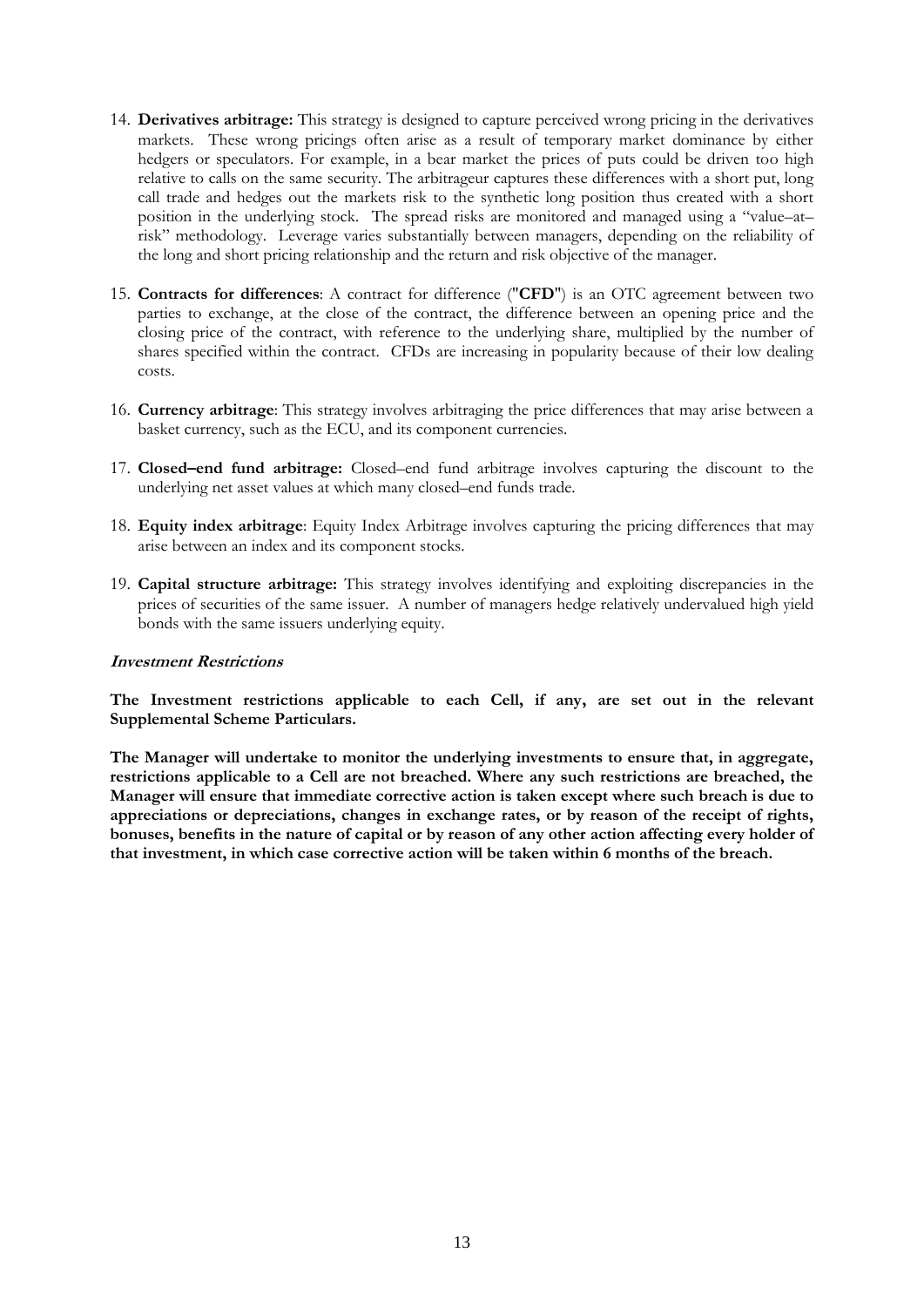#### **THE MULTI AND SINGLE MANAGER CONCEPTS**

Dependent upon market conditions, strategy and geographical focus of the investments in respect of a particular Cell or a number of Cells, the Manager may appoint investment management firms or investment advisors adopting either a diversified multi manager style or a specific single manager focused style. Whilst it is hoped that multi management diversification will yield above average long-term investment performance through reduced volatility over time, a focused strategy may be preferable in certain market situations and for certain asset types in relation to certain Cells.

### **CURRENCY HEDGING**

<span id="page-13-0"></span>A Cell may enter into hedging transactions where it has acquired investments not denominated in its base currency. Currency risk may be hedged, at the discretion of the Manager. The margins and premiums payable for such transactions shall not exceed the Net Asset Value of the relevant Cell.

#### **BORROWINGS**

<span id="page-13-1"></span>Each Cell may incur short-term borrowings for the purpose of providing funds to satisfy requests by Shareholders for the redemption of their Participating Shares. Such borrowings must not exceed 10 per cent of the relevant Cell's Net Asset Value nor be outstanding for more than 30 days, unless otherwise specified in the relevant Supplemental Scheme Particulars. Hedging transactions shall not constitute borrowings for this purpose.

As at the date of these Scheme Particulars, the Fund has no loan capital (including term loans) outstanding or created but unissued, and no outstanding mortgages, charges or other borrowings or indebtedness in the nature of borrowings, including bank overdrafts and liabilities under acceptances or acceptance credits, hire purchase or finance lease commitments, guarantees or other contingent liabilities.

### **DIVIDEND POLICY**

<span id="page-13-2"></span>For individual Cells, the Directors may declare and pay dividends although it is anticipated that in the majority of the Cells, income will be accumulated. To the extent that a dividend may be declared, it will be paid in compliance with any applicable laws.

# **RISK FACTORS**

<span id="page-13-3"></span>Investors should be aware of the risks inherent in investing in the Fund and should have sufficient financial awareness to evaluate such risks, particularly those associated with Funds adopting Alternative Strategies. Persons not able to assess the various advantages and risks associated with an investment in the Fund should not consider such an investment. Potential investors who are in any doubt as to the risks involved in investment in the Fund are recommended to obtain independent financial advice before making an investment.

### **Recognition of protected cell company structure**

Potential investors should be aware that the segregation of assets and liabilities permitted under Guernsey law might not necessarily be recognised in jurisdictions where the Fund's assets are located. The Manager will seek to reduce this risk where appropriate by requiring that where an actual or potential liability is incurred, the Investment Advisor agrees that recourse may only be made against the Cell in respect of which the relevant liability is incurred.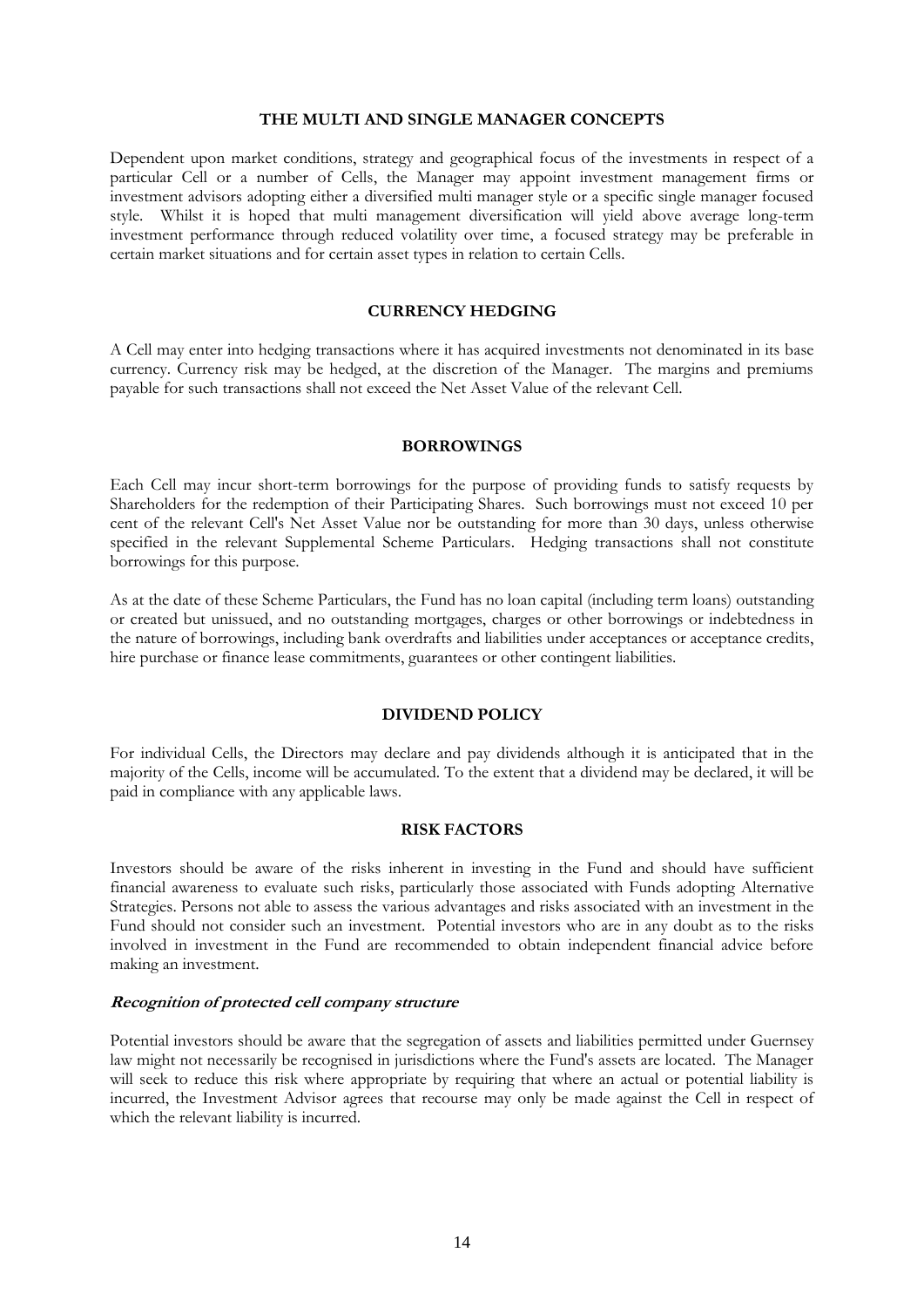## **General risk factors**

The value of Participating Shares (and the income from them) may fall as well as rise and investors may not get back, on redemption or otherwise, the amount originally invested. Accordingly, an investment in any Cell should only be made by persons who are able to bear the risk of loss of capital invested.

No assurance can be given that the Cells will succeed in meeting their respective investment objectives or that the Manager's assessments of the short-term or long-term prospects, volatility and correlation of the types of investments referred to in these Scheme Particulars will prove accurate.

A Cell may invest in assets that are denominated in currencies that are different from its Base Currency. The ability of a Cell to hedge currency risks may be affected by limited forward markets for the hedging of the Base Currency against the currency of investment.

Where applicable, Cells may invest in Funds which may trade on a leveraged basis in a highly volatile market. Investment in Alternative Strategies is speculative, and should be considered only by financially sophisticated investors who are able, independently of any information in these Scheme Particulars and the relevant Supplemental Scheme Particulars, to evaluate the risks and merits of this investment. No assurance can be given that the Fund's investment objective of maximising return on a certain risk level will be achieved.

In the normal course of business of investment vehicles following Alternative Strategies, managers trade various financial instruments and enter into various investment activities with differing risk profiles. With respect to the investment strategy utilised by a hedge fund manager, there is always some and occasionally a significant degree of market risk.

The markets and certain hedge funds in which Cells may invest primarily may prove to be highly volatile from time to time as a result of, for example, sudden changes in government policies on taxation and currency repatriation or changes in legislation relating to the level of foreign ownership in companies and this may affect the price at which a Cell may liquidate positions.

The value of a Cell's assets may be affected by uncertainties such as international political developments, changes in government policies, taxation, restrictions on foreign investment and currency fluctuations and other developments in the laws and regulations of the countries in which the Cell's assets are invested.

Providers of alternative investment products show varying degrees of opacity in their activities. This lack of transparency is designed to protect the investments of the hedge fund. However, there is a risk that this lack of transparency may mask changes in strategy, along with the nature, extent and development of the related risks.

If there are substantial redemption requests within a limited period of time, it may be difficult for the Manager to provide sufficient funds to meet such redemption's without liquidating positions prematurely at an inappropriate time or on unfavourable terms and thereafter it may be more difficult for the Fund to generate returns since it will be operating on a smaller asset base.

Each Cell will take a credit risk on parties with whom it trades and will also bear the risk of settlement default for currency overlay only.

The two primary risks for any fixed interest instruments are the risks that the underlying parties to a portfolio either default on their debt i.e. credit risk, or are not liquid enough to fulfil their obligations in a timely fashion i.e. liquidity risk.

Since some of the Cells do not intend to pay dividends, an investment in these Cells may not be suitable for investors seeking income returns for financial or tax-planning purposes.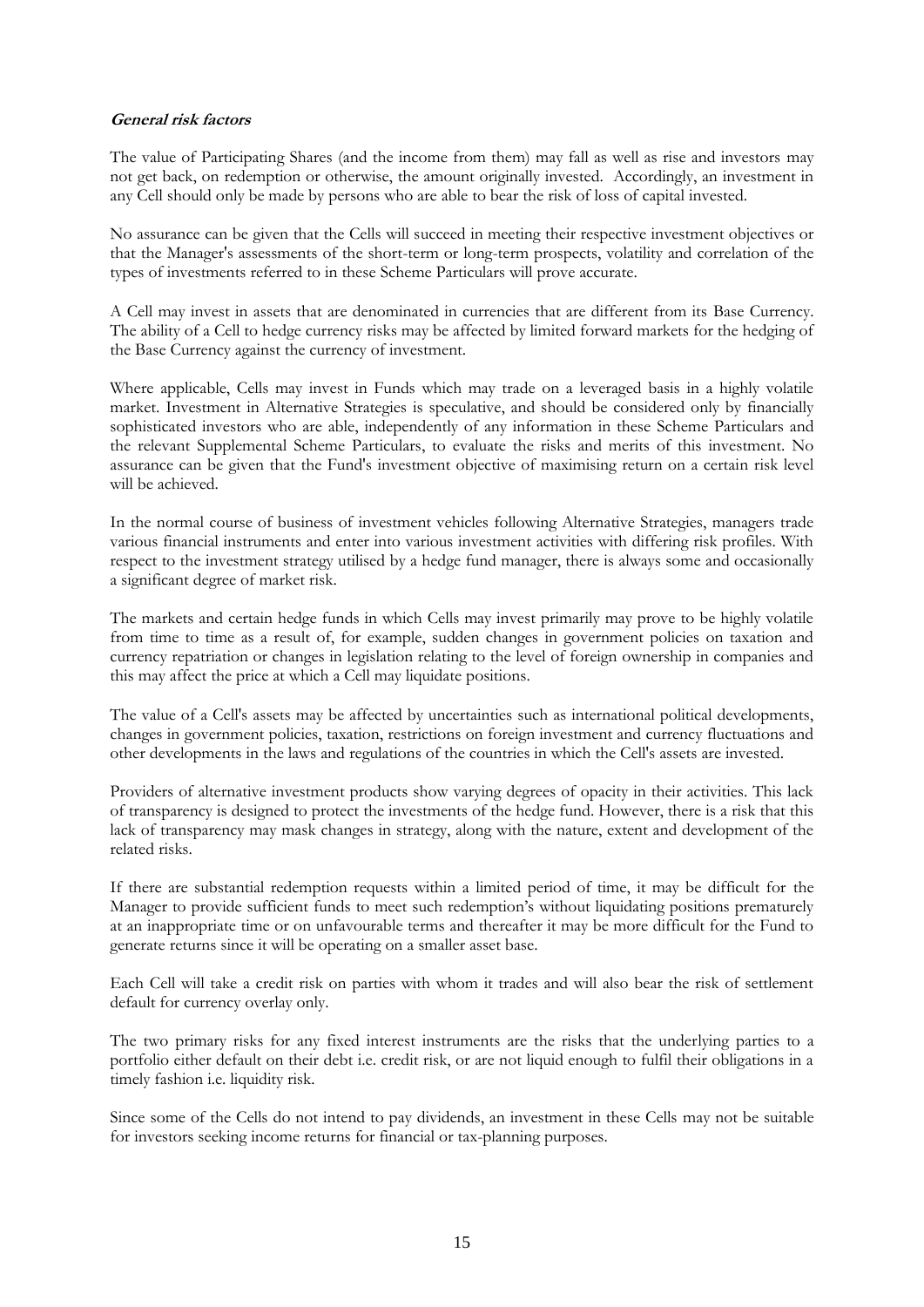Whilst it may be possible for the Manager to hedge some of the risks outlined above, it will not be obliged to do so and, if such hedging is carried out, there can be no assurance that it will be successful and it may negate certain profits which the Fund may otherwise have earned or even incur a loss. In particular, certain Cells may enter into forward foreign exchange contracts to hedge against the possibility that their base currency may suffer a decline against the currencies in which underlying investments may be denominated. Forward foreign exchange contracts are not uniform as to the quantity or time at which a currency is to be delivered and are not traded on exchanges. Rather, they are individually negotiated transactions. Transactions in forward foreign exchange contracts are not regulated by any regulatory authority nor are they guaranteed by an exchange or clearing house. The Fund will bear the cost of all hedging. Furthermore, it may not always be possible to hedge certain risks in many of the less developed markets in which the Fund may invest, as exchange-traded futures and options are not available in certain markets.

Investments on international markets may fluctuate in price under the influence of a variety of issues such as currency rates and interest rates, exchange controls, taxes and other economic and political developments. Other factors such as the availability of information on, and the size and liquidity of, international markets may limit the intended diversification of the Fund's resources.

The Fund has no obligation to redeem Participating Shares at the subscription price originally paid and redeeming investors may not receive the amount originally invested.

# **Interest rate risk**

The price of securities tends to be sensitive to interest rate fluctuations and unexpected fluctuations in interest rates could cause the corresponding prices of a position to move in directions that were not initially anticipated.

# **Speciality risks of Alternative Strategies**

In contrast to traditional investments, where the focus is on the purchase and sale of securities based on proprietary research (for long positions only), the Alternative Strategies employed by the investment vehicles in which the Fund may invest can also involve short selling (short positions) and the application of leverage by borrowing and the use of derivative financial instruments.

The Cells may contract with managers who utilise derivative financial instruments (e.g. options, futures, forward transactions and swaps) and pursue investment strategies that may entail special risks.

Since the Cell investments are not confined to conventional forms of investment (long equities and bonds only), but also include investments in derivatives (futures, options, swaps, etc.) the Cells may display lower correlation to general capital market trends than traditional equity funds do.

# **Liquidity risks**

It is important for investors to be aware that many Alternative Strategy instruments do not trade on liquid and or regulated markets. If there are substantial redemption requests within a limited period of time, it may be difficult for the Manager to provide sufficient funds to meet such redemptions without liquidating positions prematurely at an inappropriate time or on unfavourable terms that may also result in sustained adverse price changes of the Cell investments. Therefore, investors either redeeming or retaining their Participating Shares in a Cell may suffer significant losses in periods during which a substantial number of Participating Shares in the same Cell are redeemed.

# **Prime brokers**

Some Cells may use the services of prime brokers for trading and custody of assets. Some prime brokers are not obliged to segregate client assets from proprietary assets and in the event of the insolvent liquidation of such prime brokers, any assets which may not clearly be identified as client assets may be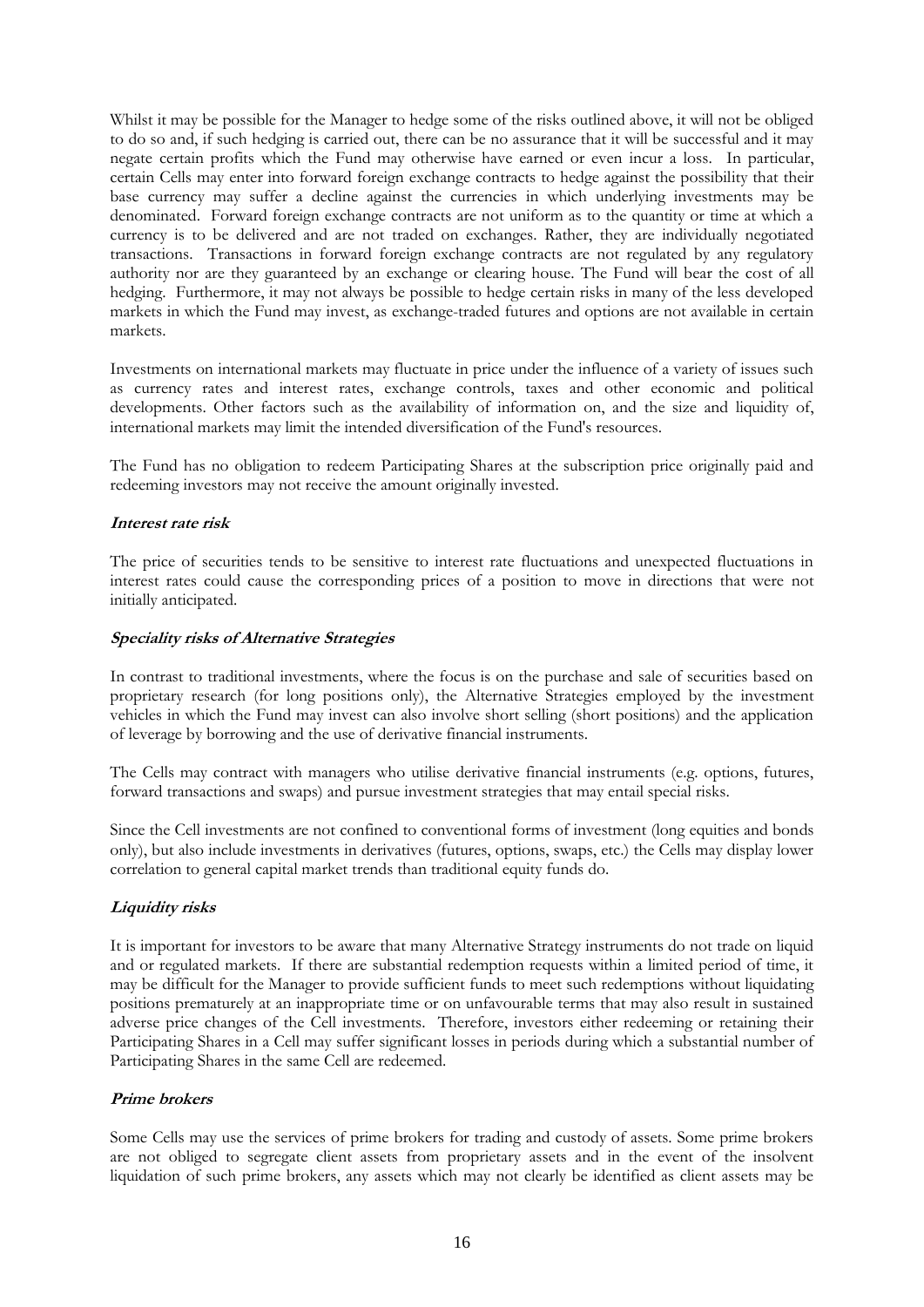available to the liquidator, leaving the relevant Cell with only an unsecured claim in the insolvency ranking no more than *pari passu* with the claims of other unsecured creditors.

**The foregoing factors are not exhaustive and do not purport to be a complete explanation of all the risks and considerations involved in investing in the Fund. In particular, the Fund's performance may be affected by changes in market or economic conditions, and legal, regulatory and tax requirements. The Fund will be responsible for paying the fees, charges and expenses referred to in the Scheme Particulars and Supplemental Scheme Particulars regardless of the level of profitability.**

# **SUBSCRIPTION, REDEMPTION AND CONVERSION OF SHARES**

### <span id="page-16-0"></span>**Subscriptions**

Participating Shares of each Cell will be available for subscription by Eligible Investors on each Investment Dealing Day at a price (the "**Subscription Price**") calculated as follows:

The Manager will determine the Net Asset Value of each Cell as at the Valuation Point for the Investment Dealing Day concerned and divide the resulting amount by the number of Participating Shares in issue or deemed to be in issue. The value per Share thus produced is truncated to the nearest four decimal places to arrive at the Subscription Price. The benefit of any truncation will be retained by the Fund for the account of the relevant Cell. The quoted Subscription Price of the Participating Shares will be exclusive of any initial charge. Under the terms of the Articles, the Manager is permitted, when calculating the Subscription Price, to add an allowance for the duties and charges which would be incurred on the assumption that the investments held for the relevant Cell had been acquired at the relevant Valuation Point. Fractions of Participating Shares will be allotted if excess subscriptions are received.

The Subscription Procedure for each Cell is subject to the specific terms and conditions in the relevant Supplemental Scheme Particulars relating to such Cell.

### **Initial charge**

The Articles permit the Directors to require an initial charge to be paid to the Manager or to the Company on behalf of the Manager in respect of each Participating Share to be allotted, of such amount as may be agreed between the Directors and the Manager but not exceeding 5.25% *(where applicable)* of the Subscription Price of the Participating Shares concerned. The Articles further permit the Directors to differentiate between applicants as to the amount of the initial charge to be paid to the Manager and as to the amount to be levied in respect of each Cell.

### **Application procedure**

Investors can subscribe for Participating Shares in a Cell on any Investment Dealing Day for the Cell. Applications may be made subject to the Subscription Price for Participating Shares on the relevant Investment Dealing Day, being a certain value or a certain number of Participating Shares. Applications must be made on the form approved for such purpose by the Fund and attached to these Scheme Particulars.

Applications may be sent by post, fax or email, although the Administrator reserves the right to require original documentation be received prior to accepting any subscription or processing a redemption..

The application procedure for each Cell is subject to the specific terms and conditions in the relevant Supplemental Scheme Particulars relating to such Cell.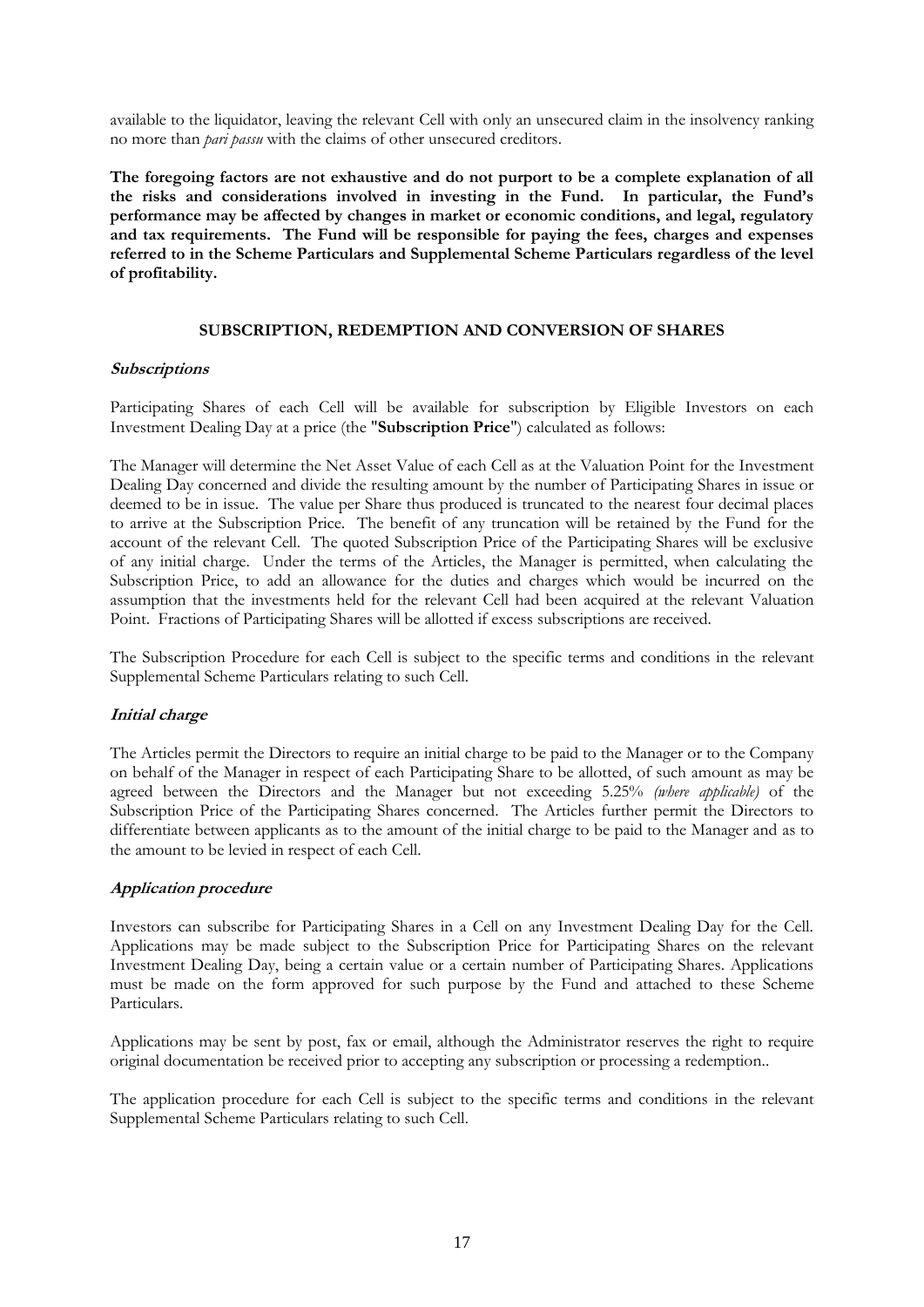# **Regulatory considerations**

The Manager and the Fund comply with applicable anti-money laundering and counter terrorist financing laws. In particular, they must meet the criteria set by the GFSC from time to time in accordance with the Criminal Justice (Proceeds of Crime) (Financial Services Business) (Bailiwick of Guernsey) Regulations 2007, as amended. Neither the Manager nor the Fund accepts cash, or money derived from or intended for use in any illegal activity. To comply with its anti-money laundering and counter terrorist financing obligations, the Manager will seek - and investors will be required to provide - information and documentation to ensure anti-money laundering and counter terrorist financing compliance.

By investing in the Fund, investors agree to provide truthful information and documentation, upon request, regarding their identity, residential address, background, source of investment income, and any other matters that the Manager deems necessary to comply with applicable anti-money laundering and counter terrorist financing laws. Applicants who are investing on behalf of a third party are required to acknowledge that they have obtained sufficient information about that third party to determine that the party (a) is not involved in illegal activities, and (b) is investing funds from a legitimate source.

# **Payment**

Applications should be accompanied by a cheque or banker's draft in the base currency of the relevant Cell made payable to Fund Corporation of the Channel Islands Limited – Client Account for the amount to be invested, or include confirmation that application monies have been remitted by telegraphic transfer to the appropriate bank account appearing in the Application Form (attached hereto). U.S. Dollar, Sterling, Euro and Australian Dollar drafts will be cleared by negotiation at the cost of the applicant. It should be noted that there may be a delay in clearing such cheques or drafts.

All cheques and banker's drafts will be presented for payment on receipt. The Administrator reserves the right to retain Application Forms and any surplus application monies pending clearance of applicants' cheques. The right is reserved to reject an application or to accept any application in part only or to treat as valid any applications which do not fully comply with the terms and conditions of application. If any application is not accepted, the amount paid on application will be returned, without interest, by post to the first address given in the application at the applicant's risk. The Administrator also will require verification of the identity of applicants and the source of funds. If satisfactory evidence is not produced, subscriptions may be cancelled. If a subscription is cancelled, any funds received by the Administrator shall be returned without interest, less any charges to the remitting bank, to the account of the remitter quoting the applicant's name. Funds remitted by bank draft will be returned by post at the applicant's risk by bank draft to the paying bank without interest, less any charges for the account of the drawer, quoting the applicant's name.

# **Contract notes and certificates**

A contract note will normally be sent by post to the applicant on acceptance of the application within seven Business Days after the relevant Investment Dealing Day, unless otherwise specified in relation to a particular Cell in the relevant Supplemental Scheme Particulars, providing details of the transaction and a Shareholder number, which should be quoted in any correspondence by the Shareholder with the Manager.

All Participating Shares will be issued in registered form and the Register will be conclusive evidence of ownership. Certificates will not be issued.

Any changes to a Shareholder's personal details must be notified immediately to the Manager in writing. The Manager reserves the right to require an indemnity or verification countersigned by a bank, stockbroker or other party acceptable to it before the Administrator can accept instructions to alter the Register.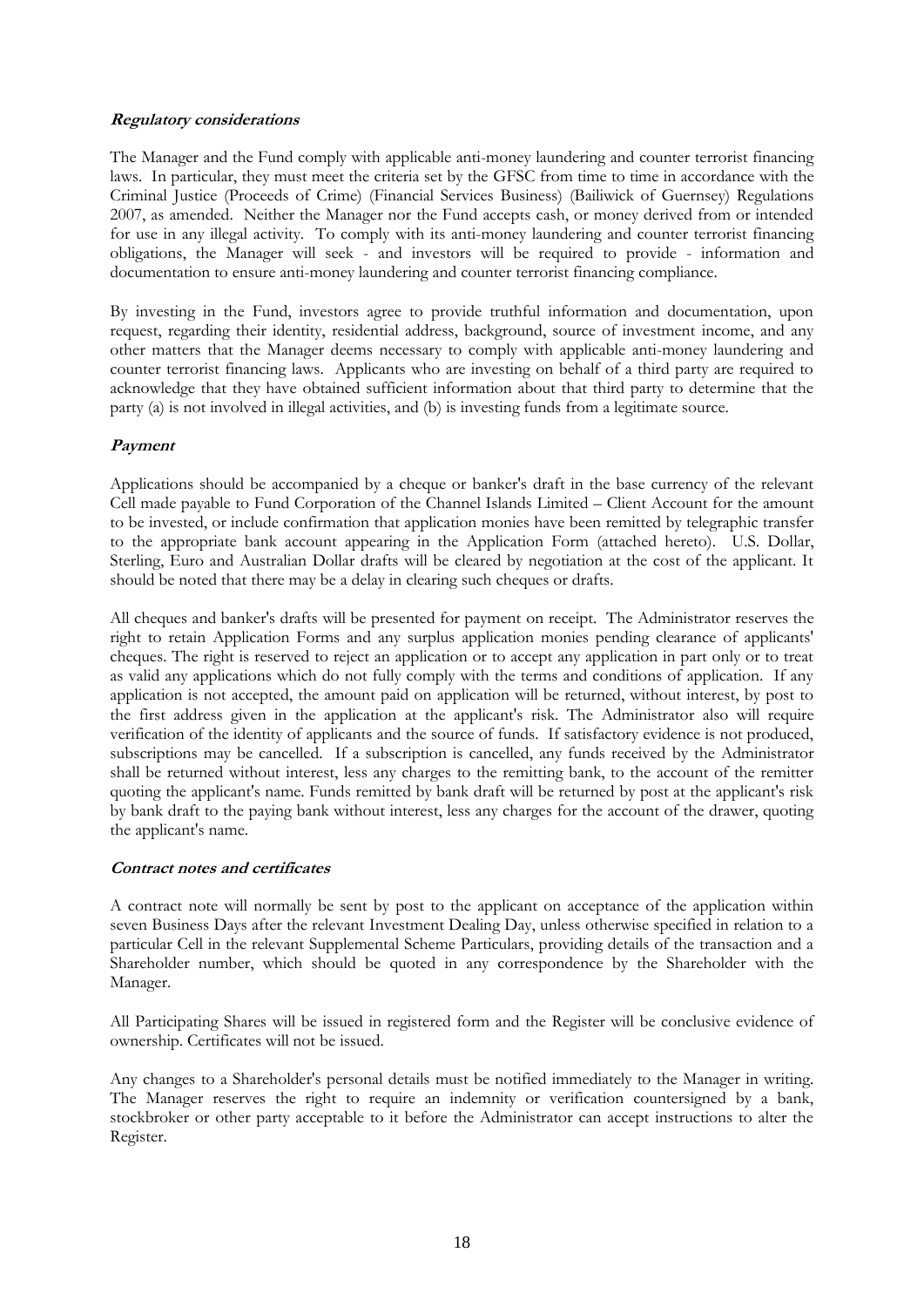# **Redemption procedure**

Subject to any Redemption Notice Period specified in the relevant Supplemental Scheme Particulars, Participating Shares may normally be redeemed at the ruling price on any Redemption Dealing Day for the relevant Cell. Notice of redemption of Participating Shares may be given by facsimile or in writing to the Manager and must specify the relevant Cell, the number or value of Participating Shares to be redeemed and should quote the relevant Shareholder number. The Manager will be deemed to be authorised to make such redemption if instructed to do so by any person purporting to be the Shareholder and reciting the relevant Shareholder number.

Redemption of part of a holding of Participating Shares of any Cell may be refused if, as a result of such redemption, a Shareholder would then hold Participating Shares in the Cell concerned with a value of less than US\$15,000 or its equivalent in the Base Currency of the relevant Cell.

Redemption will take place on the applicable Redemption Dealing Day provided that all the above requirements have been satisfied. If instructions are given or the notice is received by the Manager later than the notice period, specified in the relevant Supplemental Scheme Particulars, the redemption will normally take place on the next following Redemption Dealing Day for the Cell.

Provided that the redemption request is in order, payment of the redemption proceeds will be made as soon as practical after the relevant Redemption Dealing Day and normally within 7 business days, or other period as specified in the Supplemental Scheme Particulars, of the relevant Redemption Dealing Day. Payment will be made in the base currency of the respective Cell in accordance with the instructions given by the redeeming Shareholder to the Administrator and at the Shareholders risk and cost.

In addition, it should be noted that payments will only be made to the Shareholder named on the register, and not to any third party whatsoever.

# **Redemption Price**

Participating Shares will be redeemed at the Redemption Price which is determined by reference to the Net Asset Value per Share calculated as at the Valuation Point for the relevant Redemption Dealing Day for the Cell, as defined in the relevant Supplemental Scheme Particulars. The Redemption Price for any Share is arrived at by dividing the Net Asset Value of the relevant Cell by the number of Participating Shares of that Cell in issue or deemed to be in issue, and truncating the resulting amount to the nearest four decimal places. The benefit of any truncation will be retained by the Fund for the account of the relevant Cell.

Under the terms of the Articles, the Directors are permitted, when calculating the Redemption Price, to deduct an allowance for duties and charges that would be incurred if the investments held for the relevant Cell were to be sold at the relevant Valuation Point.

### **Deferral of conversions and redemptions**

The Directors may limit the total number of Participating Shares in a Cell, which may be redeemed or converted on any Redemption Dealing Day to 10 per cent. (or such higher percentage as the Directors may determine) of the total number of Participating Shares in issue in that Cell. The limitation will be applied *pro rata* to all Shareholders who have requested redemptions or conversions to be effected on or as at such Redemption Dealing Day so that the proportion of each holding redeemed or converted is the same for all such Shareholders. Any Participating Shares which, by virtue of this limitation, are not realised or converted on any particular Redemption Dealing Day shall be carried forward for redemption or conversion on the next following Redemption Dealing Day at the Redemption Price ruling on that next Redemption Dealing Day. In respect of any Redemption Dealing Day to which redemption or conversion requests ("**Deferred Requests**") are deferred, such requests will be dealt with in priority to other requests for redemption or conversion of Participating Shares on that day ("**Other Requests**") until the Deferred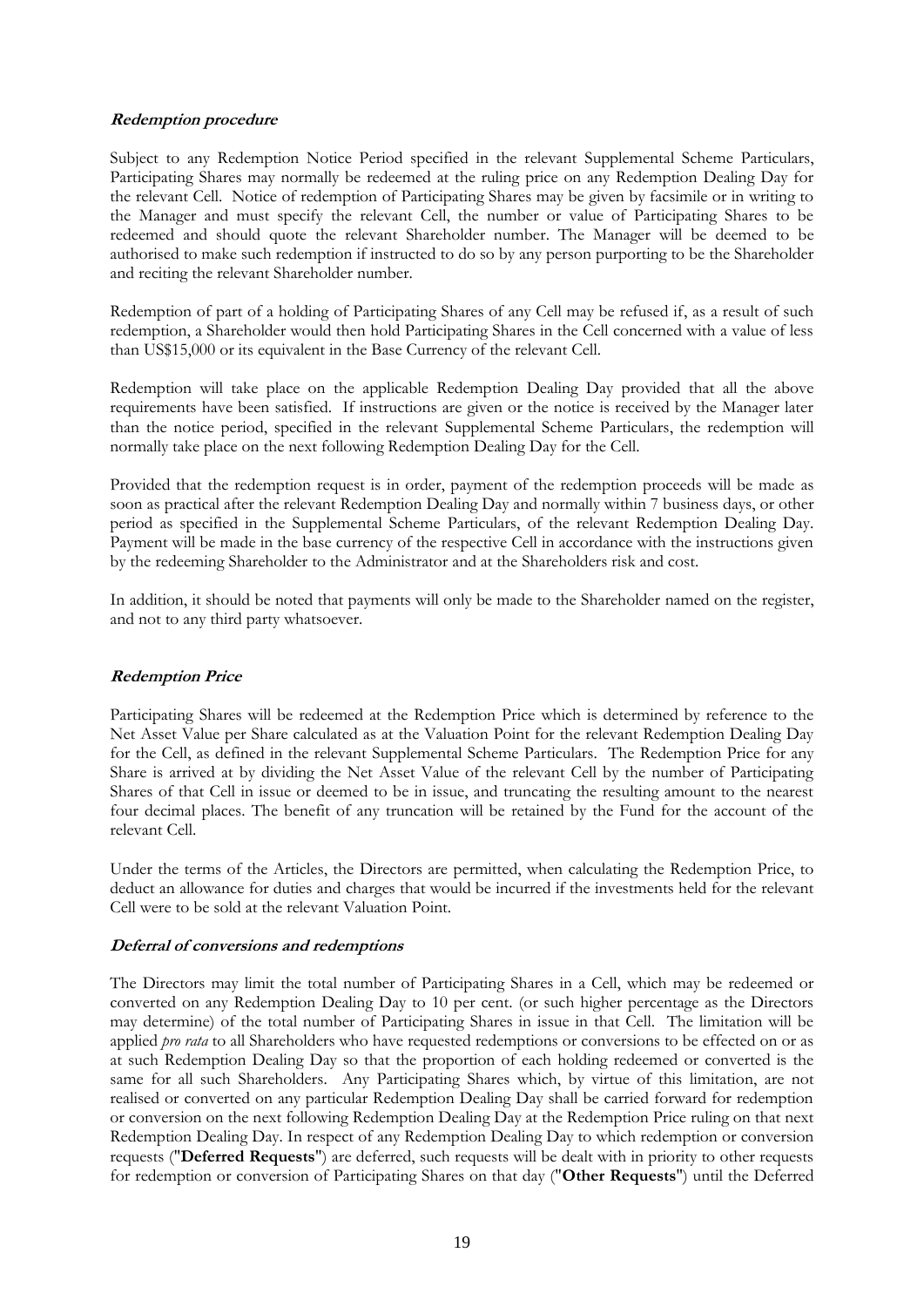Requests have been satisfied in full. The deferral powers described in this paragraph shall apply mutatis mutandis to any Other Requests which, as a result of the above limit, have not been satisfied in full on any Redemption Dealing Day.

# **Compulsory redemption**

The Directors of the Fund have power under the Articles in their absolute discretion compulsorily to redeem at any time the Participating Shares of any investor (i) which, as a result of a redemption of any part of the investor's holding, have a value of less than US\$15,000 or the equivalent thereof in the Base Currency of the Cell concerned or (ii) who holds Participating Shares directly or beneficially in breach of any law or requirement of any country governmental or regulatory authority or (iii) whose existence as a Shareholder in the Fund causes or threatens to cause the Fund or any Cell to incur any liability to taxation or to suffer any pecuniary or other disadvantage in any jurisdiction which it would otherwise not have expected to incur or suffer or (iv) whose existence as a Shareholder may cause the Fund to be classified as an "investment company" under the 1940 Act.

If, following the period of six months after the creation of a Cell, the Net Asset Value of that Cell is less than US\$5 million (or the equivalent thereof) on each Redemption Dealing Day falling within a period of 12 consecutive weeks the Directors may compulsorily redeem all the shares of that Cell in existence on 90 days' clear notice.

# **Special Dealing Days**

The Directors shall have the power at any time to determine special Investment Dealing Days or Redemption Dealing Days, other than the dates specified in the relevant Supplemental Scheme Particulars in respect of a subscription, redemption or conversion request submitted to the Manager. It is expected that such special Dealing Days shall only be used in specific circumstances or for specific purposes where it is believed that the implementation of the special Dealing Day is necessary in the best interests of the Shareholders of the relevant Cell.

# **Calculation of Net Asset Value**

The Net Asset Value will be calculated by the Manager for each Cell at each relevant Valuation Point respectively. Under the Articles, the Net Asset Value of each Cell is determined by deducting the value of the total liabilities of the Cell concerned from the value of the total assets of that Cell. Total assets include all cash, accounts receivable, accrued interest and the current market values of all investments. Total liabilities include any fees payable to the Manager, the Custodian, the Administrator and any Prime Broker, all borrowings, provision for taxes (if any), allowances for contingent liabilities and any other costs and expenses reasonably and properly incurred by the Manager in effecting the acquisition or disposal of securities.

# **Publication of prices**

The Subscription Price (exclusive of any initial charge) and the Redemption Price in respect of the immediately preceding Investment Dealing Day or Redemption Dealing Day, respectively, will be available on request from the Manager and the Administrator. Indicative Subscription Prices and Redemption Prices may be calculated on each Business Day and if calculated as such, will be available from the Manager. These indicative prices should be used for information purposes only. Investors should not act on indicative prices, and are advised to confirm prices with the Manager on each applicable Dealing Day, as defined in the relevant Supplemental Scheme Particulars hereto.

# **Conversion procedure**

Subject to the relevant Cell having sufficient share capital available for issue, Shareholders will be entitled to exchange Participating Shares in one Cell (the "**original Cell**") for Participating Shares in any other Cell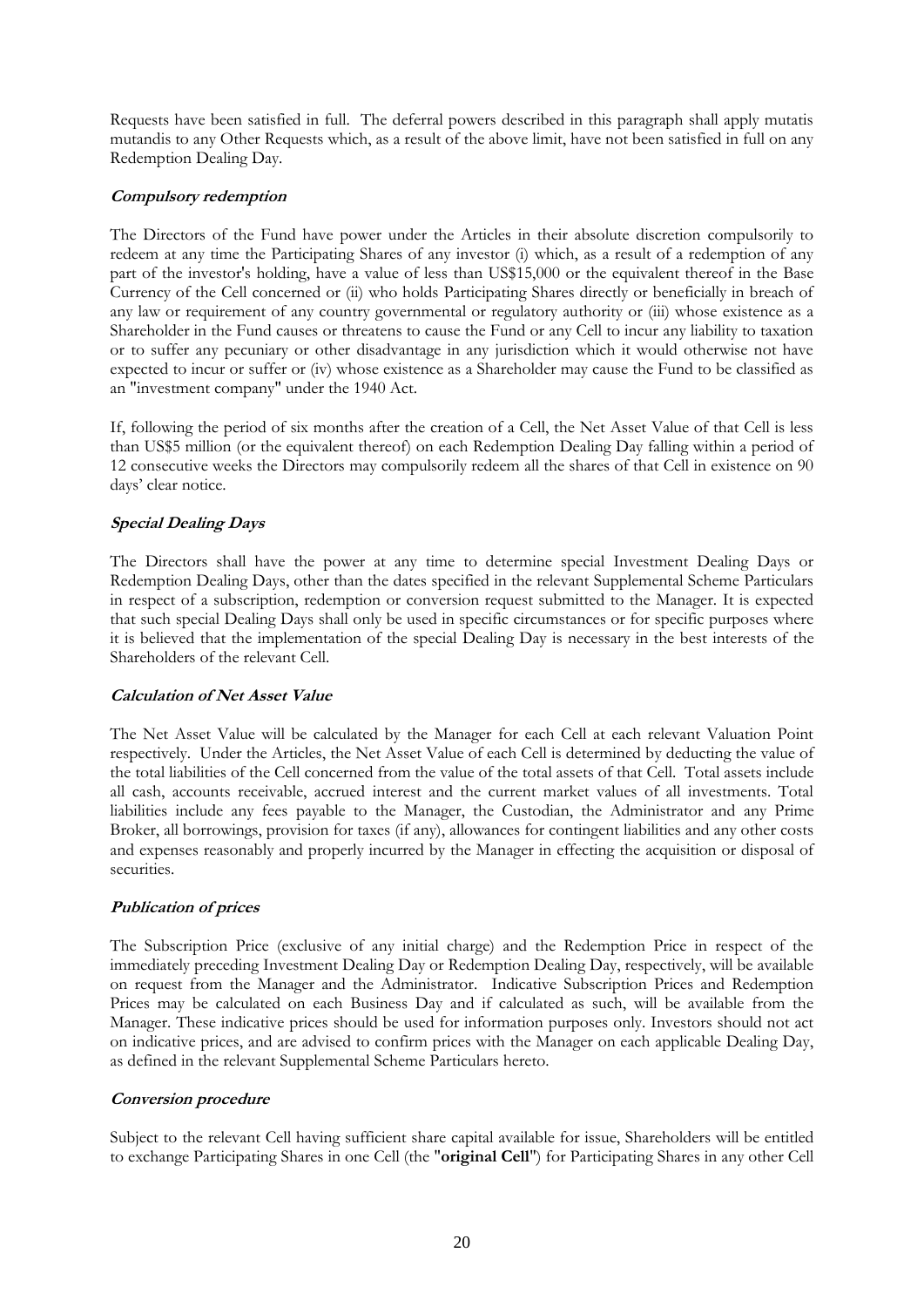then in existence or agreed to be brought into existence (the "**new Cell**"), subject to the terms and conditions in the relevant Supplemental Scheme Particulars.

Instructions for the conversion of Participating Shares may be given by facsimile or in writing to the Manager at its address stated in the Directory and such instructions must specify the number or value and the class of Participating Shares to be converted, the class of Participating Shares into which they are to be converted and should quote the relevant Shareholder number. The Manager will be deemed to be authorised to make such conversion if instructed to do so by any person purporting to be the Shareholder and reciting the relevant Shareholder number. The Conversion Notice Period for each Cell is specified in the relevant Supplemental Scheme Particulars. Any conversion request received after 12 noon (or such other time as the Directors may determine either generally or in relation to a Cell or in any specific case) on any Business Day may be deemed to have been received on the next following Business Day. At the option of the Manager, conversions may be processed as redemption on one Investment Dealing Day funding a subsequent investment on a following Investment Dealing Day only once the redemption proceeds have been made available to fund the subscription.

The conversion will be effected at the Subscription and Redemption Prices of Participating Shares in the relevant Cells in accordance (or nearly as may be in accordance) with the formula:

$$
NS = \{OS \times (RP \times CF)\} \div SP
$$

where:

- *NS* is the number of Participating Shares of the new Cell to be allotted;
- *OS* is the aggregate number of Participating Shares of the original Cell to be converted comprised in the conversion notice;
- *RP* is the Redemption Price per share of the original Cell ruling on the relevant Redemption Dealing Day;
- *CF* is the currency conversion factor determined by the Manager on the relevant Redemption Dealing Day as representing the effective rate of exchange applicable between the base currencies of the relevant Cells; and
- *SP* is the Subscription Price per share for the new Cell ruling on the relevant Investment Dealing Day plus any initial charge payable thereon.

Contract notes confirming the conversion between the Cells will be issued.

### **Conversion charges**

A conversion charge of up to  $\dot{\gamma}$  50 may be levied and Shareholders will bear any costs incurred in translating the redemption proceeds of the holding of the original Cell into the appropriate currency for the payment of the Subscription Price for the holding in the new Cell, where the original and new Cells have different base currencies.

### **Suspension of calculation of Net Asset Value and dealing**

The Manager, with the prior agreement of the Custodian, may suspend the calculation of the Net Asset Value and the issue, redemption and conversion of Participating Shares of a Cell during:

(a) the existence of any state of affairs which, in the opinion of the Manager, constitutes an emergency as a result of which disposal of investments comprised in the Cell would not be reasonably practicable or might seriously prejudice the interests of the Shareholders as a whole;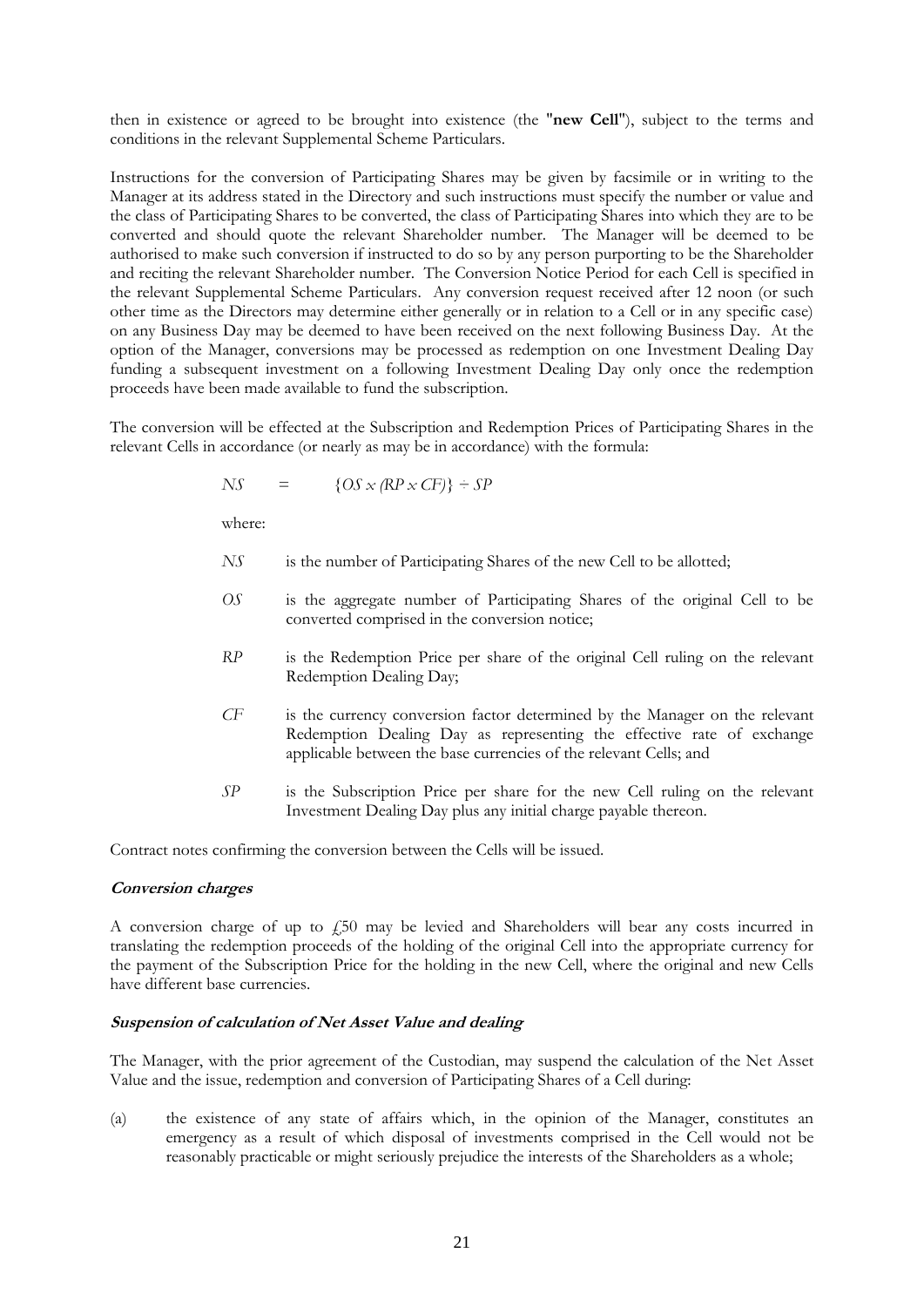- (b) any breakdown in the means of communication normally employed in determining the price of any of the investments comprised in the Cell or when for any reason the prices of any investments cannot be promptly and accurately ascertained; or
- (c) any period when currency conversions which will or may be involved in the realisation of the investments comprised in the Cell or in the payment for investments cannot, in the opinion of the Manager, be carried out at normal rates of exchange.

Following a suspension, the calculation of the Subscription and Redemption Prices will commence at the Valuation Point for the next Investment Dealing Day after the last day of the suspension period. The fees of the Custodian, the Manager, the Administrator and the Prime Broker will continue to accrue during the period of suspension and will be calculated by reference to the last valuation prior to the suspension coming into effect.

Where possible, all reasonable steps will be taken to bring any period of suspension to an end as soon as possible.

# **Side Pockets**

In circumstances where an underlying asset of a Cell has become illiquid or difficult to value, the Directors may, with the consent of the holders of the shares in that Cell and in accordance with the Articles, create additional special class shares (the "**S Shares**") with a preferential interest in any profits arising from such underlying illiquid asset. The "S" Shares shall be issued by the Manager of the Fund for the members of that Cell pro rata their existing share holding of Participating Shares in the Cell. Fees arising from the costs of the administration and/or winding up of the general class of Cell shares may be applied to the assets of those shares only and any fees arising from the administration and/or winding up of the "S" Shares may be applied to the assets of the special class of shares (once valued and realised). In the event of the redemption of all the Participating Shares in any Cell which also contains "S" Shares, the Directors may settle the illiquid asset into a separate trust for the benefit of the "S" shareholders until the relevant underlying assets are either realised or their value is subsequently determined as zero. The reasonable costs and expenses of the Manager relating to the maintenance of "S" Shares or any relating trust shall be met from the proceeds of sale of any such illiquid asset, if any.

# **Eligible Investors and "US Persons"**

Each investor must represent and warrant to the Directors that, *inter alia*, he is able to acquire and hold Participating Shares without violating applicable laws.

The Manager will not knowingly offer or sell Participating Shares to any investor to whom such offer or sale would be unlawful, might result in any Cell or the Fund incurring any liability to taxation or suffering any other pecuniary disadvantage which any Cell or the Fund might not otherwise incur or suffer or would result in the Fund being required to register under the 1940 Act. Participating Shares may not be held by any person in breach of the law or requirements of any country or governmental authority including, without limitation, exchange control regulations.

The Fund will not be registered under the 1940 Act. Based on interpretations of the 1940 Act by the staff of the United States Securities and Exchange Commission relating to foreign investment entities, if the Fund has more than 100 beneficial owners of its Participating Shares who are US Persons, it may become subject to the 1940 Act. The Directors will not knowingly permit US Persons to be shareholders.

# **Meaning of "US Person"**

For the purpose of these Scheme Particulars, but subject to such applicable law and to such changes as may be notified by the Manager to applicants for Participating Shares and transferees, a US Person shall have the same meaning as in Regulation S, as amended from time to time, of the 1933 Act. Regulation S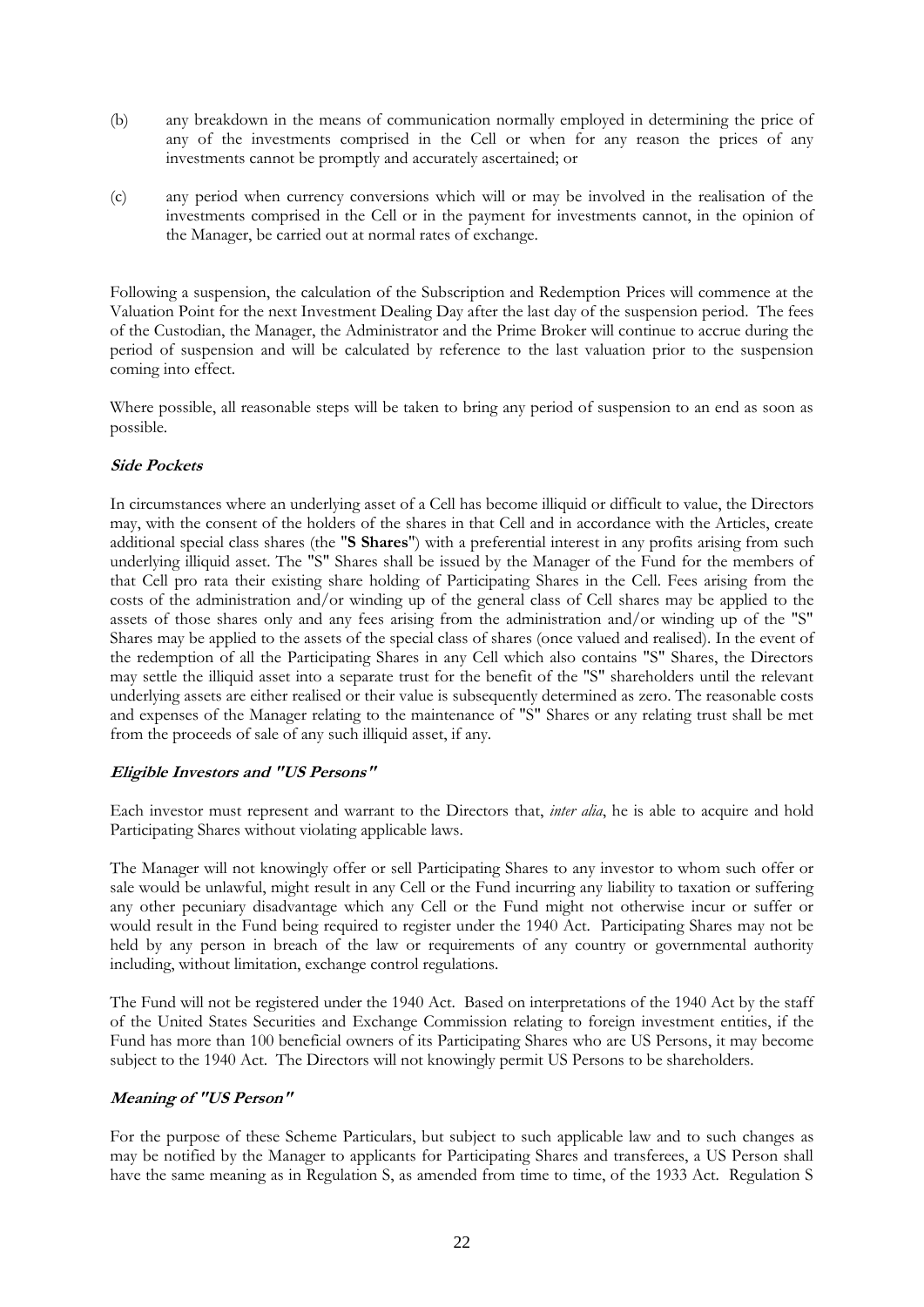currently defines a "US Person" as: (a) any natural person who is a resident of the United States; (b) any partnership or corporation organised or incorporated under the laws of the United States; (c) any estate of which any executor or administrator is a US Person as defined in sub-paragraphs (a) and (b) herein; (d) any trust of which any trustee is a US Person as defined in sub-paragraphs (a) and (b) herein; (e) any agency or branch of a foreign entity located in the United States; (f) any non-discretionary account or similar account (other than an estate or trust) held by a dealer or similar fiduciary for the benefit or account of a US Person; (g) any discretionary account or similar account (other than an estate or trust) held by a dealer or other fiduciary organised, incorporated or, if an individual, resident in the United States; or (h) any partnership or corporation (i) if organised or incorporated under the laws of any foreign jurisdiction and (ii) formed by a US Person principally for the purpose of investing in securities not registered under the 1933 Act, unless it is organised or incorporated, and owned, by accredited investors (as defined in Rule 501(a) under the 1933 Act) who are not natural persons, estates or trusts. "US Person" does not include: (a) a discretionary account or similar account (other than an estate or trust) held for the benefit or account of a non-US Person by a dealer or other professional fiduciary organised, incorporated or, if an individual, resident in the United States; (b) any estate of which any professional fiduciary acting as executor or administrator is a US Person if (i) an executor or administrator of the estate who is not a US Person has sole or shared investment discretion with respect to the assets of the estate and (ii) the estate is governed by foreign law; (c) any trust of which any professional fiduciary acting as trustee is a US Person if a trustee who is not a US Person has sole or shared investment discretion with respect to the trust assets, and no beneficiary of the trust (and no seller if the trust is revocable) is a US Person; (d) an employee benefit plan established and administered in accordance with the law of a country other than the United States and customary practices and documentation of such country; or (e) any agency or branch of a US Person located outside the United States if (i) the agency or branch operates for valid business reasons and (ii) the agency or branch is engaged in the business of insurance or banking and is subject to substantive insurance or banking regulation, respectively, in the jurisdiction where located.

### **Transfers of Shares**

The Participating Shares are freely transferable although the Directors have discretion to refuse to register a transfer of Participating Shares in certain circumstances under the provisions of the Articles. The Directors will not exercise such discretion unreasonably.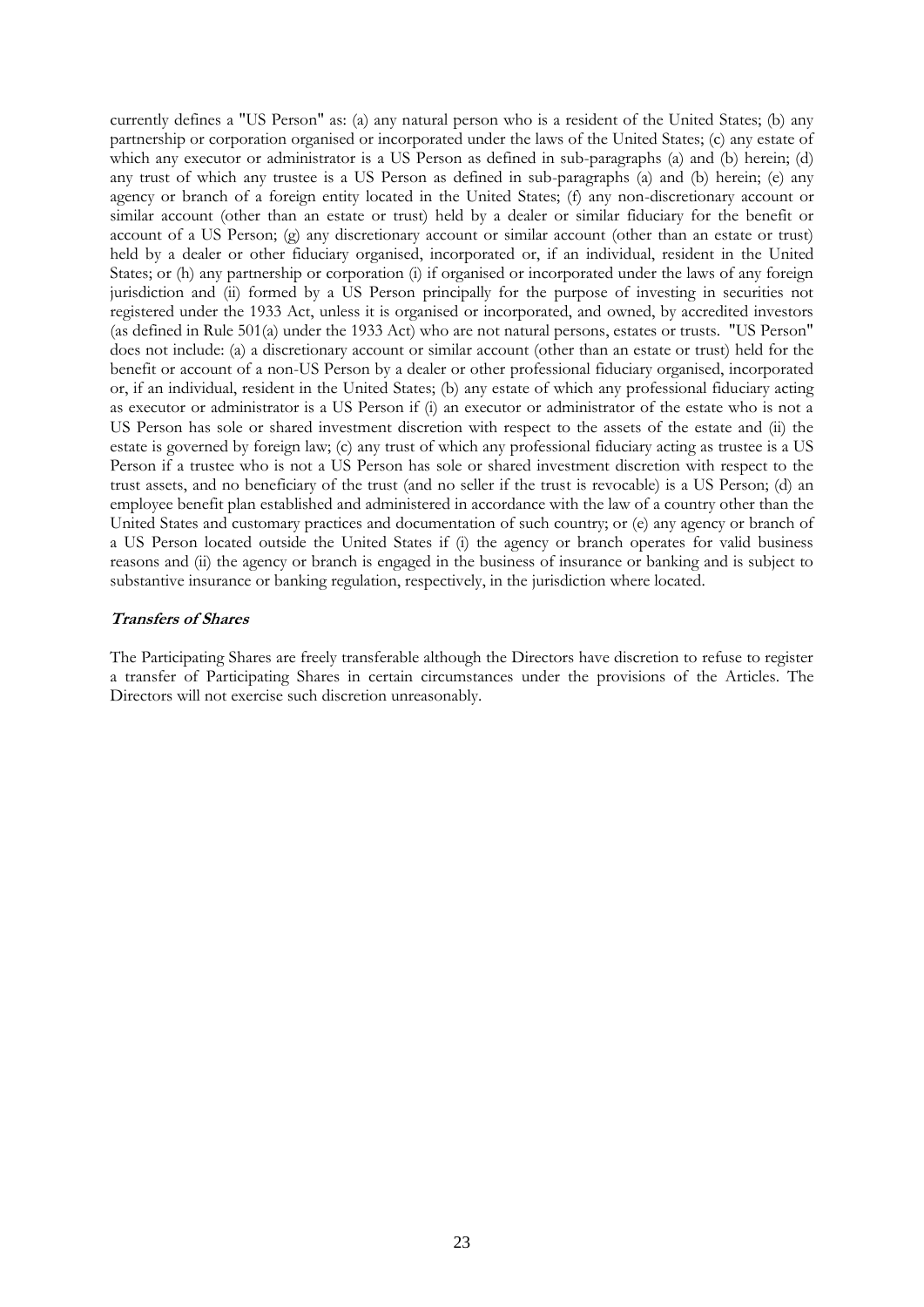### **MANAGEMENT AND ORGANISATION**

### <span id="page-23-0"></span>**Directors of the Fund**

The Directors of the Fund, all of whom are non-executive directors, are as follows:

## **Mr David Cosgrove**

Mr Cosgrove acts as an independent consultant for a number of investment managers world-wide. He specialises in assisting investment companies develop and manage their respective businesses. He is a director of a number of international investment management companies. He also runs his own private equity fund which invests into a number of international financial services companies. He is a director of a number of Guernsey investment companies including five Protected Cell Companies.

### **Mr Daryn Hutchinson**

Mr Hutchinson is the Managing Director of ATC Trustees (Guernsey) Limited and Global Head of Private Clients for ATC Group.. Prior to 2002, Mr Hutchinson was Managing Director of Old Mutual International in Guernsey which included a fund management company, a life assurance company and a trust company. He worked for Old Mutual (a FTSE 100 Listed Company) for a total of fifteen years, in South Africa, the UK and Guernsey. Mr Hutchinson also holds a number of other directorships in investment related business and he is a director of Private Equity Administrators Limited in Guernsey, a business specialising in private equity fund administration and Longview Partners (Guernsey) Limited, an asset management business.

Mr Hutchinson read commerce and law at the University of Natal in Durban, South Africa and was admitted as an Advocate of the Supreme Court of South Africa in 1983. After qualifying, he practiced criminal law for five years.

# **Mr Paul Everitt**

Mr Everitt was born in 1968, is English and lives in Guernsey. He is currently Managing Director of Fund Corporation, the Fund's Administrator, of which he was a founding member in 2007. Mr Everitt has specialised in fund administration since moving to Guernsey in 1998 and has extensive experience of the industry, having worked previously for Northern Trust, Barclays Wealth and Mourant. He originally qualified as a chartered accountant in London with BDO and now holds a number of directorships of funds and investment companies.

A full list of the directorships and beneficial interests of Messrs Cosgrove, Hutchinson, and Everitt is available from the Manager and the Administrator during normal business hours.

The Directors have overall responsibility for investment policy, the management or supervision of each Cell's portfolio and its liquid assets, the supervision and determination of the Net Asset Value and the Subscription and Redemption Prices of Participating Shares and for keeping proper books and records within the limitations detailed in these Scheme Particulars.

The Directors may be removed by an Ordinary Resolution. Other or additional directors may be elected by the Shareholders. Any additional directors appointed by the Directors will be subject to re-election by the Shareholders.

It is anticipated that the Directors will meet at least quarterly to review the investment policy and performance of each Cell and the administrative affairs of the Fund. Under the Articles, the Fund will not hold the Directors liable for any acts or omissions in the performance of its or their duties to the extent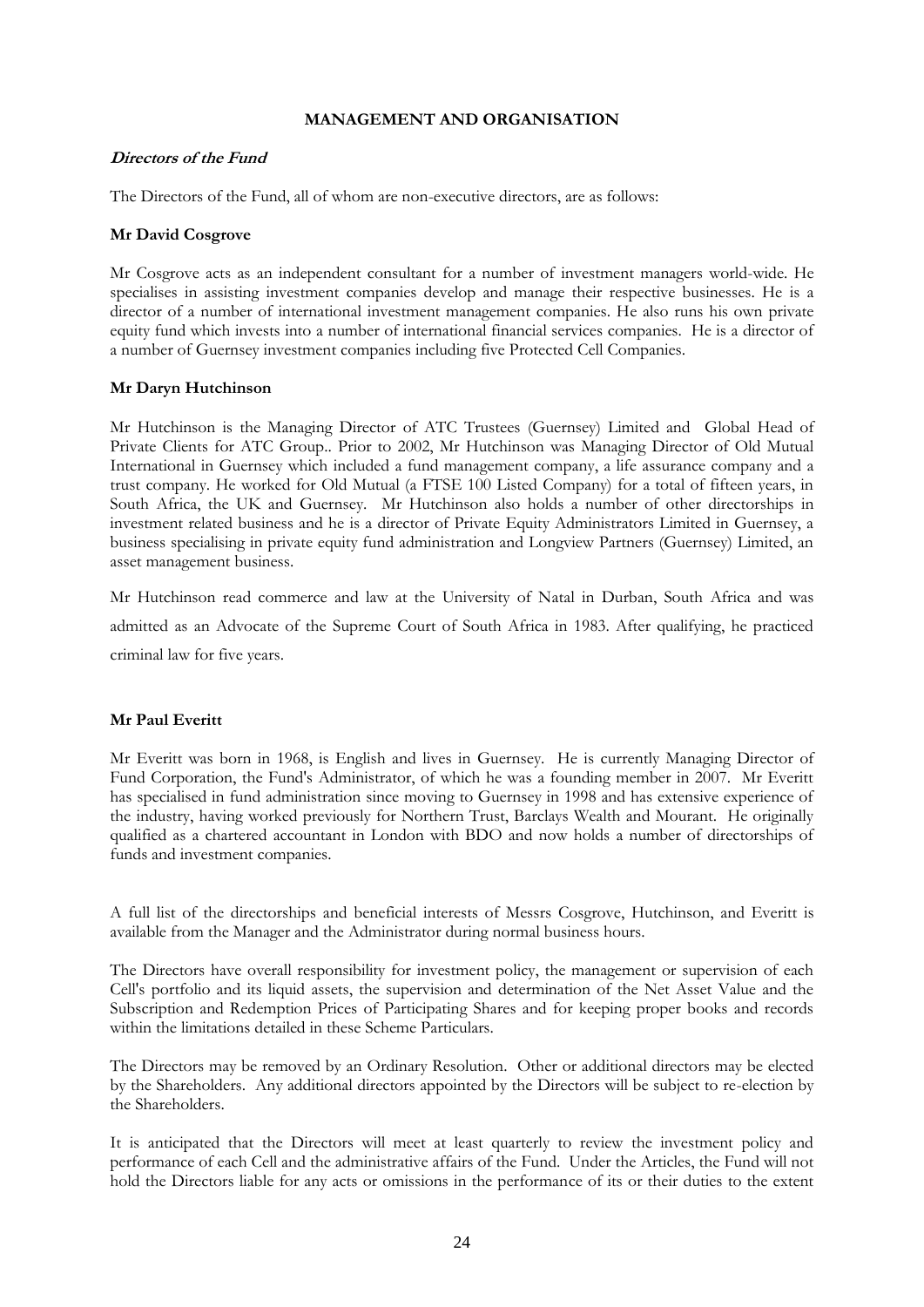that due care and diligence has been exercised, and will indemnify the Directors, to the extent permitted by law, against liabilities arising in connection with the proper performance of their duties.

No Director has:

- 1. any unspent convictions in relation to indictable offences; or
- 2. been bankrupt or the subject of a voluntary arrangement or has had a receiver appointed to any asset of such Director; or
- 3. been a director of any company which, while he was a director with an executive function or within 12 months after he ceased to be a director with an executive function, had a receiver appointed or went into compulsory liquidation, creditors voluntary liquidation, administration or company voluntary arrangements, or made any composition or arrangements with its creditors generally or with any class of its creditors; or
- 4. been a partner of any partnership which, while he was a partner or within 12 months after he ceased to be a partner, went into compulsory liquidation, administration or partnership voluntary arrangement or had a receiver appointed to any partnership asset;
- 5. had any public criticism by statutory or regulatory authorities (including recognised professional bodies); or
- 6. been disqualified by a court from acting as a director or from acting in the management or conduct of affairs of any company.

# **The Manager**

Subject to the overall control of the Directors, the Fund is managed by the Manager.

The directors of the Manager are Messrs. David Cosgrove, Daryn Hutchinson and Mrs Donna Francis. David Cosgrove and Daryn Hutchinson are directors of both the Manager and the Fund. Donna Francis and Daryn Hutchinson are directors of ATC Trustees (Guernsey) Limited, a trust company which provides corporate administration and secretarial services to the Manager.

The Manager is a company incorporated in Guernsey on 2 June 2008 with an issued share capital of US\$80,000 fully paid and its registered office is at Sarnia House, Le Truchot, St Peter Port, Guernsey.

The Manager is licensed by the GFSC to perform certain restricted activities in connection with controlled investment business.

Under the terms of a novation of management agreement dated 7 January 2009 (based on the initial management agreement with MitonOptimal Guernsey Limited dated 3 May 2006) between the Manager and the Fund (the "**Management Agreement**") the Manager is responsible for the management of the Fund and its Cells. The Manager has power to delegate its responsibilities, in whole or in part, subject to supervising its delegates or agents. Specifically the Manager may delegate the investment management of individual Cells to an Investment Advisor specific to each Cell (details of which are provided in the relevant Supplemental Scheme Particulars). The Investment Advisor to a Cell may be a member of the Manager's group of companies.

The Manager will be responsible for the investment management of all Cells in which an Investment Advisor has not been appointed. The Manager may invest assets of any such Cell into other Cells and/or Collective Investment Vehicles to which the Manager is also manager and for which the Manager may be entitled to be remunerated on an arm's length basis.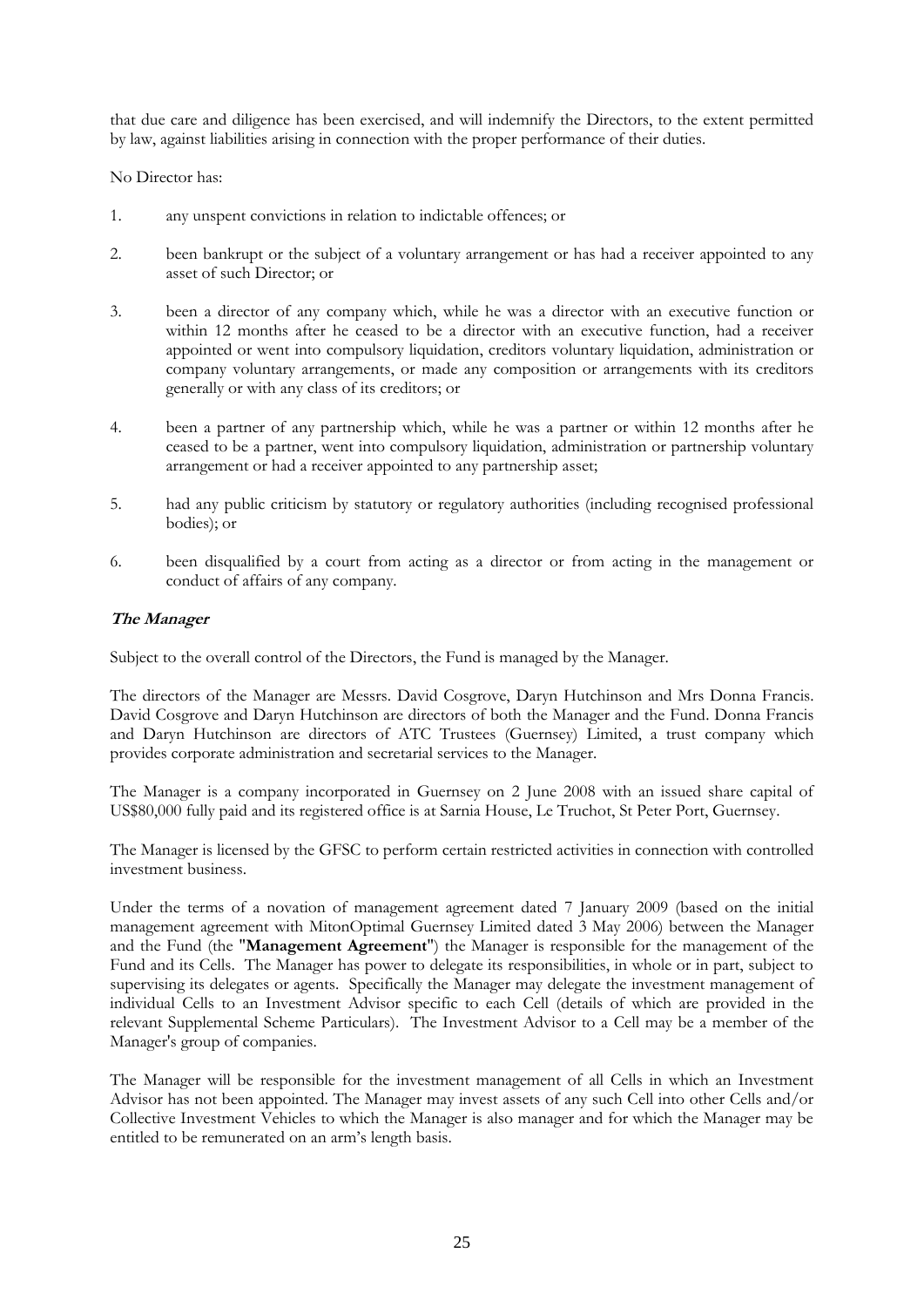When allocating investment opportunities, the Manager and Investment Advisor will ensure that all such investments will be allocated in a fair and equitable manner.

The Manager has in excess of US\$500 million under management and administration.

The appointment of the Manager can be terminated by the Directors with not less than 6 months' written notice or earlier if agreed by the Manager and the Directors.

The Manager is entitled to deal in Participating Shares without accounting to the Fund or its Shareholders for any profits thereby generated.

The Management Agreement provides that the Manager shall not be liable to the Fund or the Shareholders for any error of judgement or for any loss suffered by the Fund or the Shareholders in connection with its services in the absence of gross negligence, wilful default or fraud in the performance or non-performance of its obligations or duties. The Management Agreement contains provisions for the indemnification of the Manager by the Fund against liabilities to third parties arising in connection with the performance of its services, except under certain circumstances. The Management Agreement also contains provisions for the indemnification of the Fund by the Manager in certain circumstances.

The Directors shall be entitled to remove the Manager forthwith if the Manager goes into liquidation, if for good and sufficient reason the Directors are of the opinion that a change of manager is desirable in the interests of Shareholders or if an Extraordinary Resolution is passed removing the Manager or if the holders of three quarters of all the Participating Shares in issue request the removal of the Manager or if the Manager ceases to be licensed under the POI Law.

Under the terms of the Management Agreement, the Manager is not liable for any acts or omissions in the performance of its services under the Management Agreement in the absence of wilful default, gross negligence or fraud and subject thereto the Manager is entitled to be indemnified to the extent permitted by law, against all actions, proceedings, claims and demands arising in connection with the performance of its services.

# **The Investment Advisors**

Under separate agreements between the Manager and each of the Investment Advisors identified in the relevant Supplemental Scheme Particulars (each an "**Investment Advisory Agreement**"), the Manager has delegated to the relevant Investment Advisor its investment advisory function in connection with the relevant Cell(s) referred to in such Supplemental Scheme Particulars. Under each Investment Advisory Agreement the Investment Advisor will manage the investments of the relevant Cell(s) and be entitled to the fees set out on page 5 under Remuneration.

The Investment Advisors shall have discretion as to the daily investment management activities undertaken on behalf of the relevant Cell but the Manager shall have absolute discretion to take control either generally or to a limited extent and either in collaboration or to the exclusion of others, the making, varying or disposal of Investments of any Cell.

The Investments Advisors may, as part of their aforesaid discretion, invest assets of the relevant Cell into other Cells or other Collective Investment Vehicles to which they also act as either investment advisor or investment manager and for which they are separately remunerated on an arm's length basis by such other Cell or Collective Investment Vehicles in terms detailed in either the Supplemental Scheme Particulars of such Cell or the scheme particulars of such Collective Investment Vehicle.

The appointment of any Investment Advisor can be terminated by the Manager or the relevant Investment Advisor upon not less than 3 months' written notice or earlier upon a material breach of the provisions of the Investment Advisory Agreement for the non-listed Cells, upon the insolvency of either party, or if the Manager ceases to be the manager of the relevant Cells or the Manager loses its licence under the POI Law.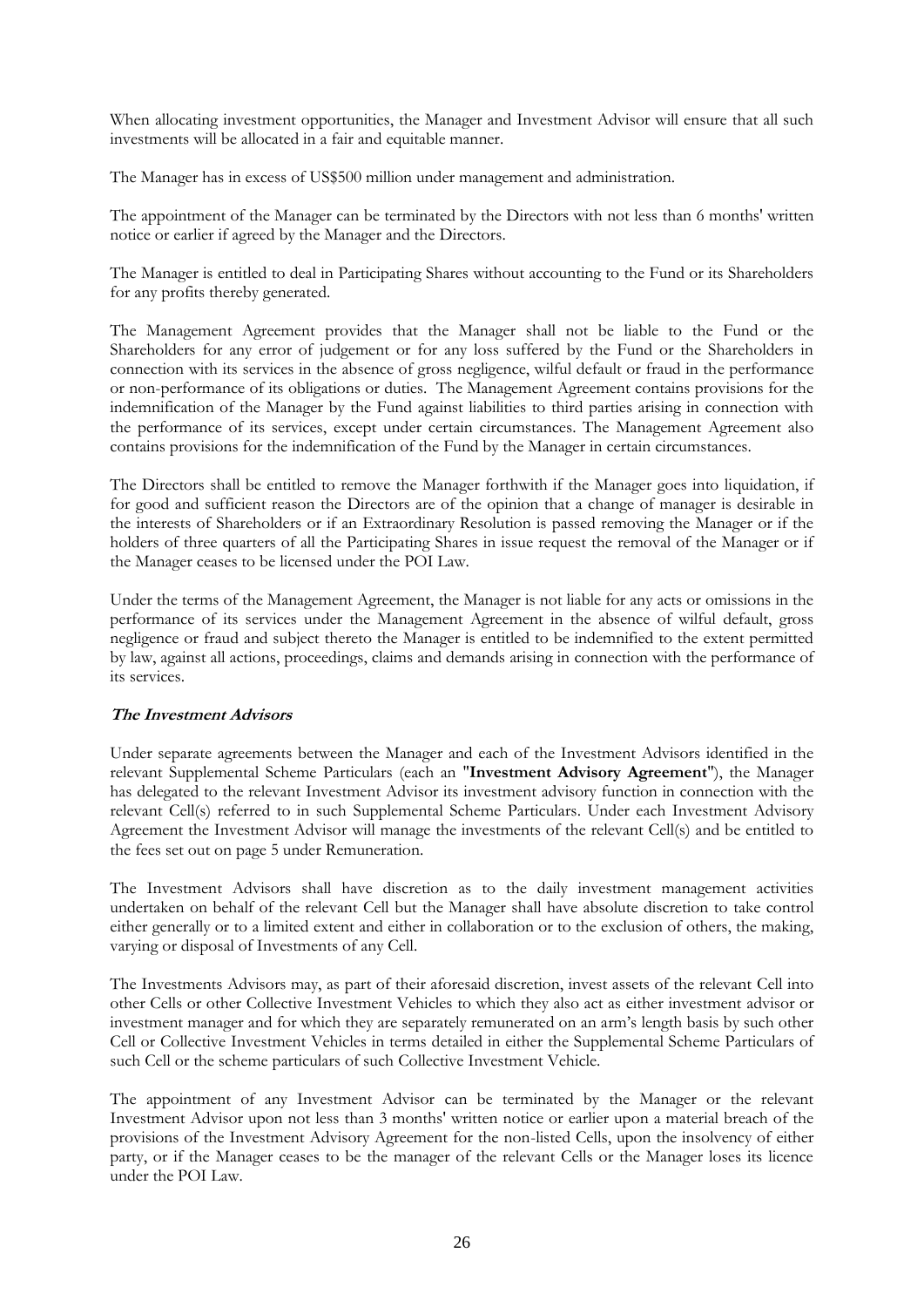The Investment Advisory Agreement provides that the Investment Advisor shall not be liable to the Fund, the relevant Cell, the Shareholders or the Manager for any loss suffered by the relevant Cell, the Manager or the Shareholders in connection with its services in the absence of negligence, wilful default or fraud in the performance or non-performance of its duties. The Investment Advisory Agreement contains provisions for the indemnification of the Investment Advisor by the Manager out of the relevant Cell against liabilities arising in connection with the performance of its duties.

# **The Administrator**

Fund Corporation of the Channel Islands Limited has been appointed by the Manager as Administrator of the Fund.

The Administrator is a company incorporated in Guernsey on 16 February 2007 and has an issued share capital and share premium of  $\text{\textsterling}200,000$ .

The Administrator's registered office is at Roseneath, The Grange, St Peter Port, Guernsey GY1 3SJ.

The Administrator is licensed by the GFSC under the provisions of the POI Law, to conduct certain restricted investment activities in relation to Collective Investment Vehicles.

Under the terms of an Administration and Secretarial Agreement dated 14 January 2011between the Manager, the Administrator and the Fund (the "**Administration Agreement**"), the Administrator is responsible *inter alia* for processing subscriptions for, conversions and redemptions of Participating Shares, preparing valuations of each Cell, calculating Subscription and Redemption Prices and maintaining the accounts and records of the Fund and Cells and has also been appointed to act as Secretary to the Fund.

The Administrator may also act as administrator to other Collective Investment Vehicles into which assets of Fund may be invested. The Administrator undertakes to administer the respective Collective Investment Vehicles in accordance with their specific scheme particulars and will be remunerated by each Collective Investment Vehicles in accordance with relevant scheme particulars.

The appointment of the Administrator can be terminated by the Directors or the Administrator upon not less than 6 months' written notice or earlier upon default by either party.

The Administration Agreement provides that the Administrator (including its employees) shall not be liable to the Fund or the Manager for any loss suffered or incurred by the Fund or the Manager arising out of any act or omission on the part of the Administrator in connection with its duties under the Administration Agreement in the absence of negligence, wilful default or fraud of the Administrators (or of it employees). The Administration Agreement contains provisions for the indemnification of the Administrator and its employees by the Fund against liabilities to third parties arising in connection with the performance of its services, except it the case of negligence, will default or fraud of the Adminsitrator or its employees.

# **The Custodian**

By separate agreements, which are individually dated (the "**Custodian Agreements**"), the Company has appointed Deutsche Bank International Limited, Guernsey Branch of Lefebvre Court, Lefebvre Street, St Peter Port, Guernsey GY1 3WT to act as the Custodian of the assets of each Cell. The Custodian is a limited company incorporated in Guernsey on 1 July 1989 and having its registered office at Lefebvre Court, Lefebvre street, St Peter Port, Guernsey. The Custodian is a branch of Deutsche Bank International Limited, a private limited liability company incorporate in Jersey on 6 October 1972 with issued and paid up share capital of  $\mu$ 16,707,265 (including share premium) as at 31 December 2009.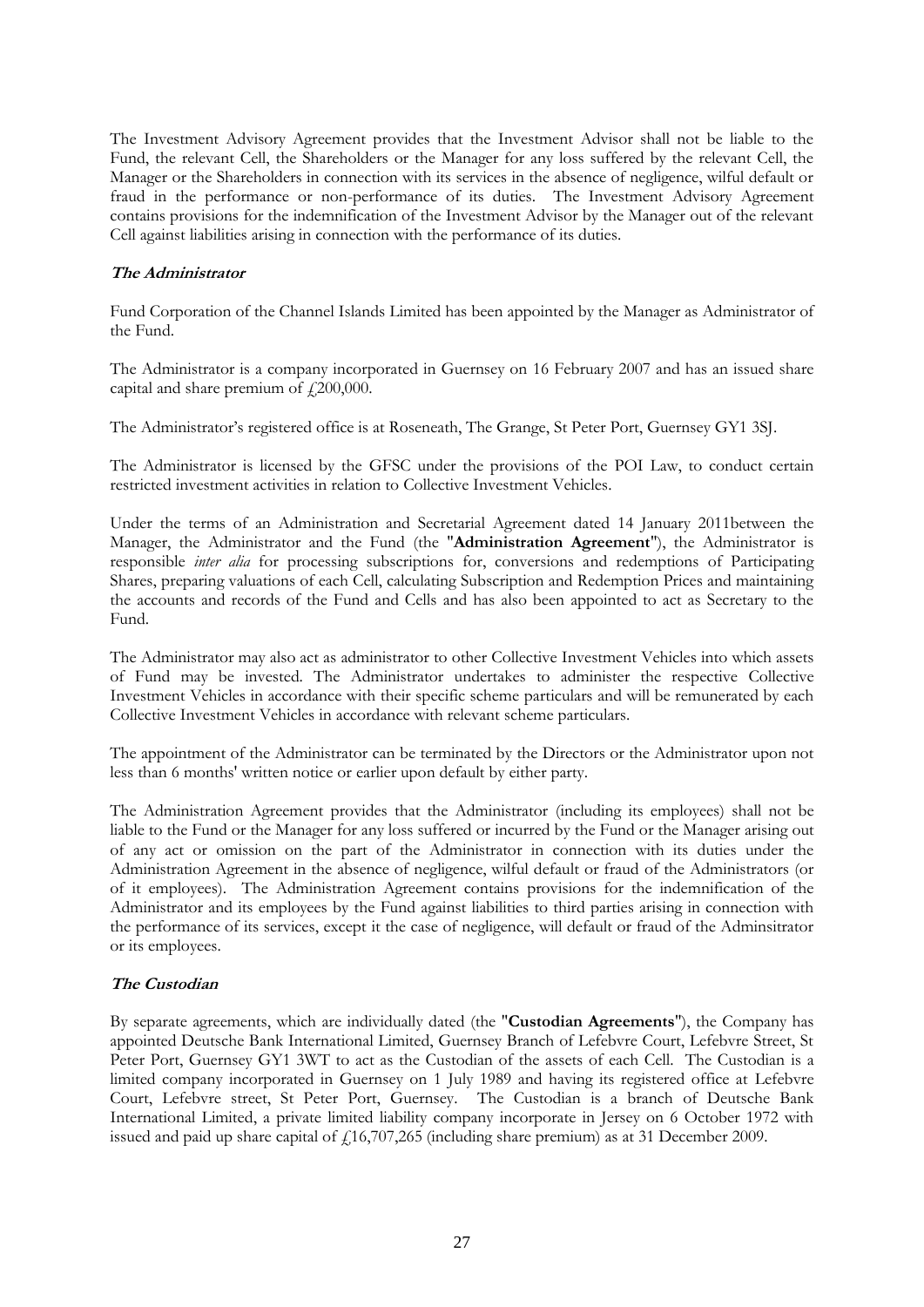The Custodian provides a full range of banking and custodial services. It is licensed by the Guernsey Financial Services Commission under the POI Law to act inter alia as custodian or trustee of Guernsey based collective investment schemes. It is also licensed under the provisions of the Banking Supervision (Bailiwick of Guernsey) Law, 1994, as amended as a deposit taking institution.

Deutsche Bank International Limited is a wholly owned subsidiary of Deutsche Bank AG which is incorporated in Germany. The Deutsche Bank Group has over 1,900 offices in 72 countries/territories world-wide operating global investment and private banking services, with total assets in excess of €1,500 billion as at 31 December 2009.

The Custodian may also act as custodian to other Collective Investment Vehicles into which assets of the Fund may be invested. The Custodian undertakes to deal with each of the respective Collective Investment Vehicles in accordance with their specific scheme particulars and will be remunerated by each Collective Investment Vehicle in accordance with it relevant scheme particulars.

The Custodian is not entitled to retire voluntarily except upon the appointment of a new Custodian pursuant to the terms of the Custodian Agreements. The directors of the Company may terminate the appointment of the Custodian by giving not less than three months notice in writing at any time if the Custodian:

- i. goes into liquidation (except voluntary liquidation for the purpose of reconstruction or amalgamation upon terms previously approved in writing by the Company) or be unable to pay its debts or be declared insolvent or "*en désastre*"; or
- ii. if a receiver is appointed to the undertaking of the Custodian or any part thereof; or
- iii. if the Custodian shall commit any material breach of its obligations under the Custodian Agreements and (if such breach shall be capable of remedy) shall fail within thirty days of receipt of notice served by the Company requiring it so to do to make good such breach; or
- iv. if the Custodian is unable to fulfil its duties under the Custodian Agreements in any material respect by reason of circumstances or a combination of circumstances referred to in clause 9 thereof for a continuous period of three months; or
- v. ceases to be a resident in the Island of Guernsey for fiscal purposes; or
- vi. is removed from office by an Extraordinary Resolution; or
- vii. ceases to be qualified to act pursuant to the POI Law,

then the Manager must within 90 days appoint another qualified Custodian to take the Custodian's place.

Under the terms of the Custodian Agreements, the Custodian is not liable for any acts or omissions in the performance of its services in the absence of fraud gross, negligence or wilful default and subject thereto the Custodian is entitled to be indemnified to the extent permitted by law, against all actions, proceedings, claims and demands arising in connection with the performance of its services.

Some Cells may use the services of Prime Brokers for the trading and custody of assets pursuant to Prime Brokerage Agreements which will be on usual commercial terms. A Prime Broker to a Cell will be identified in the relevant Supplemental Scheme Particulars. In such circumstances, the Custodian is responsible for those assets of the relevant Cell not held by the appointed prime broker, with the appointed prime broker being responsible for the other assets of that Cell. Assets held by an appointed prime broker need not be segregated and may become available to creditors of the brokers in the event of a broker's insolvency.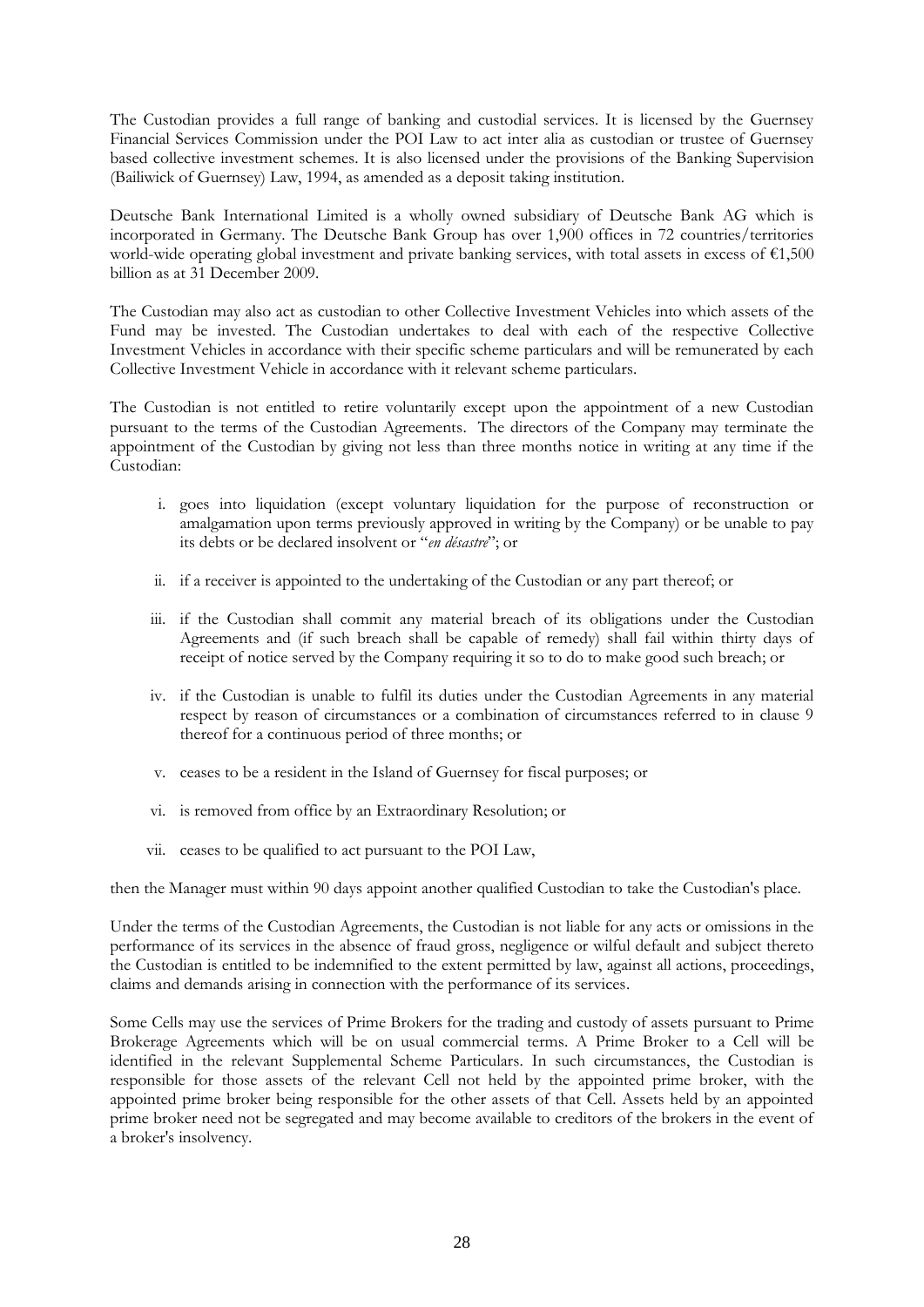# **Registrar**

Pursuant to the Administration Agreement and as consented to by the Custodian, the Administrator has been appointed to keep the register of holders of Shares in respect of each Cell and to make the Register available for inspection at the address of the Administrator.

# **Prime Brokers**

The Company may from time to time engage a Prime Broker to provide prime brokerage services to a Cell under the terms of a prime brokerage agreement (each a "**Prime Brokerage Agreement**") entered into between the Cell and the Prime Broker named in the Supplemental Scheme Particulars for the Cell concerned. The brokerage services may include the provision to the Cell of margin financing, clearing, settlement, stock borrowing and foreign exchange facilities. The Cell may also utilise other brokers and dealers for the purposes of executing transactions for the Cell.

Prime Brokers may also from time to time provide a custody service for the relevant Cell's investments, including documents of title or certificates evidencing title to investments, held on the books of the Prime Brokers as part of their prime brokerage function in accordance with the terms of their customer documents and the rules of the FSA or FSB or relevant regulator, as the case may be, by which they are regulated in the conduct of their investment business. Prime Brokers may appoint sub-custodians of such investments. Prime Brokers will exercise reasonable skill, care and diligence in the selection of any such sub-custodians and will be responsible to the Cell for the duration of the sub-custody agreements for satisfying themselves as to the ongoing suitability of such sub-custodians to provide custodial services to the Cell, will maintain a level of supervision which the Prime Brokers consider to be appropriate over such sub-custodians and will make what the Prime Brokers consider to be appropriate enquiries periodically to confirm that the obligations of such sub-custodians continue to be competently discharged.

The Cell's investments may be borrowed, lent or otherwise used by a Prime Broker for its own purposes, whereupon such investments will become the property of the Prime Broker and the Cell will have a right against the Prime Broker to require the return of equivalent assets. The Cell will rank as an unsecured creditor in relation thereto and, in the event of the insolvency of the Prime Broker, the Cell may not be able to recover such equivalent assets in full.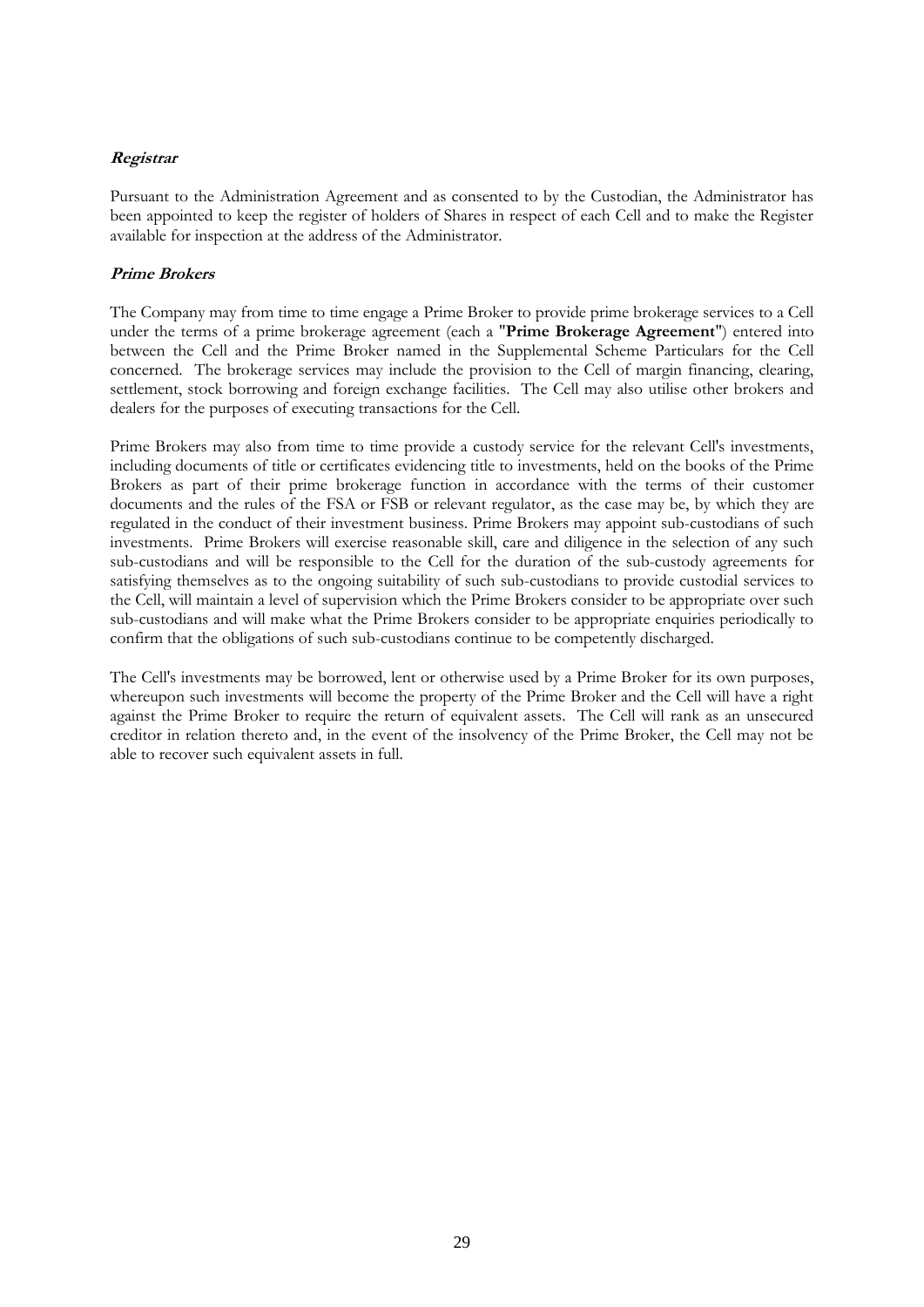### **FEES AND EXPENSES**

### <span id="page-29-0"></span>**Establishment costs**

The costs and expenses associated with the organisation and the initial offering of Participating Shares of each Cell, including the costs incurred in connection with the preparation of these Scheme Particulars and the relevant Supplemental Scheme Particulars, registration fees, document duty and professional fees and expenses are not expected to amount to more than US\$12,000 per Cell. These costs and expenses are being amortised over the first five accounting periods of the Fund and will be apportioned between the Cells pro rata to their respective Net Asset Values.

# **Fees of the Manager**

The Manager receives a monthly fee in arrears from each Cell at the maximum annual rate of 3.0% (three per cent) per annum of the Net Asset Value of the Cell(s), as specified in the Supplemental Scheme Particulars, calculated and accrued daily or as at each Valuation Point, at the discretion of the Manager.

### **Performance fees**

In addition to the annual management fee, a maximum incentive or performance fee may be levied against certain Cells as indicated in the Supplemental Scheme Particulars, at the discretion of the Manager, on any increase in Net Asset Value (above an agreed high watermark).

Performance fees are calculated and accrued either daily or at the relevant Cell's Dealing Day and are payable quarterly in arrears to the Manager.

Above high water mark is a common approach to the calculation of incentive fees. It means that incentive fees are paid only on net new rises in asset value. If a temporary decline occurs, it must be recouped before new incentive fees are paid.

# **Fees of the Investment Advisors**

Pursuant to the Investment Advisory Agreements, the Investment Advisors detailed therein shall be entitled to receive up to 2.7% (two point seven per cent.) per annum of the Net Asset Value of the relevant Cell(s). Fees are calculated and accrued as at the relevant Cell's Valuation Point. The Manager will pay the fees of the Investment Advsiors from its own fees.

# **Fees of the Custodian**

The Custodian receives a quarterly fee in arrears from each Cell to a maximum of 0.1 per cent of the NAV per annum with a minimum annual fee per cell of £5,000 (or currency equivalent). In addition, a transaction fee currently of  $f_1$ 75 (or currency equivalent) will also be payable to the Custodian by the Fund from each Cell or SPV in respect of each investment transaction relating to exchange traded securities and unit adjustments between Feeder and Master Cells, £150 (or currency equivalent) in respect of each investment transaction relating to mutual fund trades and £200 in respect of each investment transaction relating to hedge funds (purchases, sales, and corporate actions of any description) entered into by the Fund for such Cell or SPV.

For Feeder Cells, a flat annual custody fee of  $\text{\textsterling}3,500$  (or currency equivalent) per Cell will apply.

Fees are calculated and accrued as at the relevant Cell's Valuation Point.

# **Fees of the Administrator**

The Manager will pay on behalf of the relevant Cell the fees of the Administrator. Fees are calculated and accrued on an annual basis and shall be equal to 25 basis points of the Net Asset Value of the Fund's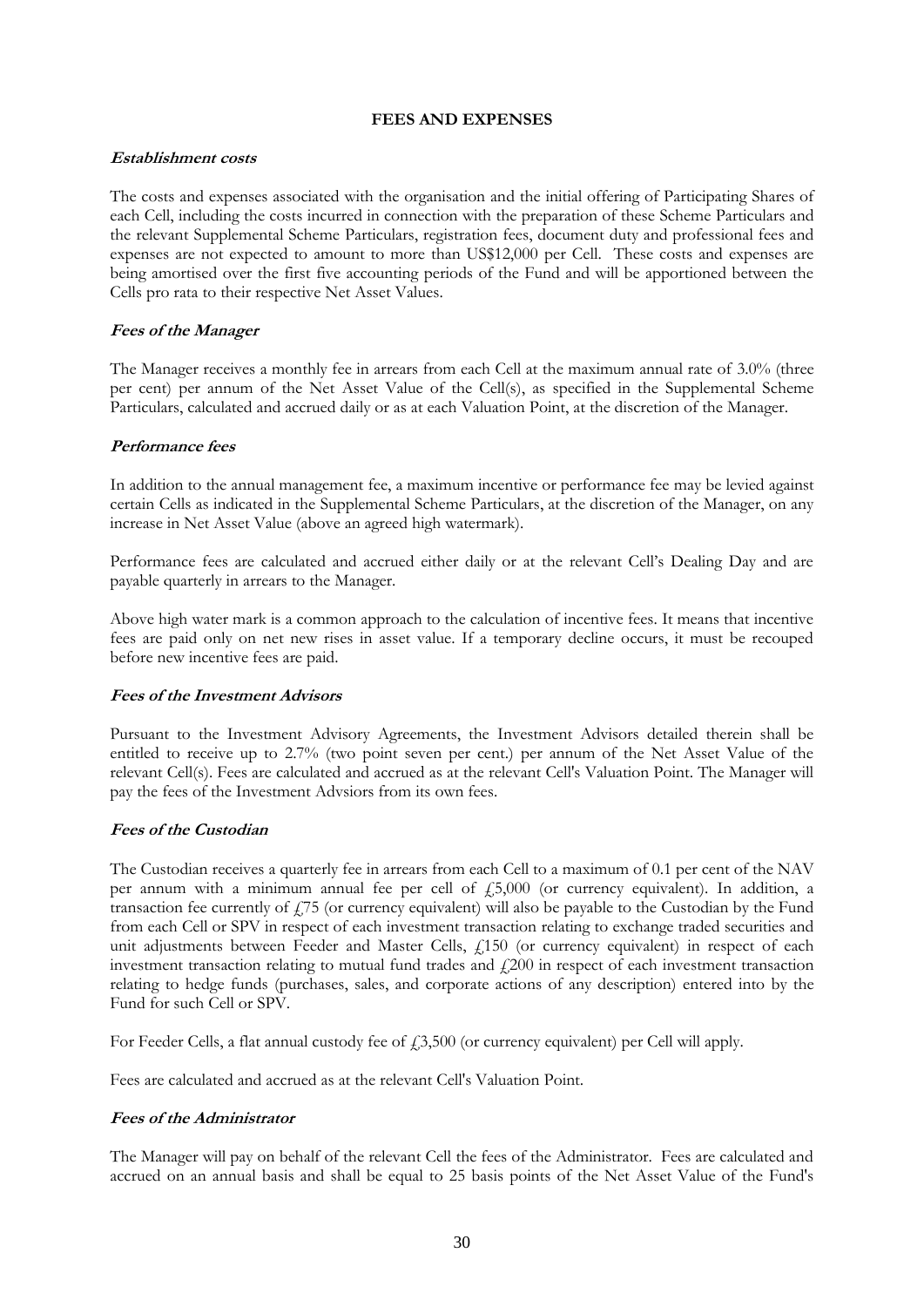master cells (as defined and agreed between the Manager and Administrator from time to time), calculated on a weekly basis.

# **Fees of Prime Brokers**

Should a Prime Broker be enlisted to provide prime brokerage services to any Cell, the brokerage and custodial services of the Prime Broker shall be charged and expenses reimbursed on commercial terms from the Cell for which fees are charged at prevailing commercial rates. Fees payable to the Prime Broker will be subject to review from time to time.

# **Other Operating Expenses**

The Manager and the Administrator will be responsible for providing all office personnel, office space and office facilities required for the performance of their services. The Fund will pay ongoing legal, audit and administrative expenses incidental to its operations and business, including but not limited to (1) brokerage commissions and charges, foreign exchange costs and registration fees relating to investments, (2) fees and charges of clearing agents, (3) interest on debit balances and other bank charges, (4) the costs of maintaining the Fund's registered office in Guernsey and the listing of the Participating Shares, (5) any income taxes, withholding taxes and other government charges and duties for which the Fund is liable and (6) any regulatory fees and expenses. Where these expenses relate specifically to the administration of a particular Cell, the expenses will be allocated to that Cell otherwise the expenses will be allocated between the Cells pro rata to their Net Asset Values. An estimated provision for the expenses payable by each Cell is stated in the Supplemental Scheme Particulars for such Cell. Such figure is an estimate only, and any excess expenses will be payable by the relevant Cell or Cells in the manner described above.

Under the Articles, the maximum amount payable to the Directors is such sum as may be approved by Ordinary Resolution to be divided between them equally or as they shall determine. The Directors will receive GBP 10,000 each per annum. The Directors shall also be entitled to reimbursement of reasonable travel and other expenses related to the management of the Fund. These expenses shall be allocated between the Cells pro rata to their Net Asset Values.

# **Client money account interest**

The Manager is required to operate a client money account in respect of funds received from subscribers or held for the account of redeeming investors. Any interest accruing in respect of such account is for the benefit of the Manager.

# **CONFLICTS OF INTEREST**

<span id="page-30-0"></span>The Manager may from time to time act as investment advisor or manager to other funds. It is therefore possible that the Manager may, in the course of its business, have potential conflicts of interest with the Fund or a Cell. The Manager will, however, have regard in such event to its obligations under the Management Agreement and, in particular, to its obligations to act in the best interests of the Fund and each Cell so far as practicable, having regard to its obligations to other clients when undertaking any investment where potential conflicts of interest may arise.

The Directors of the Manager are Messrs. David Cosgrove, Daryn Hutchinson and Ms Donna Francis. David Cosgrove and Daryn Huchinson are also directors of the Fund. Daryn Hutchinson and Donna Francis are directors of ATC Trustees (Guernsey) Limited, a trust company unrelated to the Fund, the Manager or any Investment Advisor, which provides corporate administration and secretarial to the Manager. Paul Everitt is a director of the Fund and also the Administrator.

A number of Cells have investment advisors that have connections to the Manager and/or the Fund. The following Investment Advisors are, through certain common shareholdings, effectively within the Manager's group: Lancelot Investments SARL and RDL Management Limited. Mr Cosgrove is a director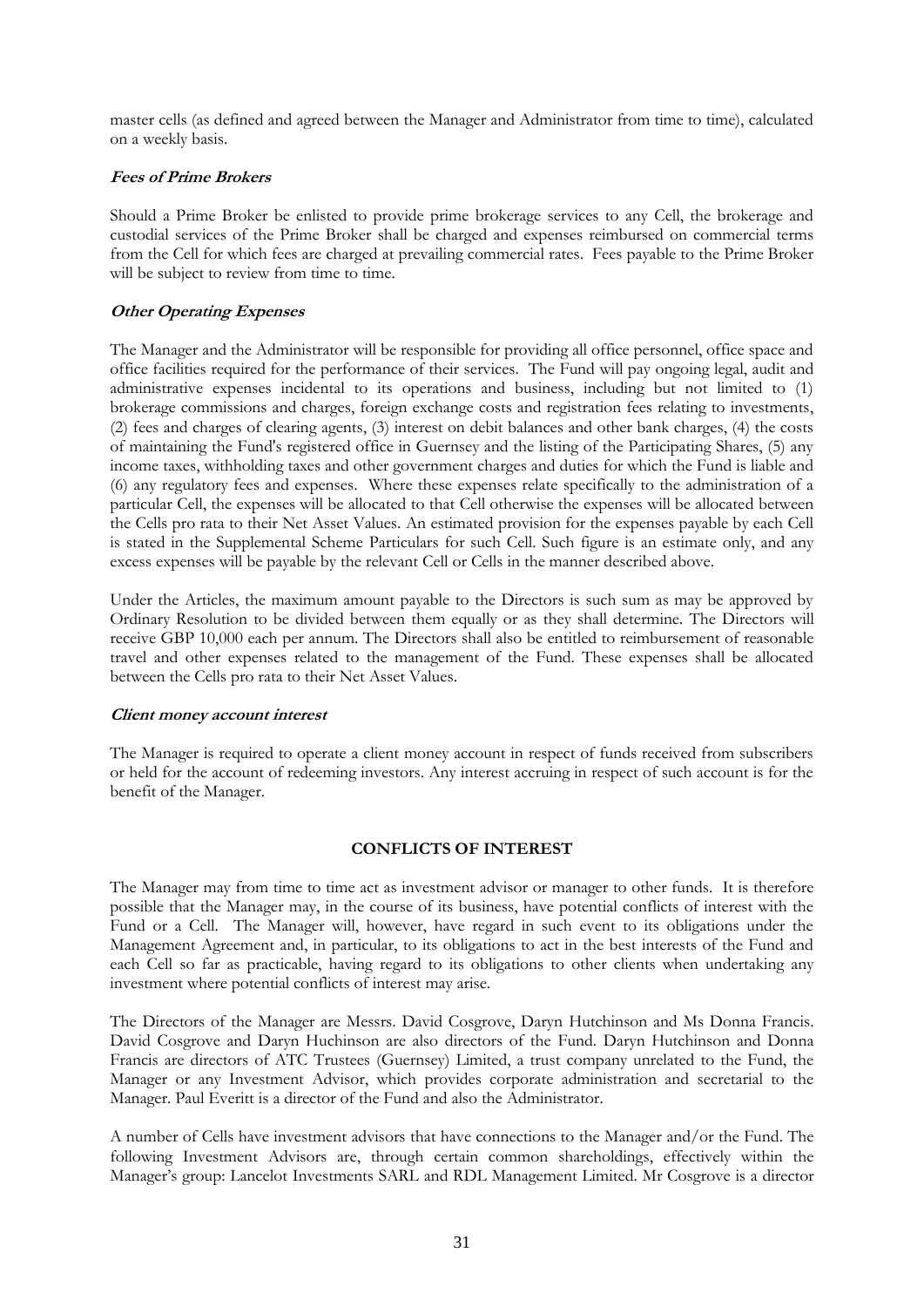of RDL Management Limited and of the Fund. Mr Cosgrove is also a director of Stonewood FX Management SARL, a company with which certain Cells transact foreign exchange activities. Mr Cosgrove is also a director of Brilliant Investment Group SARL, an investment advisor to certain Cells of the Fund.

A full list of the directorships and beneficial interests of Messrs Cosgrove, Hutchinson and Everitt is available from the Manager and Administrator during normal business hours.

The directors of the Manager may also act as directors of other Collective Investment Vehicles unrelated to the Fund and be remunerated for acting in such capacity. It is possible that a Cell may invest into such unrelated Collective Investment Vehicles and this may be perceived to be a conflict of interests. If this situation arises, in addition to this information being in the annual financial statements, investors are at liberty to request this information (if they consider it to be prudent) from the Administrator at anytime.

The Investment Advisory Agreements in respect of the appointments of each Investment Advisor are available for inspection by Shareholders of those Cells in respect of which they act as investment advisor at Roseneath, The Grange, St Peter Port, Guernsey GY1 3SJ.

Under the Articles cash forming part of the assets of any Cell may be placed by the Custodian in any current, deposit or loan account with itself or with any associate of the Custodian or the Manager so long as that bank pays interest thereon at a rate no lower than is, in accordance with normal banking practice, the commercial rate for deposits of the size in question negotiated at arm's length.

The Manager or its Directors may invest in the Fund, and should this occur the interests of the investors and the Manager or such Directors will be aligned and not give rise to any conflict of interests.

If any conflict of interest arises, the Directors will endeavour to ensure that it is resolved fairly.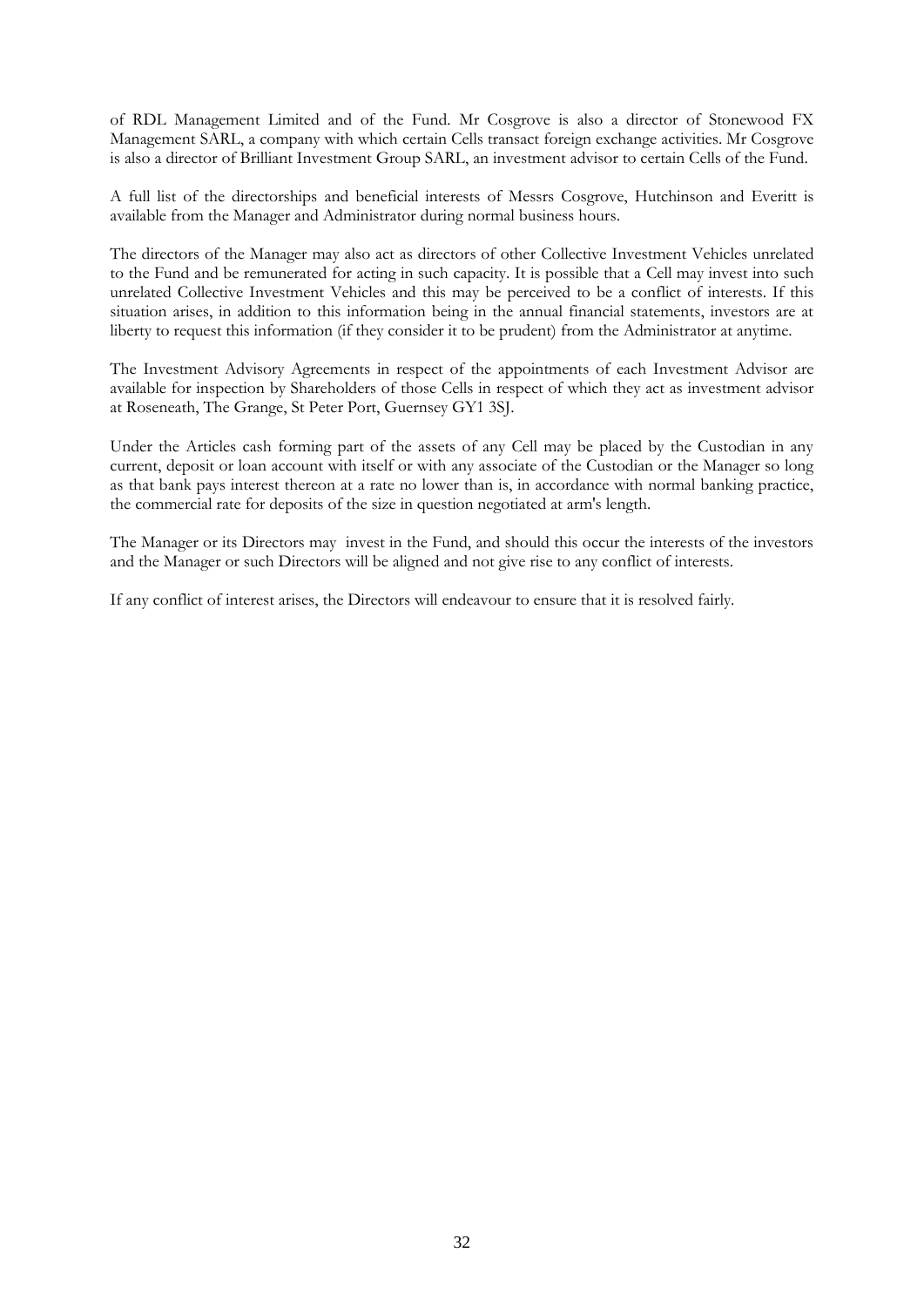### **TAXATION**

<span id="page-32-0"></span>The following summary of the anticipated tax treatment in the United Kingdom, Guernsey and South Africa applies to persons holding Participating Shares as an investment. The summary does not constitute legal or tax advice and is based on taxation law and practice at the date of these Scheme Particulars. Prospective investors should be aware that the level and bases of taxation may change from those described and should consult their own professional advisors on the implications of making an investment in, holding or disposing of Participating Shares under the laws of the countries in which they are liable to taxation.

### **Guernsey**

# **The Fund**

Guernsey currently does not levy taxes upon capital inheritances, capital gains, gifts, sales or turnover, nor are there any estate duties, save for an *ad valorem* fee for the grant of probate or letters of administration.

In return for the payment of a fee, a company is able to apply annually for exempt status for Guernsey tax purposes. A company that has exempt status for Guernsey tax purposes is exempt from tax in Guernsey on both bank deposit interest and any income that does not have its source in Guernsey. The Fund has applied for and been granted exempt status for each tax year during which it has been in existence and it is the intention of the Directors to manage the Company to ensure that the Fund continues to be eligible for and obtains such status in the future.

Payments of dividends and interest by a company that has exempt status for Guernsey tax purposes are regarded as having their source outside Guernsey and hence are payable without deduction of tax in Guernsey.

#### **The Shareholders**

Any shareholders who are resident for tax purposes in Guernsey, Alderney or Herm will suffer no deduction of tax by the Company from any dividends payable by the Fund but the Administrator will provide details of distributions made to Shareholders resident in the Islands of Guernsey, Alderney and Herm to the Director of Income Tax in Guernsey. Guernsey does not levy any withholding tax on interest as a matter of domestic law, save where the recipient of the interest is a Guernsey resident tax payer. Guernsey has, however, agreed to act in compliance with the European Savings Tax Directive (the "**ESTD**"), which will apply to payments of interest made by a paying agent resident in Guernsey to an EU resident individual tax payer. The ESTD will not normally oblige a paying agent to withhold any tax or provide information regarding payments made in respect of monies held on behalf of a fund, save where such a fund is acting as a nominee for an EU resident individual tax payer. Shareholders resident outside Guernsey will not be subject to any tax in Guernsey in respect of any Participating Shares owned by them.

The States of Guernsey is consulting on and considering whether to move to an automatic exchange of information under the measures it applies which are the same as those of the ESTD.

### **United Kingdom**

The Directors intend to conduct the affairs of the Fund in such a manner as to minimise, so far as they consider reasonably practicable, taxation suffered by the Fund. This will include conducting the affairs of the Fund so that it does not become resident in the United Kingdom for taxation purposes. Accordingly, and provided the Fund does not carry on a trade in the United Kingdom (whether or not through a branch or agency situated therein), the Fund will not be subject to United Kingdom tax other than on United Kingdom source income.

The Fund is an "offshore fund" for the purposes of the Income and Corporation Taxes Act 1988 (the "**Act**"). Holders of Participating Shares (other than those holding Participating Shares as dealing stock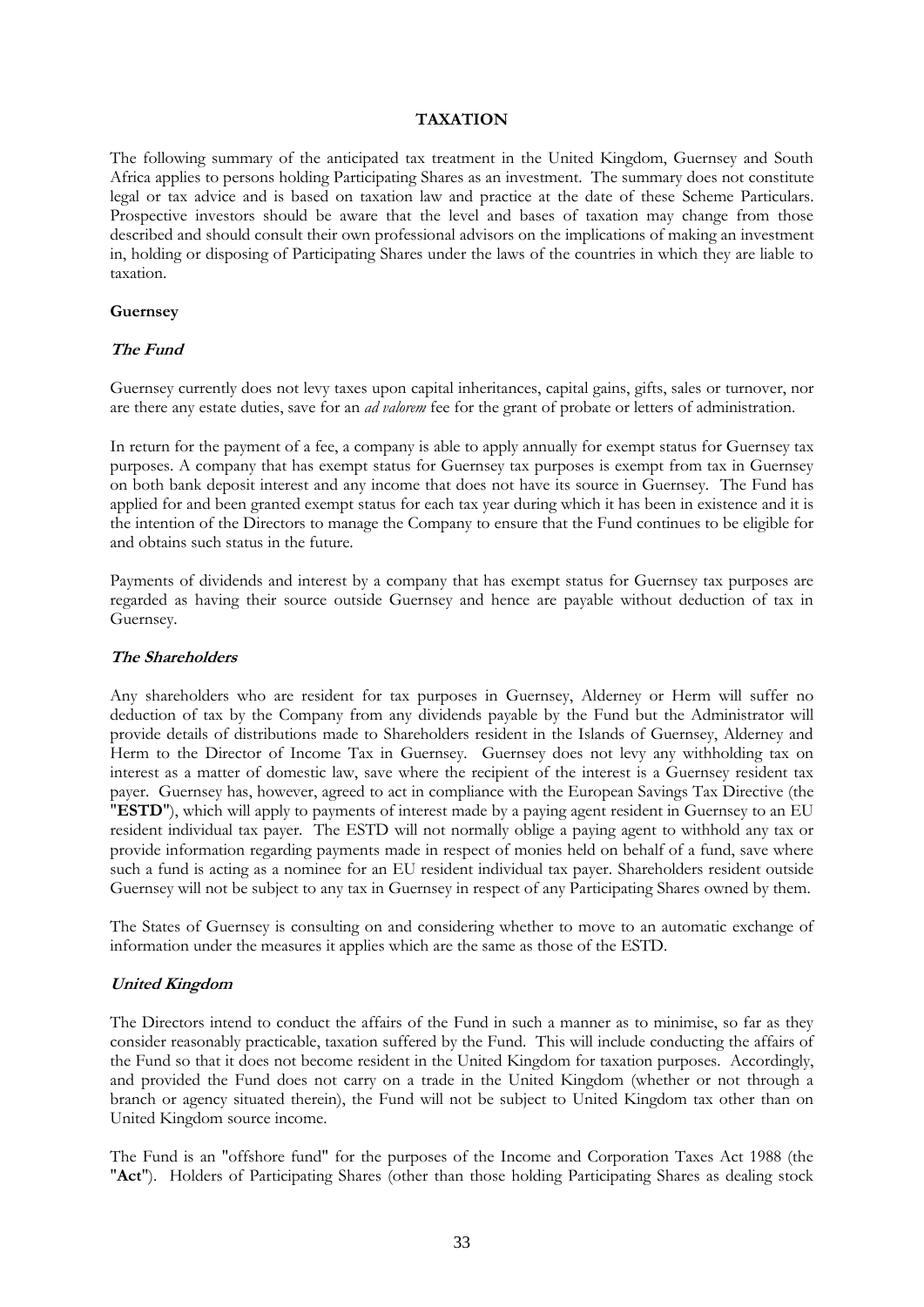who are subject to separate rules) who are resident or ordinarily resident in the United Kingdom or who carry on business in the United Kingdom through a branch or agency with which their investment in the Fund is connected may, depending on their circumstances and subject as mentioned below, be liable to United Kingdom tax on capital gains realised on the disposal of their Participating Shares. Conversion of Participating Shares of one Cell into Participating Shares of another Cell will constitute a disposal for the purposes of United Kingdom tax on capital gains.

Chapter V of Part XVII of the Act contains provisions affecting gains realised on the disposal of a material interest in an offshore fund by a United Kingdom Shareholder. Such gains, if derived from a material interest in an offshore fund which has not been certified by the Inland Revenue as a "distributing fund" for all account periods during which the Participating Shares were held, will be liable to tax as income, rather than as capital gains.

The Act also contains provisions which subject certain United Kingdom resident companies to corporation tax on profits of companies not so resident in which they have an interest. The provisions affect United Kingdom resident companies which are deemed to be interested in at least 10 per cent of the profits of a non-resident company which is controlled by residents of the United Kingdom and which does not distribute substantially all of its income. As the Fund does not intend to make any distributions this legislation may be relevant. The legislation is not directed towards the taxation of capital gains.

The attention of individuals ordinarily resident in the United Kingdom is drawn to the provisions of Sections 739 and 740 of the Act. These contain provisions for preventing the avoidance of income tax by individuals by means of transactions resulting in the transfer of income to persons (including companies) resident or domiciled abroad and may render them liable to taxation in respect of undistributed income and profits of the Fund on an annual basis.

# **South Africa**

The Fund should not have any tax liability in South Africa as the Fund does not derive any South Africa source income and does not have a place of business in South Africa. Furthermore, it is the intention of the Directors to manage the business of the Fund to ensure, so far as is possible, that effective management and control is in Guernsey.

Any dividends declared should be taxable in South Africa as foreign dividends.

When realising their Participating Shares, persons resident for tax purposes in South Africa may be subject to capital gains tax on any capital gains.

**Persons interested in purchasing Participating Shares should inform themselves as to any tax consequences particular to their circumstances arising in the jurisdiction in which they are resident or domiciled for tax purposes in connection with the acquisition, ownership, redemption or disposition by them of Participating Shares.**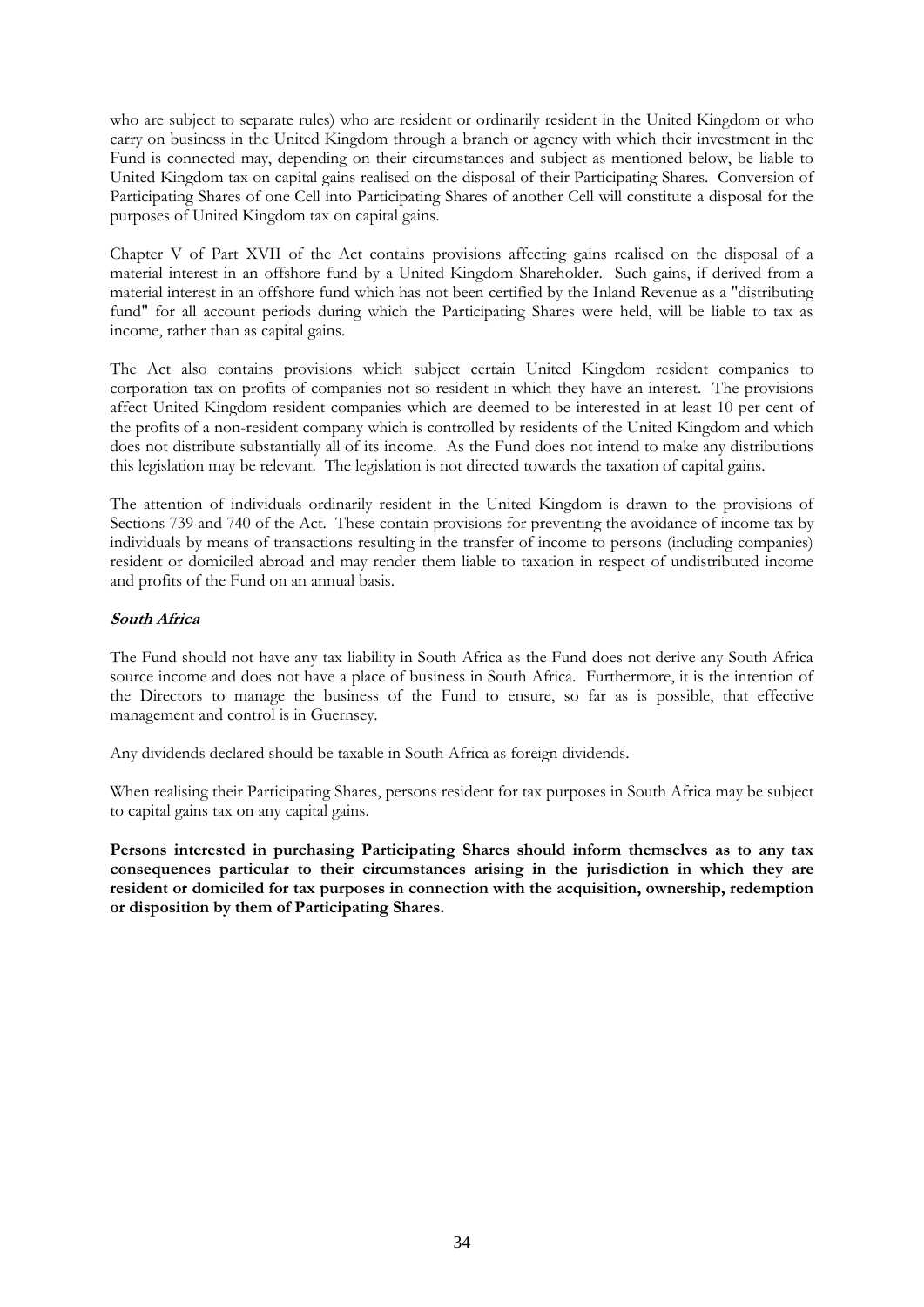# **ADDITIONAL INFORMATION**

### <span id="page-34-0"></span>**Incorporation and share capital**

The Fund was registered in Guernsey on 27 March 2006 under the provisions of the Companies (Guernsey) Laws, 1994 to 2001, as a protected cell company, under the name of The Global Mutual Fund PCC Limited.

The Fund was incorporated with an authorised share capital of US\$50,000,100 divided into 100 Management Shares of US\$1.00 each, ("**Management Shares**") and 5,000,000,000 Unclassified Shares of US\$0.01 each ("**Unclassified Shares**"). The Unclassified Shares may be allotted and issued as participating redeemable preference shares of US\$0.01 each ("**Participating Shares**") or as Nominal Shares of US\$0.01 each ("**Nominal Shares**"). The Management Shares were created in order that the Participating Shares may have a preference over some other class of share capital.

### **Memorandum of association**

The memorandum of association of the Fund provides that the Fund's principal object is to carry on business as an investment holding company.

The objects of the Fund are set out in full in clause 4 of the memorandum of association, which is available for inspection as stated at "Documents available for Inspection" below.

### **Articles of association**

The following is a summary of the principal provisions of the Articles in so far as they have not been described earlier in these Scheme Particulars.

### **Variation of class rights and alteration of capital**

Subject to the provisions of Guernsey law, all or any of the special rights for the time being attached to any class of shares for the time being issued may (unless otherwise provided by the terms of issue of the shares of that class or the Articles) from time to time (whether or not the Fund or any Cell is being wound up) be altered or abrogated with the consent in writing of the holders of not less than three-quarters of the issued shares of that class or with the sanction of an Extraordinary Resolution passed at a separate general meeting of the holders of such shares. All the provisions of the Articles as to general meetings of the Fund shall *mutatis mutandis* apply to any such separate general meeting but so that the necessary quorum shall be two members holding or representing by proxy a total in aggregate of not less than ten per cent. of the issued shares of the class, and any holder of shares of the class shall be entitled on a poll to one vote for every such share held by him and any holder of shares of the class present in person or by proxy may demand a poll.

The rights attached to the Participating Shares shall be deemed to be varied by the creation or issue of any shares (other than Participating Shares) ranking *pari passu* with or in priority to them as respects participation in the profits or assets of the Fund.

Subject to the preceding paragraph, the special rights attached to any class of shares having preferential rights shall (unless otherwise expressly provided by the conditions of issue of such shares) be deemed not to be varied by:

- (a) the creation, allotment or issue of further shares ranking *pari passu* therewith; or
- (b) the creation, allotment or issue of Management Shares; or
- (c) the creation of Unclassified Shares; or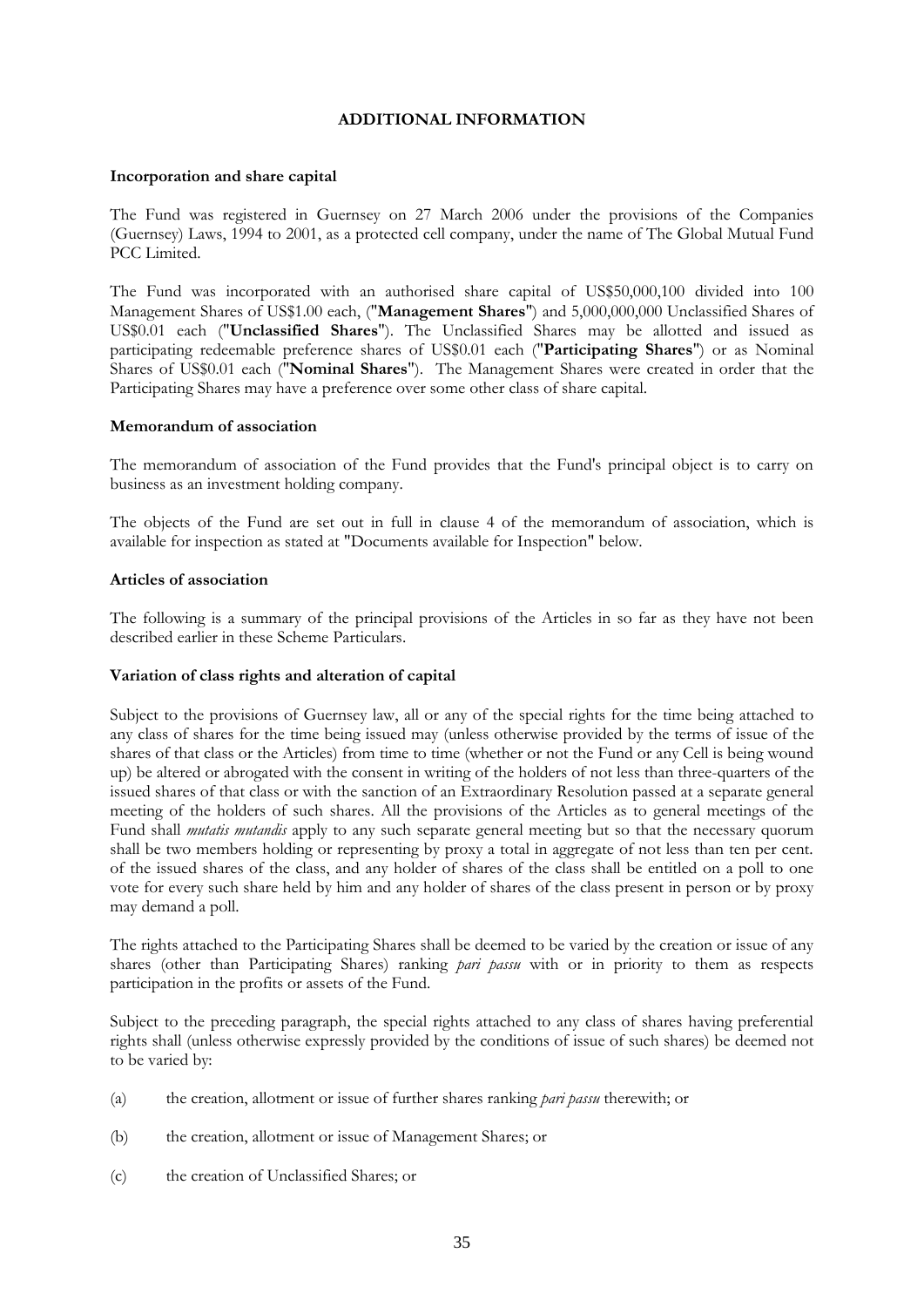- (d) the conversion of Participating Shares of one Cell into Participating Shares of another Cell; or
- (e) the allotment, issue or redemption of Nominal Shares; or
- (f) the conversion of Nominal Shares into Participating Shares as provided for in the Articles; or
- (g) if the Fund is wound up, the exercise by the liquidator of his powers of distribution of assets amongst Shareholders, as provided for in the Articles.

The Fund may from time to time by Ordinary Resolution increase its share capital by such sum to be divided into shares of such amounts as the resolution shall prescribe.

Subject to the provisions of Guernsey law and in particulars the Companies Law, the Fund may by Special Resolution from time to time reduce its share capital in any way, and in particular, without prejudice to the generality of the foregoing power, may, subject to the Companies Law:

- (a) extinguish or reduce the liability on any of its shares in respect of share capital not paid up; or
- (b) with or without extinguishing or reducing liability on any of its shares:
	- (i) cancel any paid-up share capital which is lost, or which is not represented by available assets; or
	- (ii) pay off any paid-up capital which is in excess of the requirements of the Fund, and may, if and so far as is necessary, alter its Memorandum by reducing the amount of its share capital and of its shares accordingly.

The Fund may, subject to the provisions of the Companies Law, by Ordinary Resolution from time to time alter its share capital by:

- (a) consolidating and dividing all or any of its share capital into shares of larger amount than its existing shares;
- (b) sub-dividing its shares, or any of them, into shares of a smaller amount than that fixed by its Memorandum of Association so, however, that in the sub-division the proportion between the amount paid and the amount, if any, unpaid on each reduced share shall be the same as it was in the case of the share from which the reduced share is derived; or
- (c) cancelling any shares which, at the date of the passing of the ordinary resolution in that behalf have not taken, or agreed to be taken, by any person, and diminish the amount of its share capital by the amount of the shares so cancelled.

# **Issue of shares**

All shares in the Fund for the time being unissued are under the control of the Directors who may allot and dispose of or grant options over the same to such persons, on such terms and in such manner, as they may think fit. Shares do not carry any rights of pre-emption. Except with the consent of the majority of votes cast at a separate general meeting of the holders of Participating Shares, no shares in the capital of the Fund, other than Participating Shares, Management Shares and Nominal Shares shall be issued.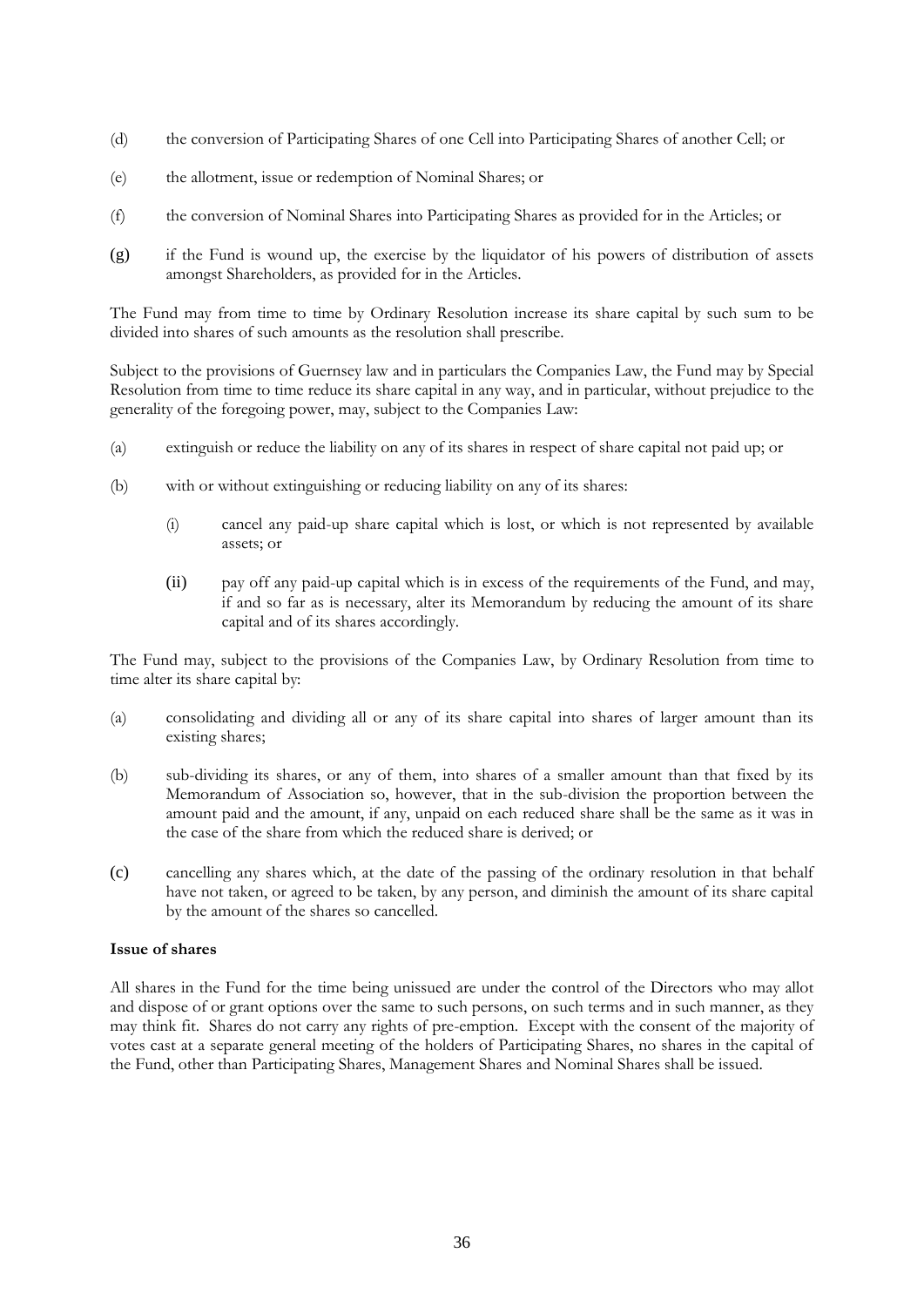### **Classes of Shares**

### **a) Management Shares**

The Management Shares may only be issued at par and to the Manager for the time being of the Fund. The rights attaching to the Management Shares are as follows:

(i) Voting Rights:

The Management Shares carry no voting rights unless there are for the time being no Shares of any Cell in issue, in which case on a show of hands, every holder who (being an individual) is present in person shall have one vote and, on a poll, every holder present in person or by a proxy or by a duly authorised representative shall have one vote for every management Share held.

(ii) Dividends and distribution of assets on a winding up:

The Management Shares do not carry any right to dividends. In the event of a liquidation, they rank *pari passu* inter se but only for return of the nominal amount paid up on them using only assets of the Fund not comprised within any of the Cells.

(iii) Redemption:

The Management Shares are not redeemable.

### **b) Nominal Shares**

The Nominal Shares may only be issued to the Manager at par and only for the purpose of providing funds for the redemption of the Participating Shares. The rights attached to the Nominal Shares are as follows:

(i) Voting Rights:

The Nominal Shares shall carry no voting rights.

(ii) Dividends and distribution of assets on a winding up:

The Nominal Shares do not carry any right to dividends. In the event of a liquidation they rank *pari passu* inter se but only for a return of the nominal amount paid up on them (after the return of the nominal amounts paid up on the Participating Shares) using only assets of the Fund comprised within the Cell to which the Nominal Shares relate.

(iii) Redemption:

Subject to Guernsey law, the Fund may from time to time redeem at par all or any of the Nominal Shares for the time being issued and outstanding out of any moneys of the Cell to which they relate which may lawfully be applied for the purpose.

### **c) Participating Shares**

The rights attaching to the Participating Shares are as follows: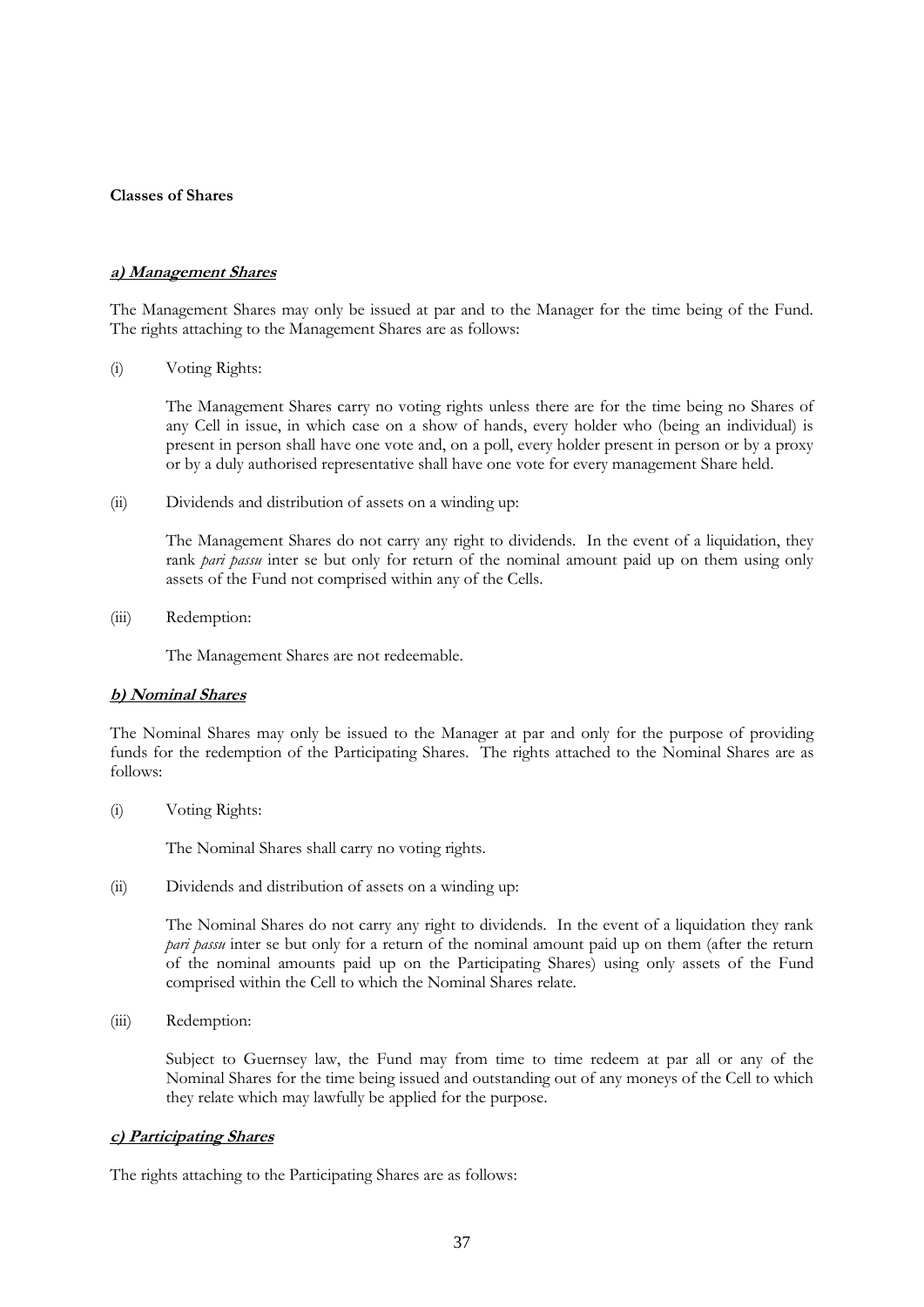## (i) Voting Rights:

On a show of hands, every holder who (being an individual) is present in person shall have one vote and, on a poll, every holder present in person or by a proxy or by a duly authorised representative shall have one vote for every Participating Share held.

## (ii) Dividends:

The Directors may from time to time if they think fit pay such interim dividends on Participating Shares of a particular Cell as appear to the Directors to be justified by the profits of that Cell. Further, following recommendation by the Directors, the Shareholders of each Cell may from time to time by Ordinary Resolution declare dividends payable to holders of Participating Shares of the relevant Cell, provided that no such dividend exceeds the amount recommended by the Directors. (See further, "Dividends" below).

The rate of dividend on the Participating Shares of a particular Cell in respect of any Annual Accounting Period of the Fund (as defined in the Articles) shall be calculated by the Directors and shall be arrived at by dividing the amount available for dividends payable to Participating Shares, as calculated in accordance with Guernsey company law by the number of Participating Shares entitled to the dividend.

(iii) Winding up:

The Articles provide that the Participating Shares carry a right to a return of the nominal capital paid up in respect of such Participating Shares, in priority to any distribution on the Nominal Shares, using the assets available in the relevant Cell. The Articles further provide that where such assets are insufficient recourse may be had to assets of the Fund not comprised within any Cell i.e. the non cellular assets. However, this would be subject to the requirements of the Companies Law, namely that a recourse agreement is put in place between the Fund and the relevant Shareholder, pursuant to which recourse can be held to the non-cellular assets, such recourse agreement is approved by resolution of the Shareholders of the Fund's core and each Director who authorises the entering into of the such recourse agreement makes a declaration that he believes on reasonable grounds that no creditor of the Fund will be unfairly prejudiced by the recourse agreement. Surplus assets remaining after the return of capital paid up on the Participating Shares and Nominal Shares of that Cell are distributed to the holders of the Participating Shares pro rata.

(iv) Redemption:

The Participating Shares may be redeemed by Shareholders on any Redemption Dealing Day at a price based on the Net Asset Value of such Participating Shares during any period in which the calculation of the Net Asset Value has not been suspended.

# **d) Unclassified Shares**

These may be issued as Participating Shares or as Nominal Shares.

# **e) Transfer and compulsory redemption of Participating Shares**

The instrument of transfer of a Participating Share shall be in writing in any usual or common form in use in Guernsey or in any other form which the Directors may sanction or allow and shall be signed by or on behalf of the transferor. The Directors may in their absolute discretion and without giving a reason decline to register the transfer of a Participating Share, provided that, if such Participating Share is listed, this would not prevent dealings from taking place on an open and proper basis on the relevant exchange.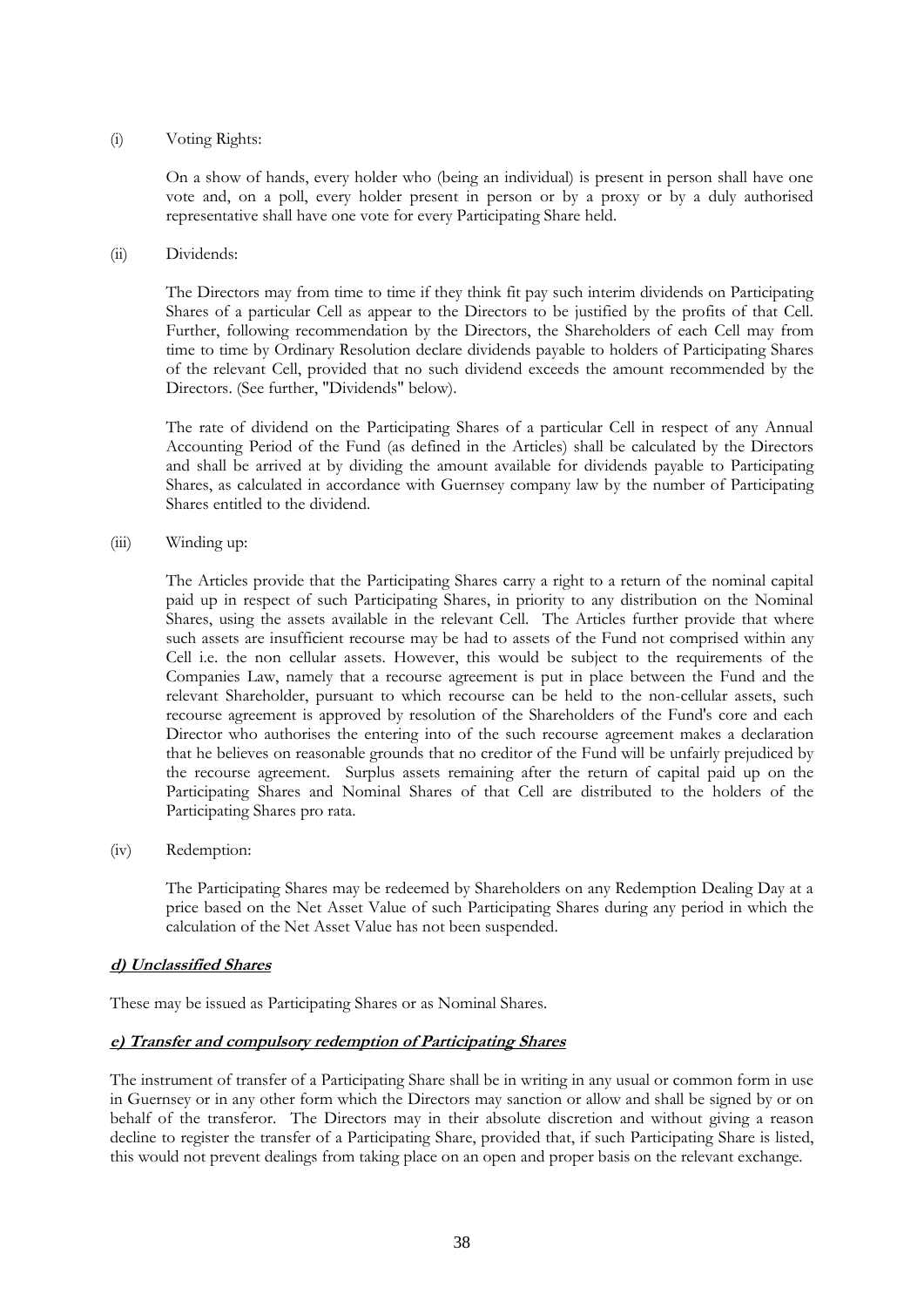The Directors shall decline to register a transfer of Participating Shares unless the instrument of transfer is deposited at the Fund's registered office (or such other place as the Directors may reasonably require, accompanied by the relevant certificate (or such other evidence as the Directors may reasonably require) and the instrument of transfer relates to Participating Shares of one Cell only.

The Directors shall not be bound to register more than four persons as joint holders of any Participating Share.

# **Directors**

Unless otherwise determined by the Fund by Ordinary Resolution the number of Directors shall be not less than three.

The Directors shall not be required to hold any qualification shares.

The Directors and alternate Directors may be paid all travelling, hotel and other expenses properly incurred by them in attending and returning from meetings of the Directors or any committee of the Directors or general meetings of the Fund or in connection with the business of the Fund. The Directors shall be entitled to be paid by way of remuneration for their services such sum as is stated under "Other Operating Expenses" on page 31 of these Scheme Particulars or such other sum as may be voted to them by the Fund in general meeting which shall be divided between them as they shall agree or failing agreement equally. Such remuneration will accrue from day to day. The Directors may grant extra remuneration to any Director who is called on to perform any special or extra services for or at the request of the Fund.

Subject to the provisions of Guernsey law, a Director may be a director, managing director, manager or other officer, employee or member of any company in which the Fund may be interested, which may be promoted by the Fund or with which the Fund has entered into any transaction, arrangement or agreement and no such Director shall be accountable to the Fund for any remuneration or other benefits received thereby.

Provided the nature and extent of any material interest of his is or has been declared to the other Directors, a Director notwithstanding his office:

- (a) may be a party to, or otherwise interested in, any transaction or arrangement with the Fund, or in which the Fund is otherwise interested;
- (b) may act by himself or through his firm in a professional capacity for the Fund (otherwise than as Auditor) and he or his firm shall be entitled to remuneration for professional services as if he were not a Director;
- (c) may be a Director or other officer of, or employed by, or a party to any transaction or arrangement with, a shareholder of or otherwise directly or indirectly interested in, any body corporate promoted by the Fund or with which the Fund has entered into any transaction, arrangement or agreement or in which the Fund is otherwise interested; and
- (d) shall not by reason of his office, be accountable to the Fund for any benefit which he derives from any such office or employment or from any such transaction or arrangement or from any interest in any such body corporate and no such transaction or arrangement shall be liable to be avoided on the ground of any such interest or benefit.

# **Dividends**

The Directors may from time to time as they see fit pay such interim dividends on Participating Shares of a particular Cell as appear to the Directors to be justified by the profits of that Cell. Further, following recommendation by the Directors, and subject to the Companies Law and the rules of any listing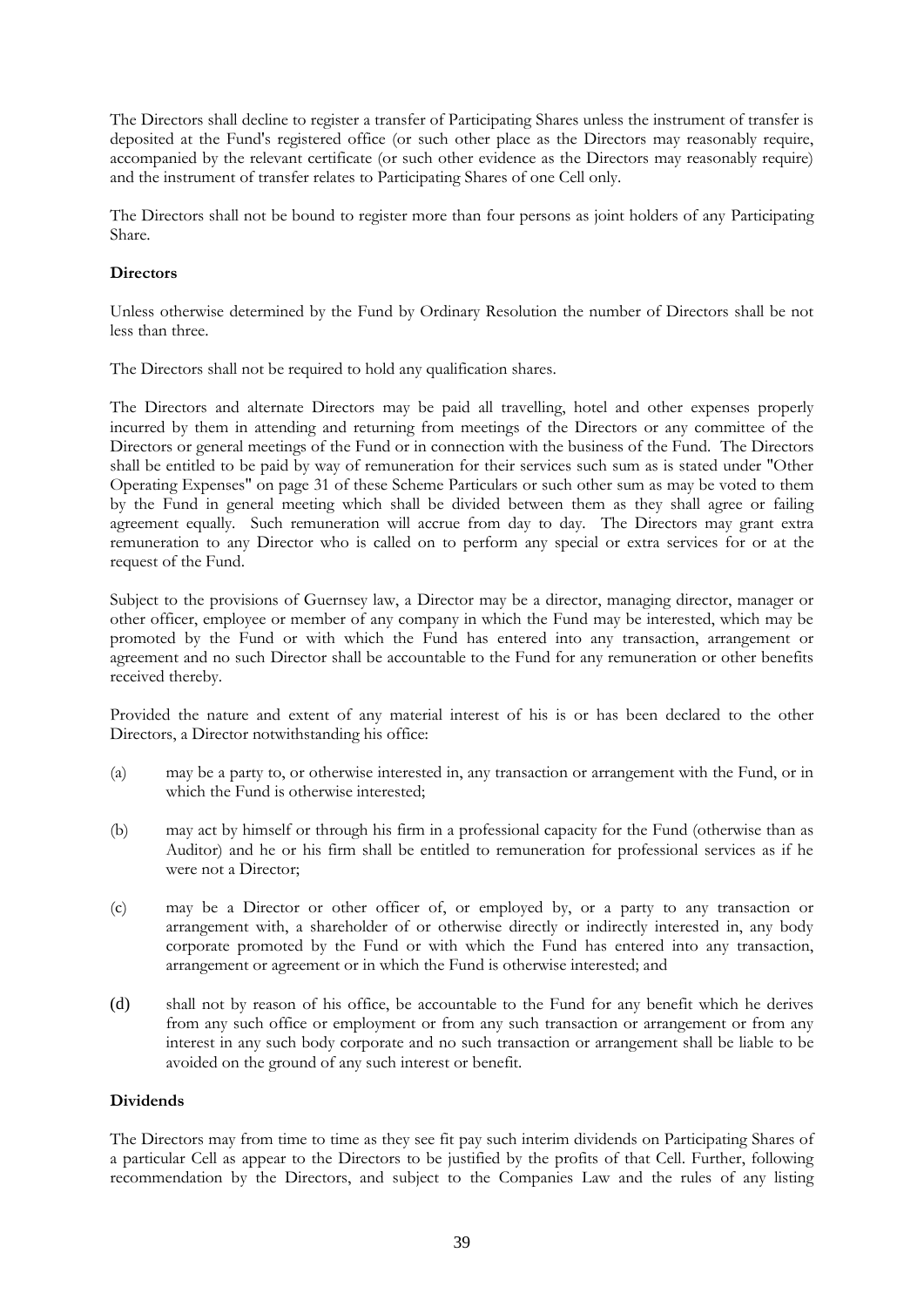exchange and as hereinafter set out, the Shareholders of each Cell may from time to time by Ordinary Resolution declare dividends on Participating Shares to be paid to the Shareholders, but no dividend shall be declared in excess of the amount recommended by the Directors. The Directors have the right to recommend the payment of dividends in respect of any Cell at their discretion, provided that dividends will be payable only to the extent that they are covered by funds of the Cell concerned as may be lawfully distributed as dividends.

The Directors may, with the sanction by Ordinary Resolution of the Shareholders of a Cell, satisfy any dividend, in whole or in part, by distributing in specie any of the assets of the Cell concerned provided that no such distribution shall be made which would amount to a reduction of capital, save with the consents required under applicable law.

All unclaimed dividends may be invested or otherwise made use of by the Directors for the benefit of the Fund until claimed. No dividend shall bear interest against the Fund. Any dividend unclaimed after a period of six years from the date of declaration thereof will be forfeited and will revert to the Cell in respect of which it was declared and the payment by the Directors of any unclaimed dividend or other sum payable on or in respect of a Participating Share into a separate account will not constitute the Fund a trustee in respect thereof.

# **Valuation of Net Assets**

The determination of the Net Asset Value for each Cell is the responsibility of the Manager. Valuations made pursuant to the Articles are binding on all persons. In determining the Net Asset Value the Articles provide *inter alia* that:

- (a) deposits shall be valued at their principal amount plus accrued interest calculated on a daily basis;
- (b) certificates of deposit shall be valued with reference to the best price bid for certificates of deposit of like maturity, amount and credit risk, for settlement as at the relevant Valuation Point;
- (c) treasury bills and bills of exchange shall be valued with reference to prices ruling in the appropriate markets for such instruments for settlement as at the relevant Valuation Point;
- (d) forward foreign exchange contracts will be valued by reference to the market value of similar contracts settled as at the relevant Valuation Point;
- (e) all valuations of financial futures contracts shall be assessed by reference to the prevailing prices on the relevant futures exchanges;
- (f) the value of any units, shares or other security of any unit trust, mutual fund, investment company or other similar investment vehicle or Collective Investment Vehicle shall be derived from the last prices, whether estimated or final, published by the managers thereof;
- (g) where any security owned or contracted for by the Fund is listed or dealt in on a stock exchange recognised as such under the securities laws of the jurisdiction in which it is situated or on any OTC market, all calculations of the Net Asset Value which are required for the purpose of computing the price at which Participating Shares of any Cell are to be issued, shall be based on the latest bid price therefore as at the relevant Valuation Point. When such security is listed or dealt in on more than one stock exchange or OTC market the Manager may in their absolute discretion select any one of such stock exchanges or over-the-counter markets for the foregoing purposes;
- (h) in respect of any security the quotation of which has been temporarily suspended or in which there has been no recent trading, the value shall be taken to be a reasonable estimate of the amount which would be received by a seller by way of consideration for an immediate transfer or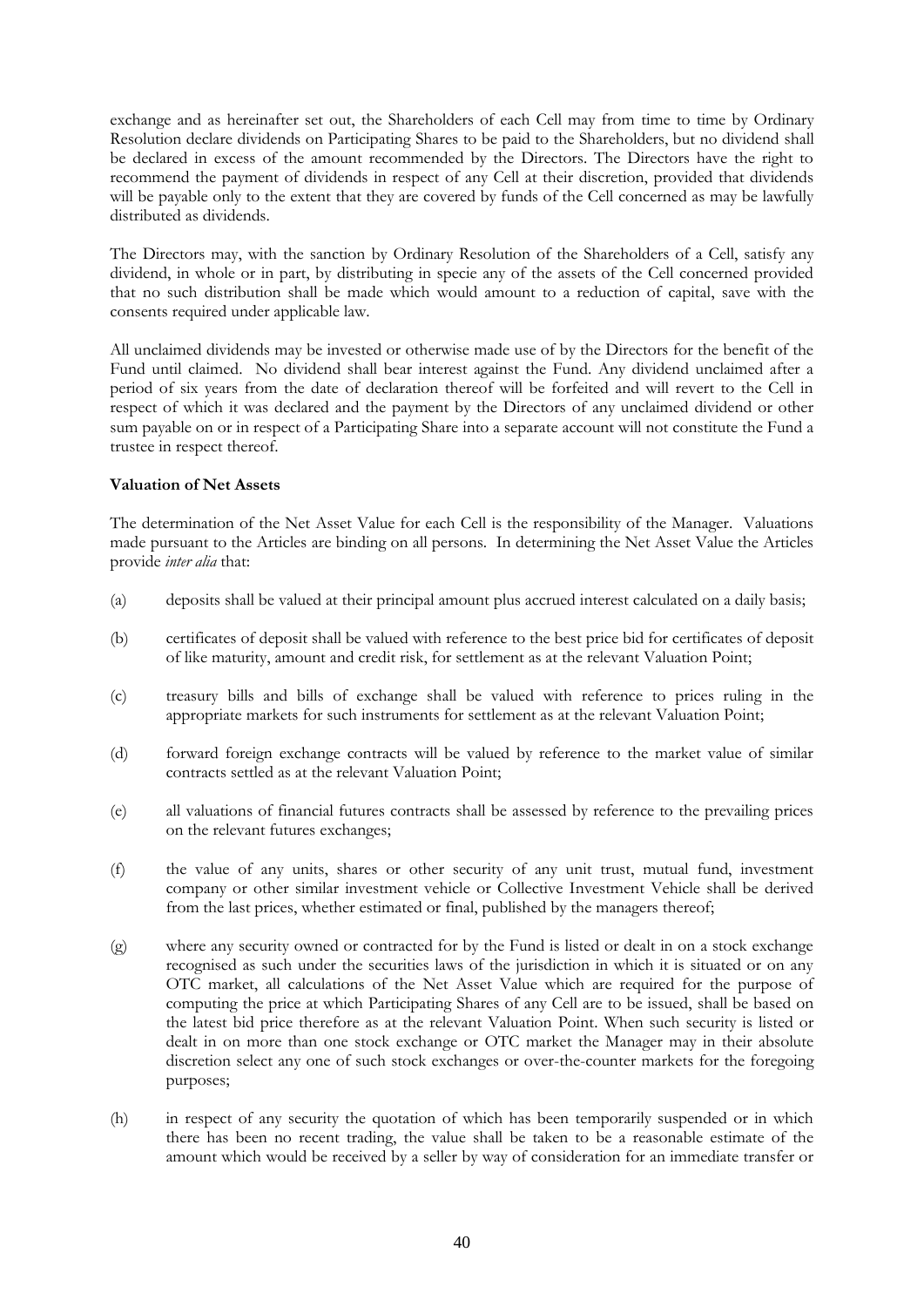assignment from the seller at arm's length less any fiscal charges, commission and other sales charges which would be payable by the seller;

- (i) the value of any investment which is not quoted, listed or normally dealt in on a stock exchange or over the counter market shall be the value considered by the Manager in good faith to be the value thereof; and
- (j) notwithstanding the foregoing, the Manager shall be entitled, at their discretion, to apply a method of valuing any Investment comprised in any Cell different from that prescribed hereunder if such method would in their opinion better reflect the fair value of such investment and without prejudice to the generality of the foregoing, the Manager may rely upon opinions and estimates of any persons who appear to them to be competent to value investments of any type or designation by reason of any appropriate professional qualification or experience of the relevant market.

For the purpose of determining the net asset value per Participating Share, any assets or liabilities in currencies other than the currency in which Participating Shares of the relevant Cell are designated will be notionally converted into the currency in which Participating Shares of the relevant Cell are designated at the rate (whether official or otherwise) which the Manager shall in their absolute discretion deem appropriate to the circumstances having regard, *inter alia*, to any premium or discount which they consider may be relevant and to the costs of exchange at the time of determination of the Net Asset Value.

# **Winding up**

The Fund may be voluntarily wound up at any time by Special Resolution. The Directors are bound to convene an extraordinary general meeting for the purpose of passing a Special Resolution for the winding up of the Fund if the Fund's authorisation under the POI Law, is revoked (unless the GFSC otherwise agrees). On a winding up, a liquidator will be appointed firstly to pay the debts of the Fund and then to distribute its assets amongst shareholders, according to the rights attached to their shares. The assets of one Cell are not available to meet the liabilities of any other Cell and Shareholders are only entitled to share in the surplus assets of the Cell to which their shares relate. Liabilities not attributable to any Cell shall be discharged out of non-cellular assets.

# **Variation of Management and Custodian Agreements**

No modification, alteration or addition shall be made to the Management Agreement or the Custodian Agreement unless approved by an Extraordinary Resolution of Shareholders provided that no such approval is required for any modification, alteration or addition which is required solely:

- (a) to implement any change in the POI Law; or
- (b) as a direct consequence of any such change in applicable legislation; or
- (c) to change the dates on which any accounting period begins or ends or to change any income allocation date; or
- (d) to replace the Manager or the Custodian when it has been removed or wishes to retire or has retired; or
- (e) to remove any obsolete provisions; or
- (f) to make any modification, alteration, amendment or addition which the Manager and the Custodian certify does not materially prejudice the interests of the Shareholders; or
- (g) to correct a manifest error.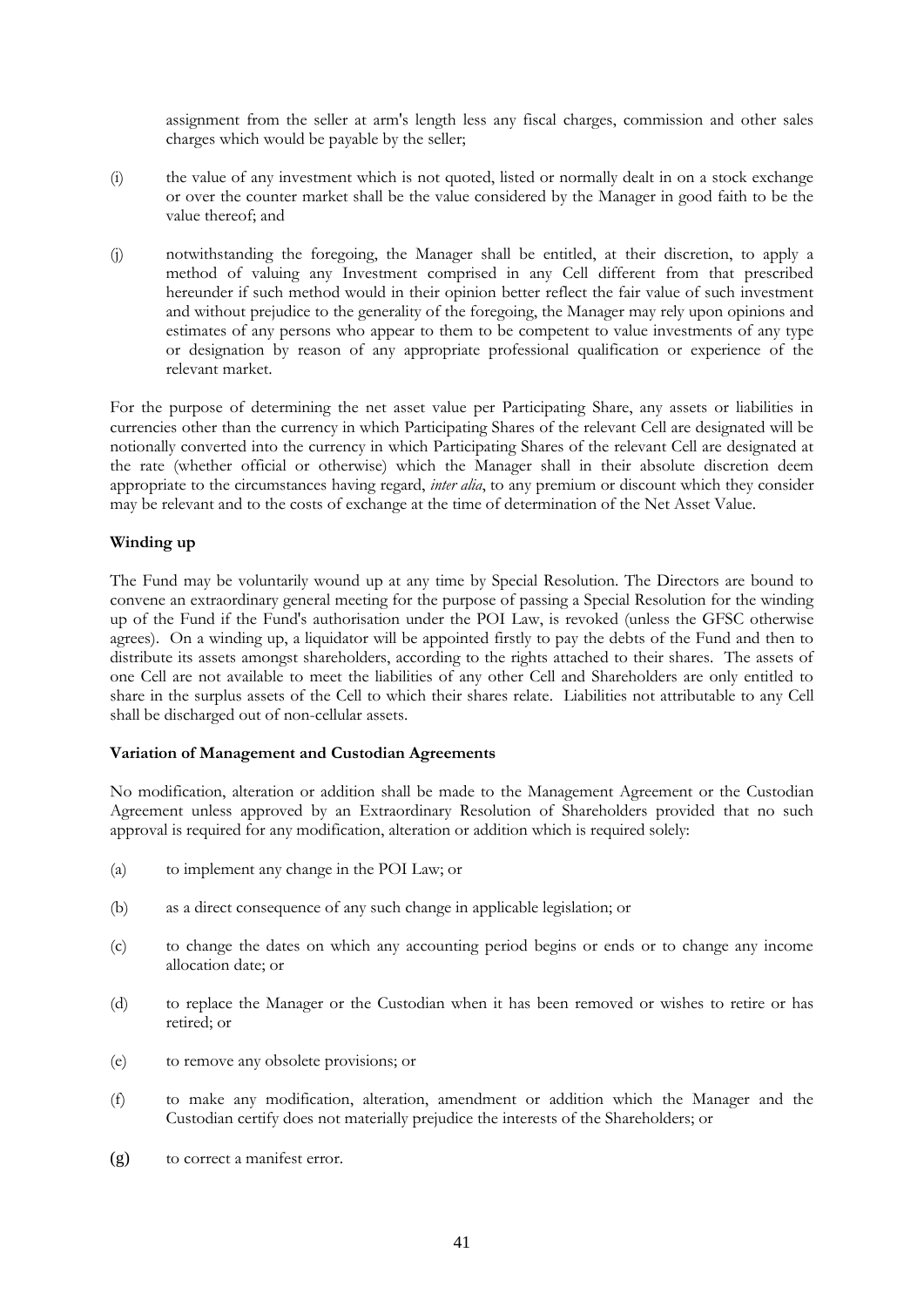### **Directors' other interests**

The Directors have indicated that they may be investors in one or more Cells. Once such investment has been made, such investment will be disclosed in the audited financial statements of the Fund.

No Director (and no member of his immediate family) has any interest in any transactions which are or were unusual in their nature or conditions or significant to the business of any Cell which have been effected by the Fund since its incorporation.

There are no Directors' employment contracts with the Fund nor are any such contracts proposed.

A Director is not required to retire from office on attaining a particular age.

### **Regulatory consents**

All consents, approvals, authorisations or other orders of all regulatory authorities (if any) required by the Fund under the laws of England and Wales and Guernsey for the issue of Participating Shares and for the Manager, the Administrator and the Custodian to undertake their respective obligations under their respective agreements referred to in the paragraph "Material Contracts" below have been given.

### **Report and financial statements**

Copies of the audited financial statements of the Fund and of each Cell, which will be made up to the last Valuation Point in February each year will be sent to Shareholders at their registered addresses not less than 21 days before the date fixed for the general meeting of the Fund at which they will be presented and in any event, no later than 6 months after the end of the period to which they relate, other than those Cells where the Directors have sought overseas approval, in which case individual Cell accounts will be sent no later than 3 months after the period to which they relate.

### **General meetings**

The annual general meeting of the Fund will be held in Guernsey. At least fourteen clear days' notice (inclusive of the day on which the notice is served or deemed to be served) shall be given convening the general meeting in each year and will be sent to Shareholders at their registered addresses or given by advertisement. Other general meetings may be convened from time to time by the Directors by sending notices to Shareholders at their registered addresses or by Shareholders requisitioning such meetings in accordance with Guernsey law, and may be held in Guernsey or elsewhere.

### **Material contracts**

The following contracts, not being contracts in the ordinary course of business, have been or will be entered into by the Fund and are, or may be, material:

the Management Agreement;

the Custodian Agreement;

the Administration and Secretarial Agreement;

the Registrar Agreement; and

each Investment Advisory Agreement;

each of which is described in "Management and Organisation" above.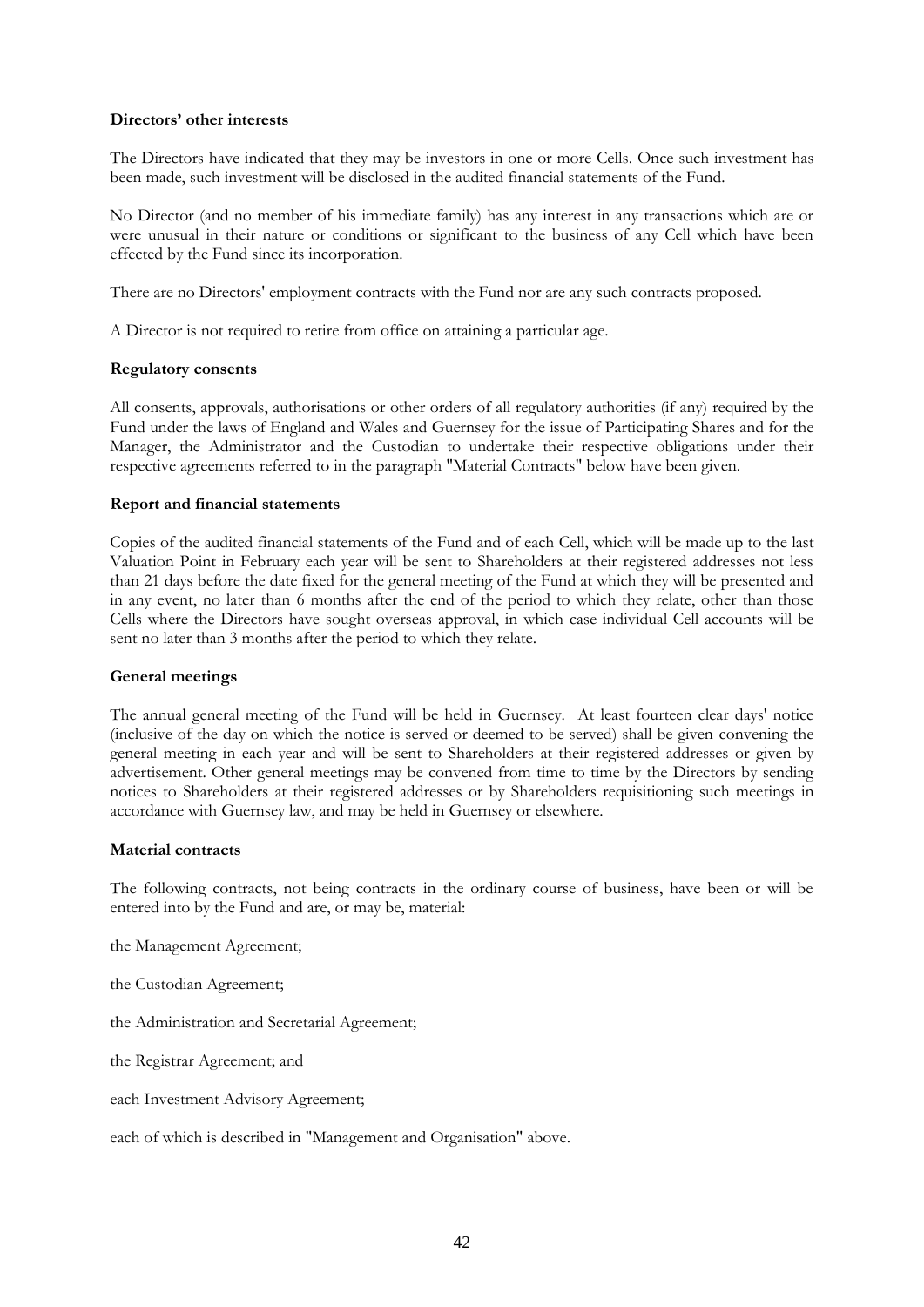Save as disclosed in this paragraph, the Fund has not since its incorporation entered into any contracts, not being contracts entered into in the ordinary course of business, which are or may be material.

# **Litigation**

The Fund has not since its incorporation been nor is it engaged in any legal or arbitration proceedings and no legal or arbitration proceedings are pending or threatened against the Fund which may have or have had a significant effect on the financial position of the Fund. The Fund has no litigation, arbitration or claim pending or, so far as the Directors are aware, threatened against it nor has any claim been named since incorporation or establishment.

# **General**

The principal place of business and registered office of the Fund is at Roseneath, The Grange, St Peter Port, Guernsey.

These Scheme Particulars together with the relevant Supplemental Scheme Particulars constitute "scheme particulars" for the purposes of the Rules.

# **Client money rules**

The Manager is required to operate a client money account in respect of money received from subscribers or held for the account of redeeming investors. Any interest accruing in respect of such account is for the benefit of the Manager.

### **Documents available for inspection**

Copies of the following documents may be inspected during usual business hours on any Business Day at the offices of the Manager and the Custodian in Guernsey in each case at the addresses stated in the Directory of these Scheme Particulars:

the memorandum of association of the Fund and the Articles;

the material contracts referred to in Material Contracts above;

the Companies (Guernsey) Laws, 1994-2001, as amended (under which the Fund was incorporated) and the Companies (Guernsey) Law, 2008, as amended (by which it is now governed); and

the most recently published annual and interim report and financial statements of the Fund and each Cell and the register of shareholders will also be available for inspection during business hours on a Business Day at the offices of the Manager and the Administrator in Guernsey.